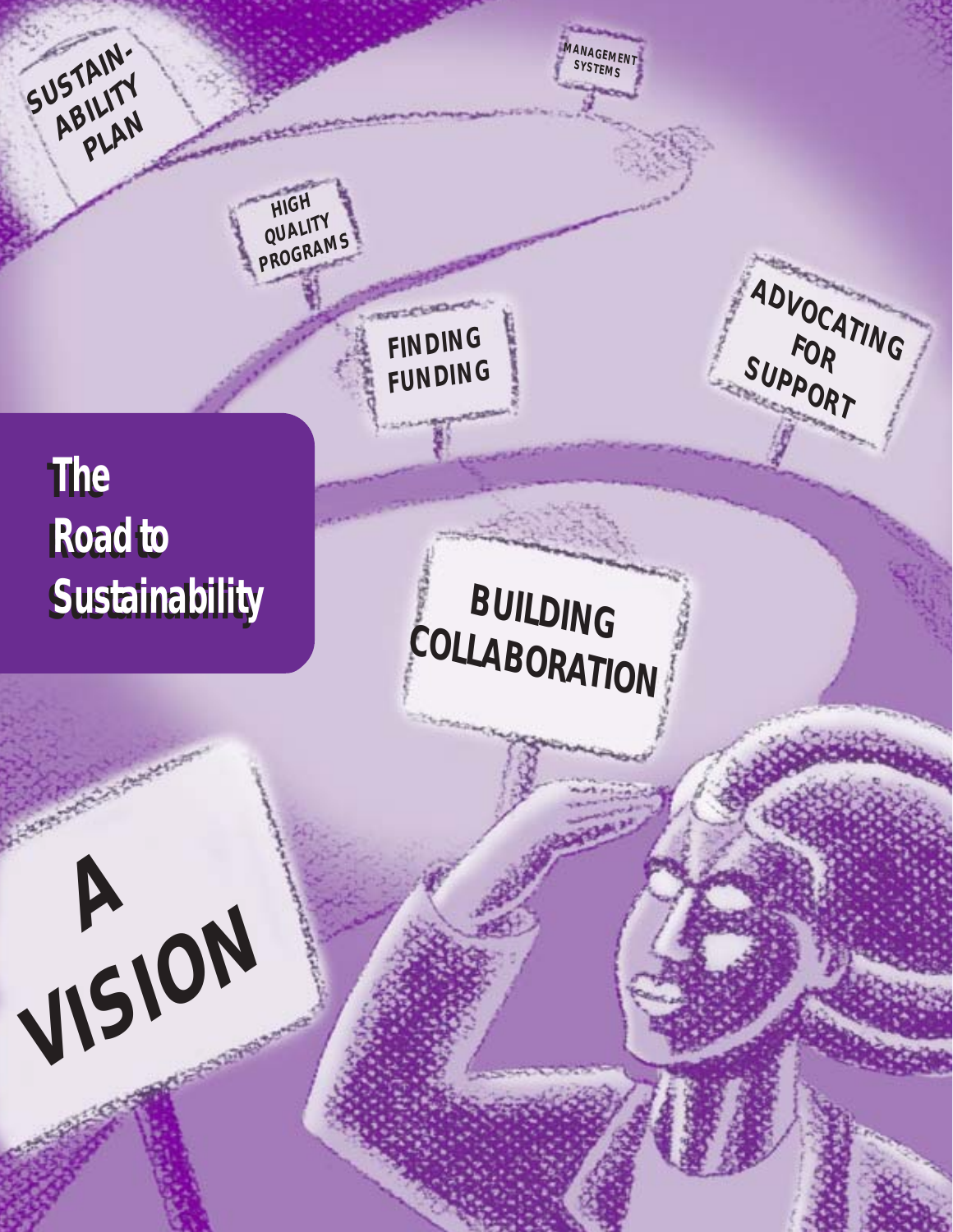# **Sustainability Workbook**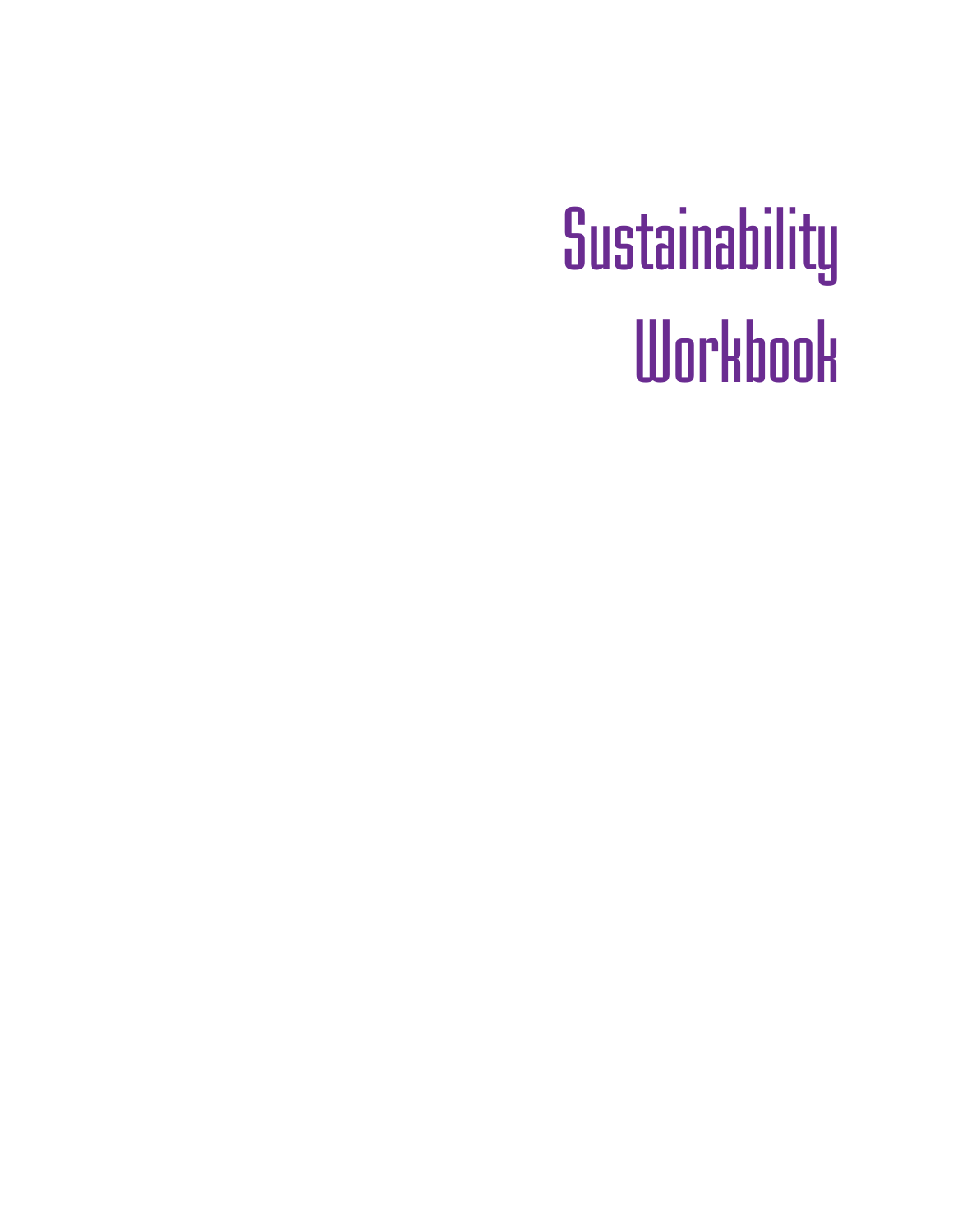# **Table of Contents**

| <b>Overview</b><br>Beginning to Create a Sustainability Plan                                                                                       | $\overline{2}$<br>4 |
|----------------------------------------------------------------------------------------------------------------------------------------------------|---------------------|
| <b>Building Collaboration to Strategically Secure Resources</b><br>Sample Network Map<br>My Network Map<br><b>Building Collaboration Worksheet</b> | 5<br>9<br>10<br>11  |
| <b>Advocating for Support</b><br><b>Advocating for Support Worksheet</b>                                                                           | 12<br>17            |
| <b>Finding Funding</b><br><b>Starting to Piece Together Funding</b><br><b>Finding Funding Worksheet</b>                                            | 18<br>24<br>25      |
| <b>Designing a Sustainability Plan</b><br>Template for a Formal Sustainability Plan                                                                | 26<br>30            |
| <b>Long-Range Plan Grid</b>                                                                                                                        | 32                  |
| <b>Action Plan Grid</b>                                                                                                                            | 33                  |
| <b>Research on Sustainability of Afterschool Programs</b>                                                                                          | 34                  |
| <b>Case Studies</b>                                                                                                                                | 36                  |
| <b>RESOURCES for Sustainability</b>                                                                                                                | 42                  |
| <b>Sustainability Workbook Evaluation Form</b>                                                                                                     | 48                  |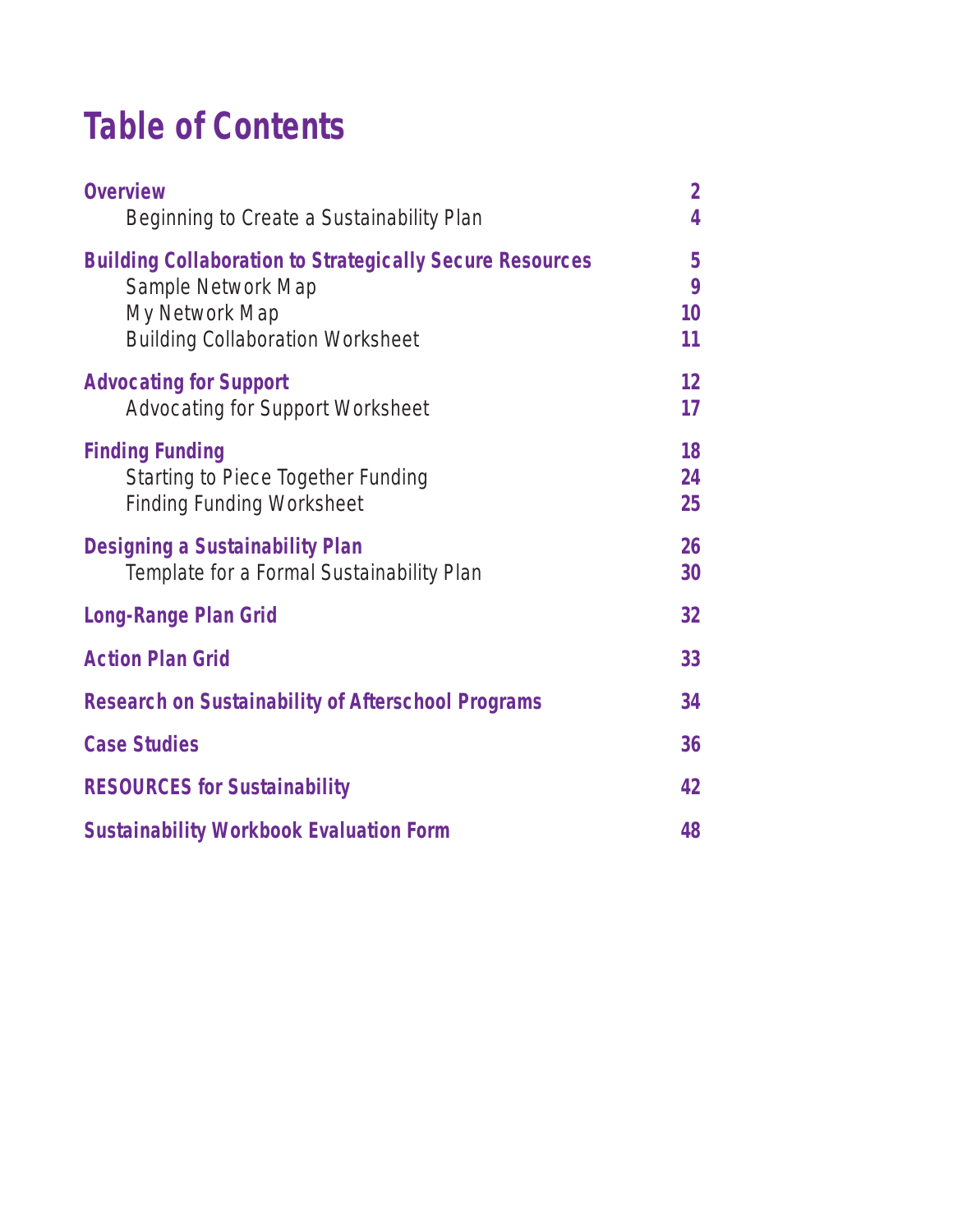### **Overview**

#### **Sustainability. Everyone wants it; everyone sees it differently.**

#### **sus•tain`a•bil'i•ty***: n.*

Capable of being prolonged; to keep up; to withstand.

**M** ore often than not, sustainability is thought to mean raising money. But money is only part of the equation. In fact, you can't raise money without having a quality program, and you can't prove you have a quality program unless you can show results, and you can't show effective results unless you have good

management practices…and so it goes. Sustainability therefore, is many things that in combination make something capable of lasting over time.

"Sustainability goes beyond financial (consideration)…Funding is essential, but all of the building blocks need to stand up tall first." **- A 21st Century Community Learning Center afterschool program director**

In the case of fully developed afterschool programs, getting to sustainability requires a carefully

constructed **plan** composed of a number of critical components. First and foremost among those components is a **vision**. Remember, your vision isn't only what you want your program to achieve; rather, it starts with why you're doing what you're doing. What are your hopes for the children and families you serve in your program?

As for other critical components, there are several. For starters, a broad base of support to ensure that the program continues on a long- term basis.

Indeed, a truly sustainable afterschool program has an array of community supporters and partners who are critical to assessing kids' needs and discovering community resources. As the starting point for building a sustainable program. Together your supporters and partners are the people and organizations that will ensure that quality is paramount and who will be the first to speak out for a supportive policy and funding climate. More than anyone else, they know that afterschool programs have proven that they keep kids safe, improve academic achievement and help working families. Therefore your program is a community asset that needs to be sustained.

This workbook will focus upon three fundamental elements:

"Make sure (newly funded programs) are aware from the beginning that they will need to also think about sustainability. We took the ball and ran, and now we realize that the ball needed to be kept bouncing!…I'd say plan ahead at all times."

**- A 21st Century Community Learning Center afterschool program director**

**1. Building Collaboration** Strategically considering whose support you need in your community, and developing appropriate outreach efforts and vehicles for involvement in your programs, and utilizing their resources to contribute to both the quality and sustainability of the program.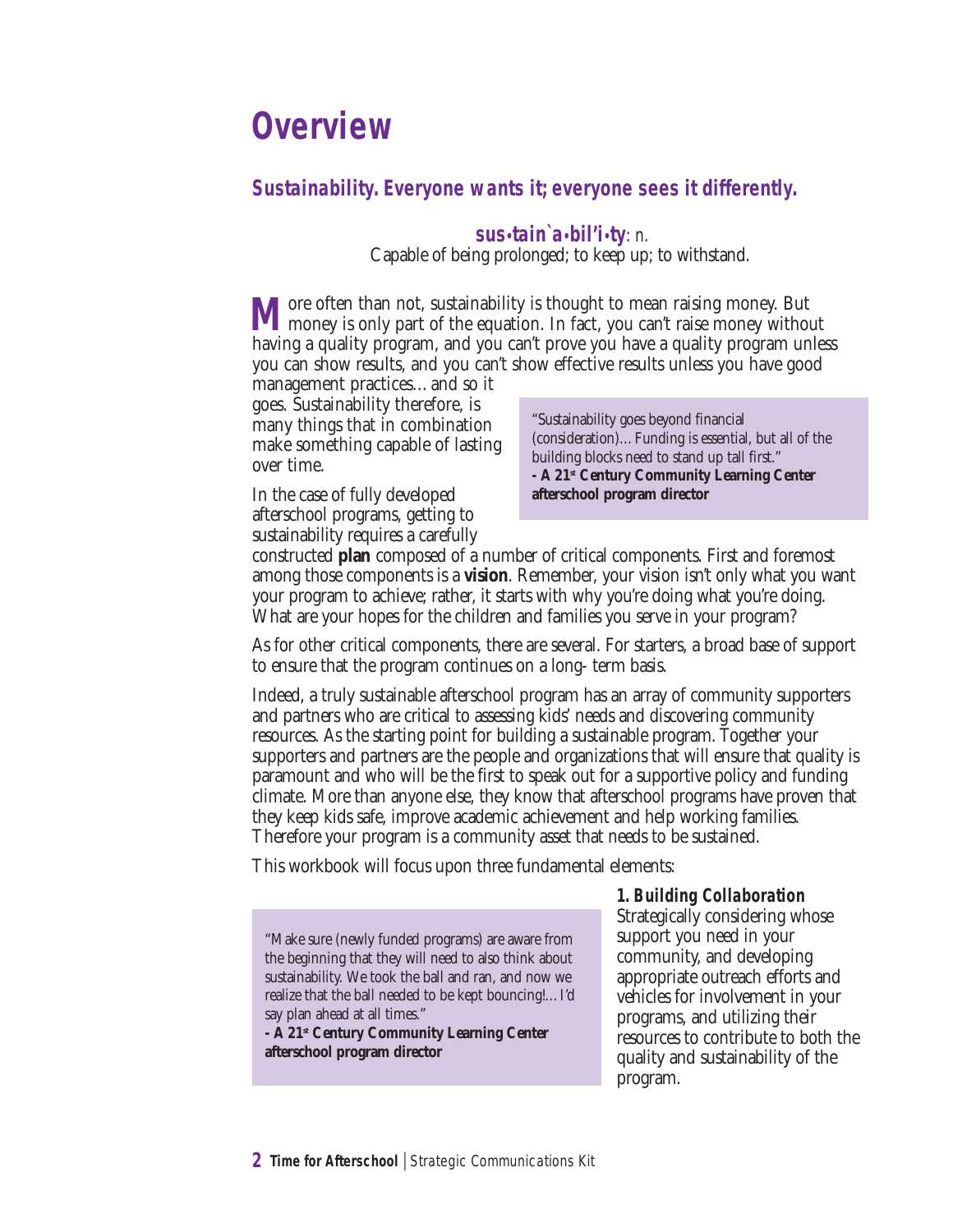#### **NOTES**

#### **2. Advocating for Support**

Rallying leaders from education institutions, businesses, community- and faith-based institutions, government and other parts of the community and encouraging them to use their power and influence to generate support for your program.

#### **3. Finding Funding**

Determining the resources you will need and systematically developing a variety of financing strategies and funding sources to provide a diverse and stable base of resources over time.

Getting to sustainability is not always simple. Certainly there are challenges. The constantly changing environment in which afterschool programs operate buffets our efforts to strive for sustainability. The dynamic nature of communities affects programs' community partnerships. The unpredictable climate for policy related to afterschool and youth programs alters programs'

advocacy efforts. The shifting landscapes of afterschool funding impacts how programs pursue funding. Moreover, characteristics of afterschool programs will impact how a program approaches the sustainability challenge. Differences in program size, location, history

"Have a clear picture of what the program will look like and know it is workable, rather than grandiose and unreachable...Know where you are going." **- A 21st Century Community Learning Center afterschool program director**

and community partners will shape each program's sustainability efforts. Hence, sustainability is an ongoing and complex challenge.

The good news is that yours is not the first program to face a serious sustainability challenge. Many have worked through these issues over time and successfully achieved broad support for their programs. There are many lessons to be learned from the successes and failures of those that have already faced these challenges. (See Case Studies)

This workbook will outline some of the strategies that have proven successful in approaching sustainability, start you on your way to developing that all-important sustainability plan, and point you to more detailed, specific resources that explore the range of important elements your final plan should entail. Use this workbook on your road to sustainability.

#### **Getting Started**

Before we begin, briefly assess where your project is by completing the following worksheet, "Beginning to Create Sustainability Plan."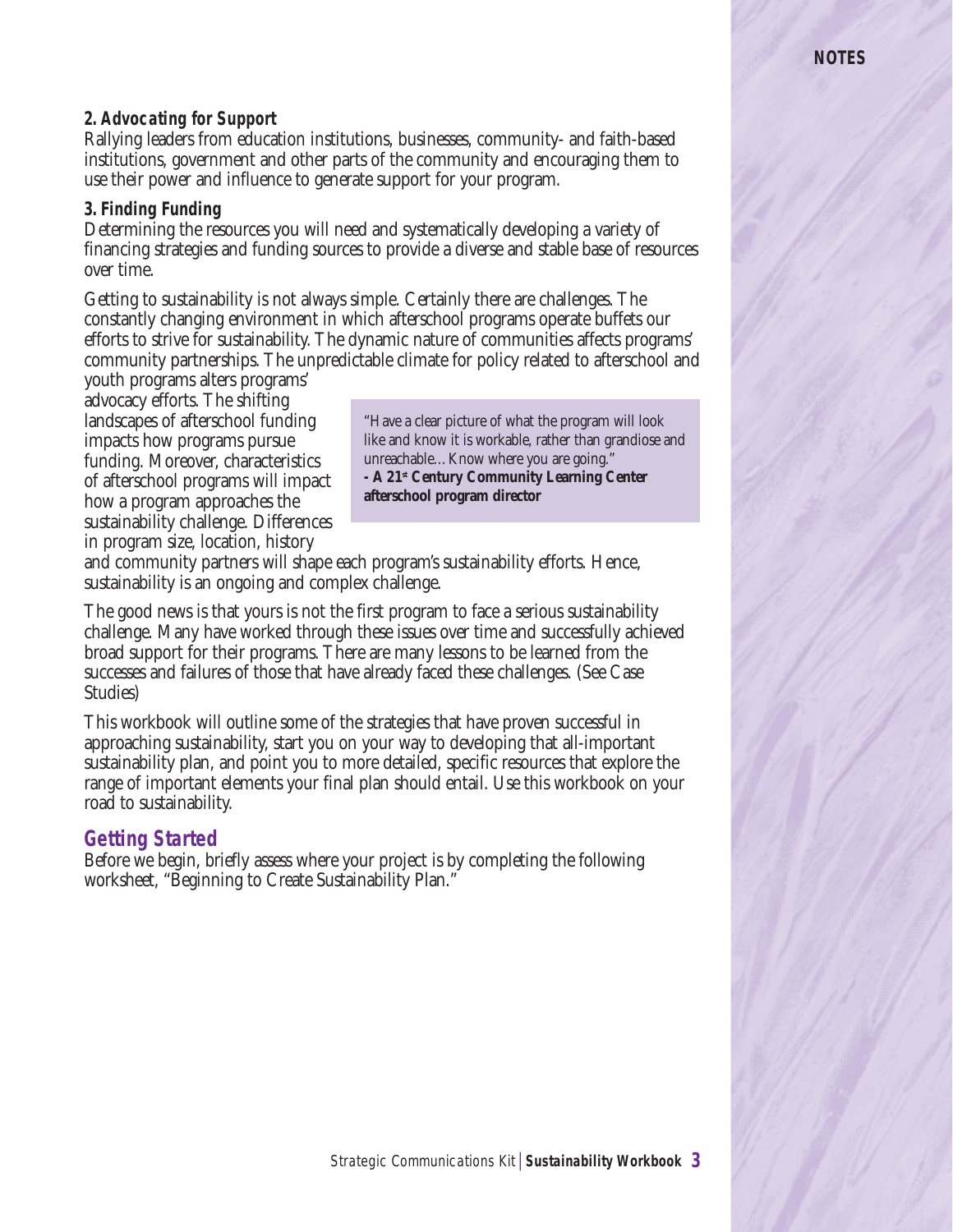# **Beginning to Create a Sustainability Plan**

**Our program's vision:** 

**Our program has already taken these steps toward sustainability:** 

**Our program needs to take these steps toward sustainability:**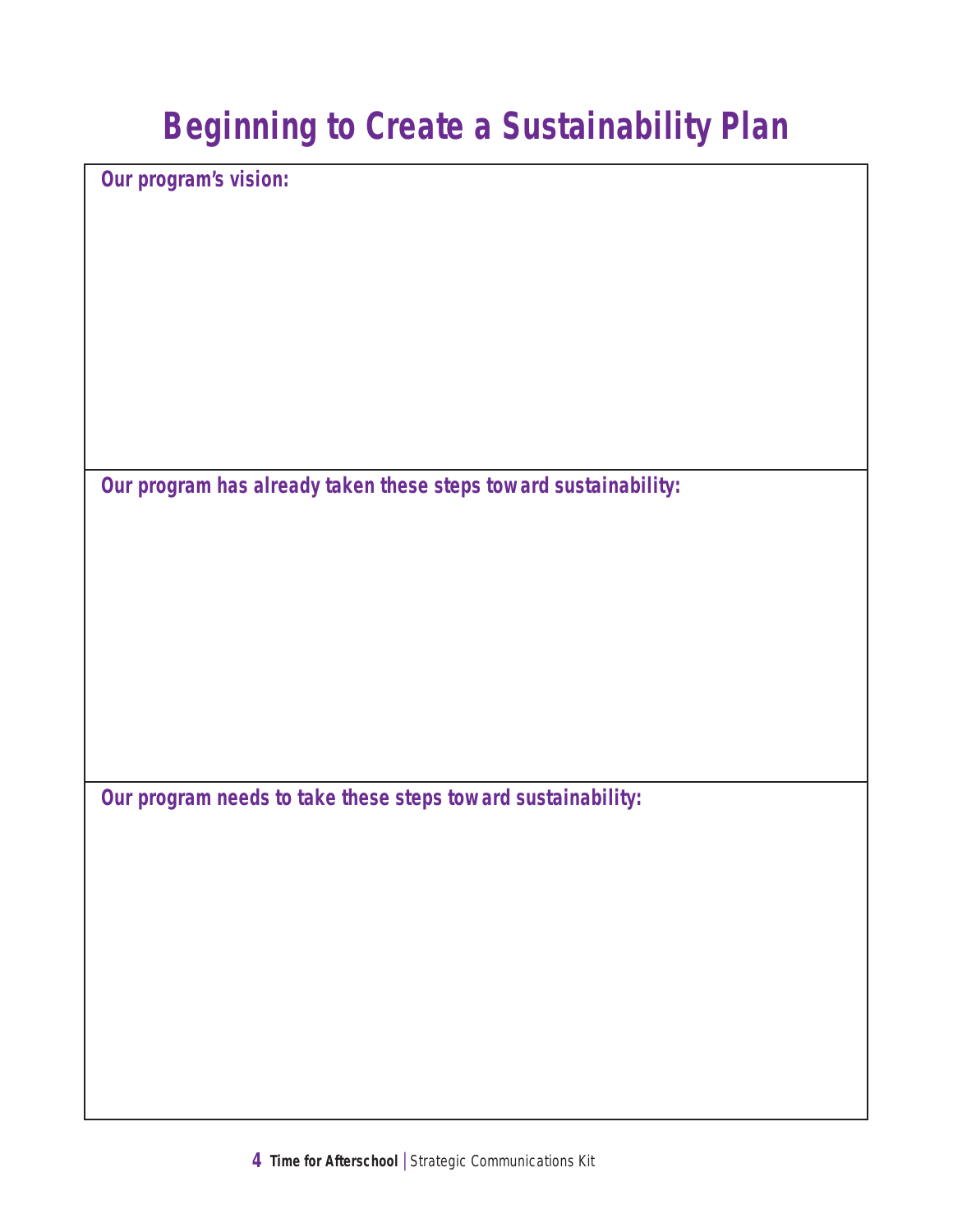del supporter de

# **Building Collaboration to Strategically Secure Resources**

**E**xperience shows that the most successful afterschool programs are based on broad partnerships between communities and schools. Community partners bring an array of resources that contribute to both the quality and the sustainability of afterschool programs. For example, a school could provide the space and staff, the local parks and recreation department could provide sports activities, a local business could provide computers, and a local arts organization could provide instruction in drawing or pottery. Working with a diverse group of community partners can increase the potential for sustainability because each partner organization comes with its own constituency and contacts that provide a range of support that can benefit afterschool. To demonstrate how this might work, using our example above: the school could apply for a grant from the state, the parks and recreation department could solicit funds from the city or county, the local business leader could promote the program among his or her peers at meetings and conferences, the local restaurant could ask customers to add an extra "tip" that would go directly to the program, and the local arts organization could include an article on the afterschool program in its monthly newsletter.

Such partnerships are best structured as a collaboration in which each organization is expected to make both a commitment and a contribution to the collaboration. Making a commitment means being present at meetings, taking on specific tasks, following through and participating in decision making. Making a contribution can be done in a variety of ways including donating money, in-kind services or volunteers, providing access to potential supporters and sharing resources. In this way, everyone brings something to the table that will benefit the group as a whole and help to achieve the common goal.

It is important to make a distinction between collaboration and other ways in which you may work with organizations:

- Cooperation: an informal, short-term relationship without a clearly defined mission or structure. Most of us have participated in cooperation before. An example would be sharing materials or supplies between two organizations.
- Coordination: a somewhat formal relationship that involves longer-term interaction around a specific effort. It requires some planning and division of roles. Resources may be shared to a small degree. Many of us have also participated in coordination before. An example would be planning a joint field trip or sharing office space.
- Collaboration: a more formal and long-term arrangement. It brings separate organizations or individuals into a **new** relationship with a **joint** commitment to a common purpose. Such a relationship requires comprehensive planning and well-defined communication. Partners pool their resources and share the products of their work.

Distinguishing collaboration from these other types of working relationships will help all of the participating organizations to understand what is expected of them from the start.

#### **Benefits of Collaboration**

True collaboration takes a great deal of planning, time and effort, but the benefits far outweigh the costs. As the saying goes, there is strength in numbers. A chorus of voices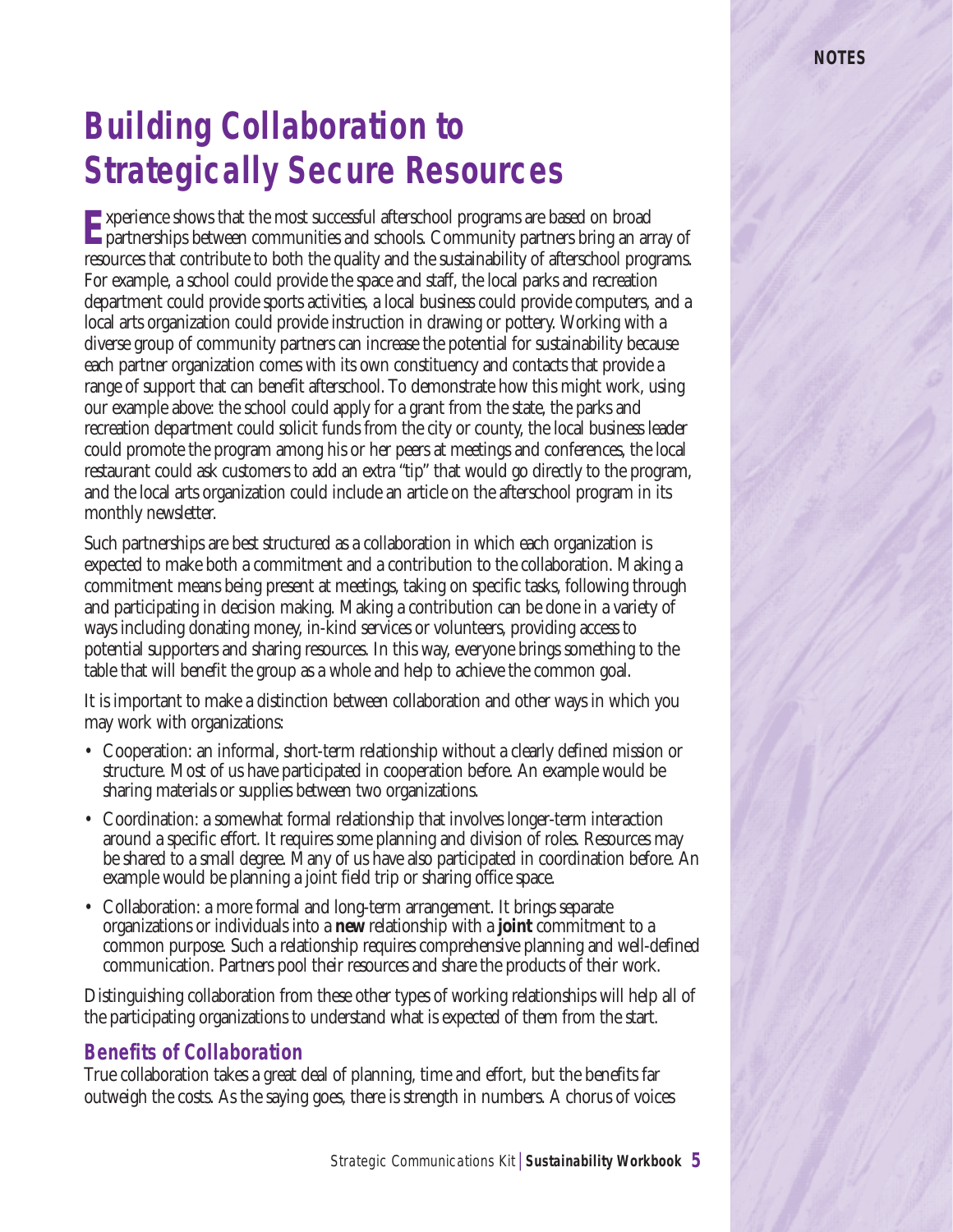advocating for the same goal will have far more impact than any single organization alone could. By drawing upon each partner organization's unique skills and resources, collaboration avoids duplication and allows organizations to do what they do best in

support of a common agenda. Collaboration increases the potential for sustainability because each partner organization comes with its own constituency and contacts that provide a range of support that can benefit afterschool, including potential funding sources. In addition, collaboration can tip the scales in favor of funding from grantmakers such as foundations and state agencies that have begun to show greater interest in these types of partnerships.

#### **Strategies for Success**

Collaboration can take many forms, but nearly all successful collaborations have some common elements.

*Representative Membership* Successful collaborations include a cross section of community stakeholders that is consistently represented at meetings and actively involved in making decisions. Stakeholders may include: school districts, community-based organizations, businesses, faithbased organizations, local government, parents, youth, civic groups and law enforcement.

#### *Shared Leadership*

Successful collaborations distribute leadership roles and responsibilities among all partners. This increases group cohesiveness and fosters a spirit of shared ownership.

*Clear Roles and Responsibilities* Successful collaborations spell out in writing the roles and responsibilities of each partner and recognize all roles as valuable to

### **Voices from the Field**

#### **San Diego's 6 to 6 Initiativ**e

In 1995, the mayor of San Diego created a Safe Schools Task Force. Among the Task Force's recommendations was to open schools before and after the traditional day to provide students with academic and social enrichment programs during the hours when most parents work.

The mayor secured city funding to launch "6 to 6" and her leadership served as a catalyst that pulled together other stakeholders in the community to support the initiative. These stakeholders, including representatives from the city, county, school districts, school boards, PTA, community-based organizations, parents and youth, formed the San Diego Regional After School Consortium.

After only the first year, demand for the program outweighed the funding available. Leaders of 6 to 6 began to seek funds from other public sources. Working with the San Diego Regional After School Consortium, they jointly applied for and received a total of \$3.28 million from the California Department of Education's After School Learning and Safe Neighborhoods Partnerships Program. The state increased this award to a total of \$8.5 million in the following year. The 6 to 6 program leaders also sought and received funding from other sources including the city's Community Development Block Grant and tobacco settlement funds.

The mayor's office acts as an intermediary fiscal agent for 6 to 6, aligning funding sources to ensure an integrated and coordinated initiative. This allows funding to be pooled together and then distributed to the eight school districts and 15 community-based organizations that operate the program's 196 sites. Such a system also serves to protect individual program sites from changes in the flow of funds from any one source.

Leaders of 6 to 6 are now beginning to look to the local business community to help raise private revenue and maximize their use of federal funding sources such as Temporary Assistance to Needy Families (TANF).

By maximizing its community partnerships, 6 to 6 has been able to serve more than 25,000 youth, as well as build a strong collaboration of numerous organizations that are invested in the sustainability of the program.

Adapted from The Finance Project's profile on 6 to 6, available at www.financeproject.org/osthome.htm.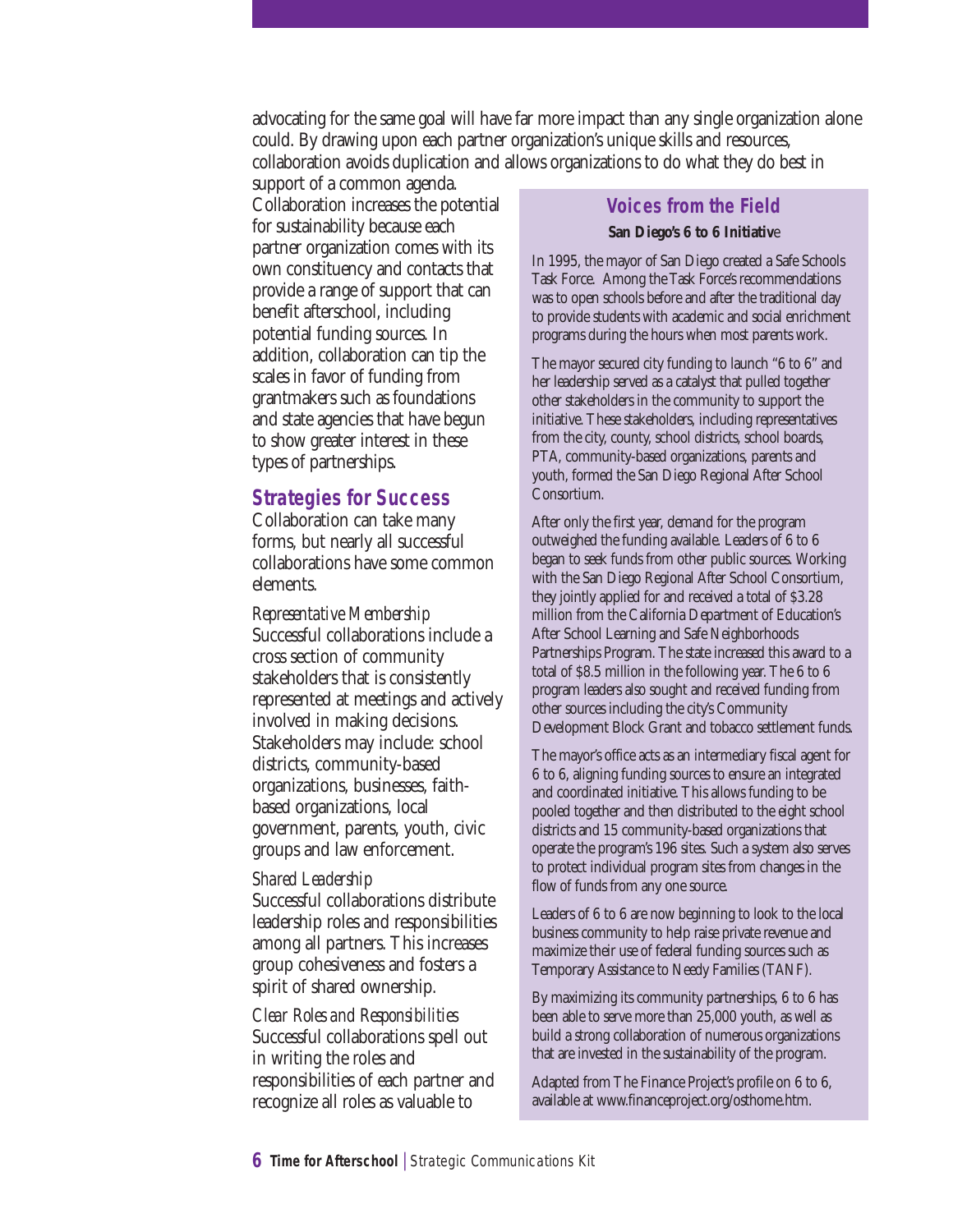#### **NOTES**

opportunities for them to

achieving success. Roles and responsibilities are determined based on each partner's unique knowledge, abilities and strengths. For example:

- a school could supply the space for the program
- community-based organizations could provide the staff for the program
- businesses could solicit support for the program from their peers
- students could give testimonials about the value of the program to local government officials
- parents could help get other parents involved

#### *Clearly Defined Goals and Plan of Action*

Successful collaborations engage in a thoughtful process to define a vision or mission and clear goals. Clearly defined goals provide a blueprint for the plan of action. Momentum for action is generated as partners take on roles and responsibilities and follow up on mutual decisions.

Once your collaboration is established, you will need to put forth some effort to keep it going strong by maintaining momentum and recruiting new supporters.

#### **Taking Strategic Action**

In building a strong stakeholders network for your program it is best to begin by identifying your own personal support network and those of your staff members. Everyone knows someone with the power to influence other people. From these personal network maps your program can create a potential stakeholder collaboration to

support and sustain your work. The group you create should be made up of your closest allies, individuals and organizations who share some common goals and some that you feel have the potential to become strong collaborators but with whom you have not worked before. Take a moment to examine the diversity of your group. If you feel that it is lacking in this area, make additions now before the collaboration really begins. Every collaboration benefits from different points of view – the highest quality initiatives arecreated from the greatest diversity of ideas.

After creating the stakeholders network it is always advantageous to "sweeten the pot." Sometimes that means incorporating others agendas in our collaborative work and sometimes it is as simple as including their names in every mention of the initiative. Whatever

#### **Tips from the Field**

- Programs that had staff of community partners take active roles in pursuing new funding sources were significantly more confident about their sustainability. Engage your program's community partners in actively pursuing other funding for the program. A wide variety of community partners may increase your program's access to various funding sources. For example, if your program's fiscal agent is a school, a nonprofit community partner may be eligible for funding not available to schools or other public entities.
- The majority of programs report they make important decisions using their advisory board or a similar committee representing their collaborative partners. Try creating a working group to address sustainability in a consistent and ongoing manner. Sustaining a program should not fall on any one person or any one organization's shoulders, and is not a one-time effort. Ask program stakeholders to share responsibility for sustaining the program.

*-Based on studies of the sustainability efforts of early 21st Century Community Learning Center afterschool programs (please see pages 34 and 35).*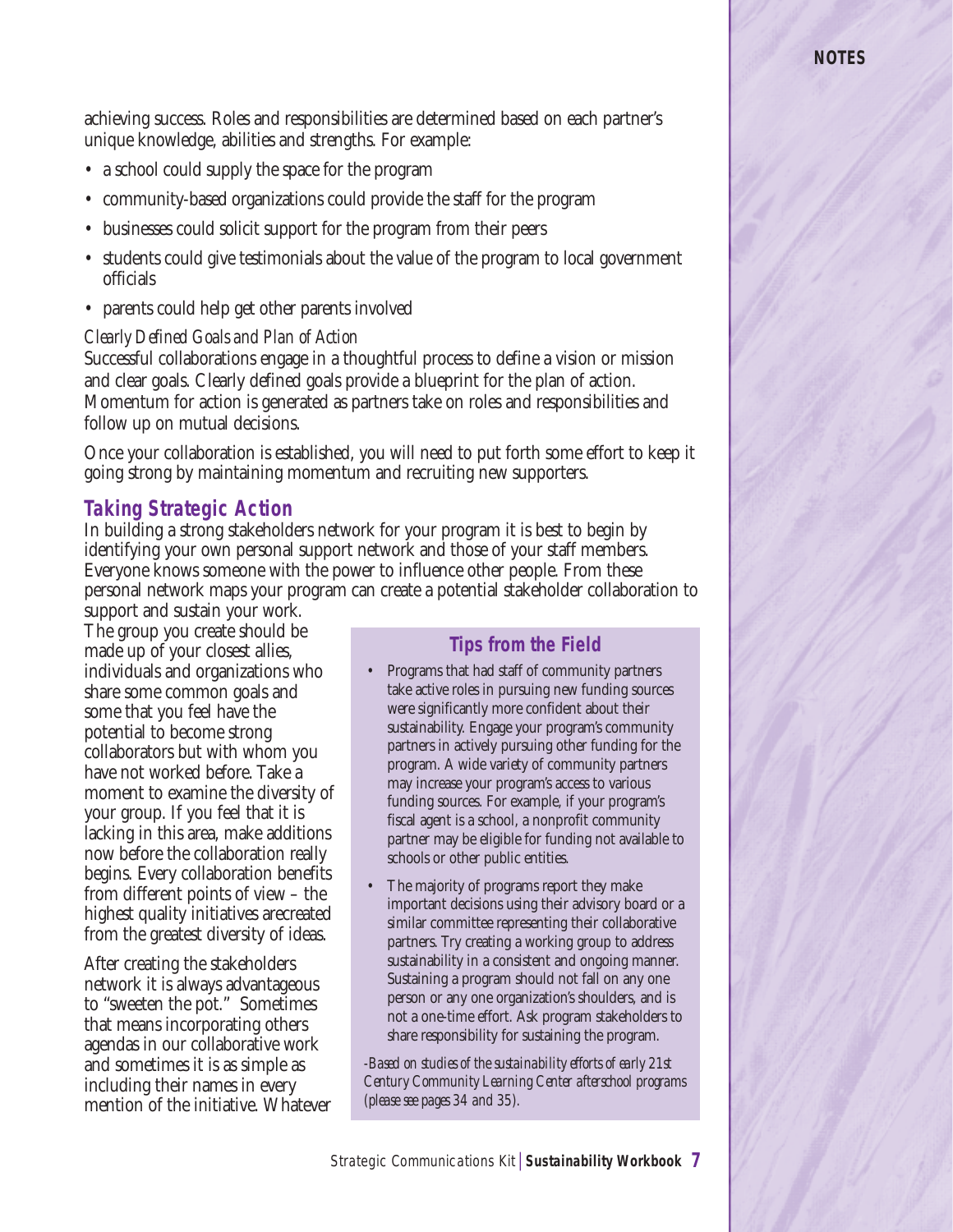strategic action you plan should show benefit to your stakeholders as well as to your own organization. It is at this point that you should begin to evaluate your progress. This should be done in a way that allows every stakeholder to participate so that they all feel ownership in the project and begin to speak about it in collaborative terms.

No strong collaborative effort can exist without adequate resources. Before you begin your initiative you should have some idea what it will take to sustain it. Some points to consider in developing this resource assessment include:

- 1. A chart of your resources and those of your stakeholders.
- 2. An assessment of the resources your community might be able to provide. Look beyond dollars here to "people power," space and other "in-kind" donations.
- 3. By combining resources we are able to accomplish our greater goals.

Creating a communications plan should be another primary goal of your group. Nothing is worse than one or two members who feel out of the loop. Some great potential efforts have been stopped in their tracks by this oversight. Communicating with members can be an extensive job, so planning for this right up front can prevent potential disasters! Oftentimes group members will share this task or take responsibility for different parts of the work. This only works well if someone is coordinating the total picture to prevent oversights.

#### **Maintaining Momentum**

It is important to keep two things in mind when attempting to maintain the initial momentum of your initiative. These are:

- 1. A plan for resolving conflict.
- 2. Taking time to celebrate your success!

Conflicts between group members can often be personally painful and sometimes can block group efforts. It will benefit your effort greatly to talk about differences of opinion or perspective openly within the context of your meeting. As it often takes strong facilitative skills to resolve such differences it is sometimes necessary to bring in outside help before the conflict reaches crisis stage.

Celebrating success can add joy to your work and openly acknowledges the tireless efforts of your stakeholders. Sometimes we get so caught up in the day-to-day work that we forget to take time to pat ourselves and fellow workers on the back. Generating media attention to these celebrations can be fun and a great tool for getting the community to recognize the work. Annual events such as Lights on Afterschool and Read Across America offer good opportunities to celebrate and promote the success of your collaboration. Think about these and other more local activities that your collaboration could undertake to maintain momentum.

Once your collaboration is established, you will need to put forth some effort to keep it going strong by maintaining momentum and recruiting new supporters.

#### **What to do next?**

The third worksheet, "Building Collaboration Worksheet," will help you identify how to strategically strengthen your program's collaboration efforts toward sustainability. An example of a "network map" for Jane Smith appears on the following page. You can use it as a model for creating your own network map on the following page.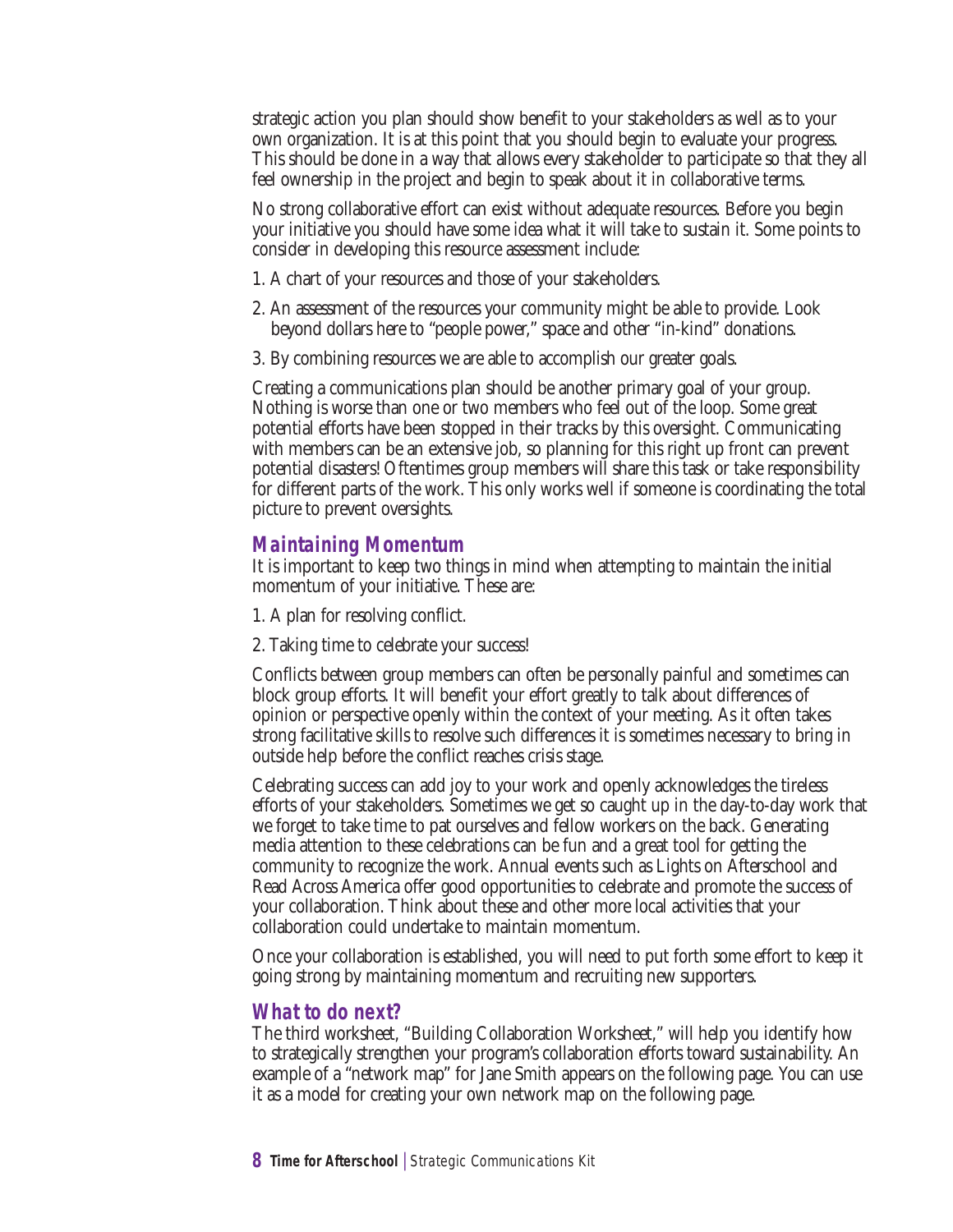### **Sample Network Map for Jane Smith**

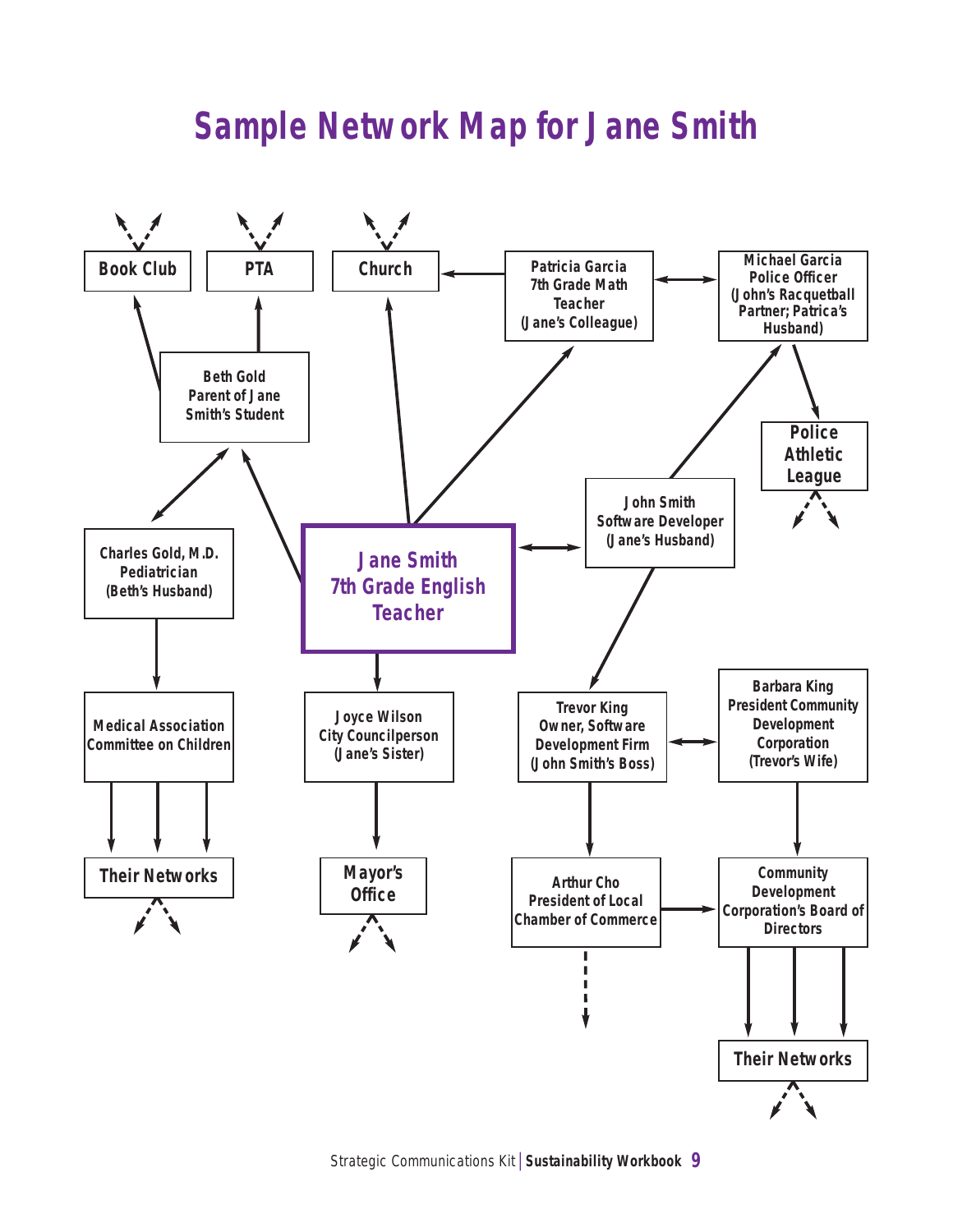# **My Network Map**

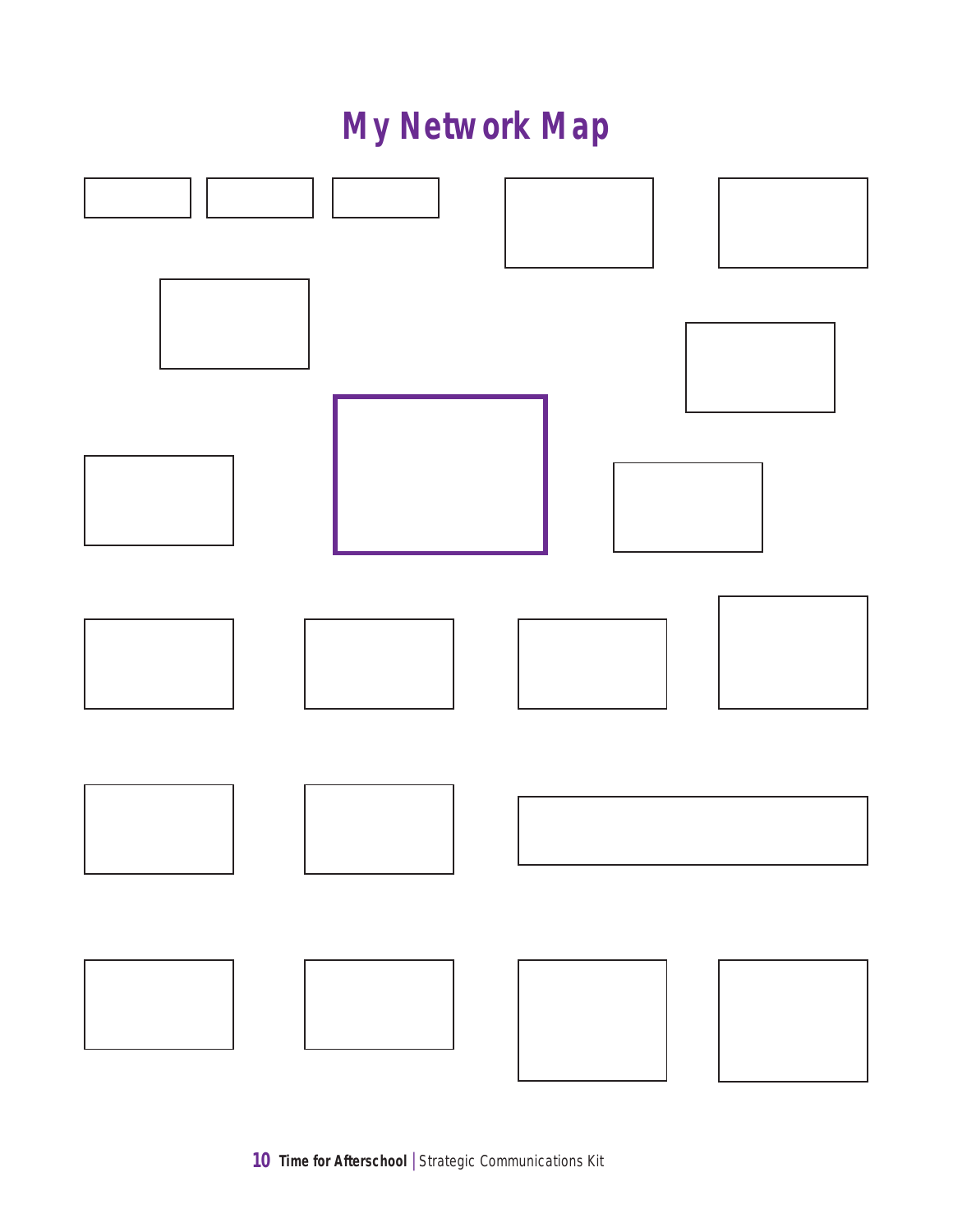# **Building Collaboration Worksheet**

#### **Our Program's Vision:\_\_\_\_\_\_\_\_\_\_\_\_\_\_\_\_\_\_\_\_\_\_\_\_\_\_\_\_\_\_\_\_\_\_\_\_\_\_\_\_\_\_\_\_\_\_\_\_\_\_\_\_\_\_\_\_\_\_\_\_\_\_**

| Partner<br>Source               | Who they Represent<br>in the Community<br>(ie. business) | Their<br>Mission/Interests | Needed Resources<br>from the Collaboration | Actions to be Taken | Who is Responsible? |
|---------------------------------|----------------------------------------------------------|----------------------------|--------------------------------------------|---------------------|---------------------|
|                                 |                                                          |                            |                                            |                     |                     |
|                                 |                                                          |                            |                                            |                     |                     |
|                                 |                                                          |                            |                                            |                     |                     |
|                                 |                                                          |                            |                                            |                     |                     |
|                                 |                                                          |                            |                                            |                     |                     |
|                                 |                                                          |                            |                                            |                     |                     |
|                                 |                                                          |                            |                                            |                     |                     |
|                                 |                                                          |                            |                                            |                     |                     |
|                                 |                                                          |                            |                                            |                     |                     |
|                                 |                                                          |                            |                                            |                     |                     |
|                                 |                                                          |                            |                                            |                     |                     |
|                                 |                                                          |                            |                                            |                     |                     |
|                                 |                                                          |                            |                                            |                     |                     |
|                                 |                                                          |                            |                                            |                     |                     |
|                                 |                                                          |                            |                                            |                     |                     |
|                                 |                                                          |                            |                                            |                     |                     |
| <b>Other Potential Partners</b> |                                                          |                            |                                            |                     |                     |
|                                 |                                                          |                            |                                            |                     |                     |
|                                 |                                                          |                            |                                            |                     |                     |
|                                 |                                                          |                            |                                            |                     |                     |
|                                 |                                                          |                            |                                            |                     |                     |
|                                 |                                                          |                            |                                            |                     |                     |
|                                 |                                                          |                            |                                            |                     |                     |

#### **Questions for Consideration:**

**What groups or organizations from the community are missing? Are all stakeholders represented? Is leadership and responsibility shared among all partners? Are roles and responsibilities clear to all members of the collaboration? Are all partners moving toward goals to achieve the common vision?**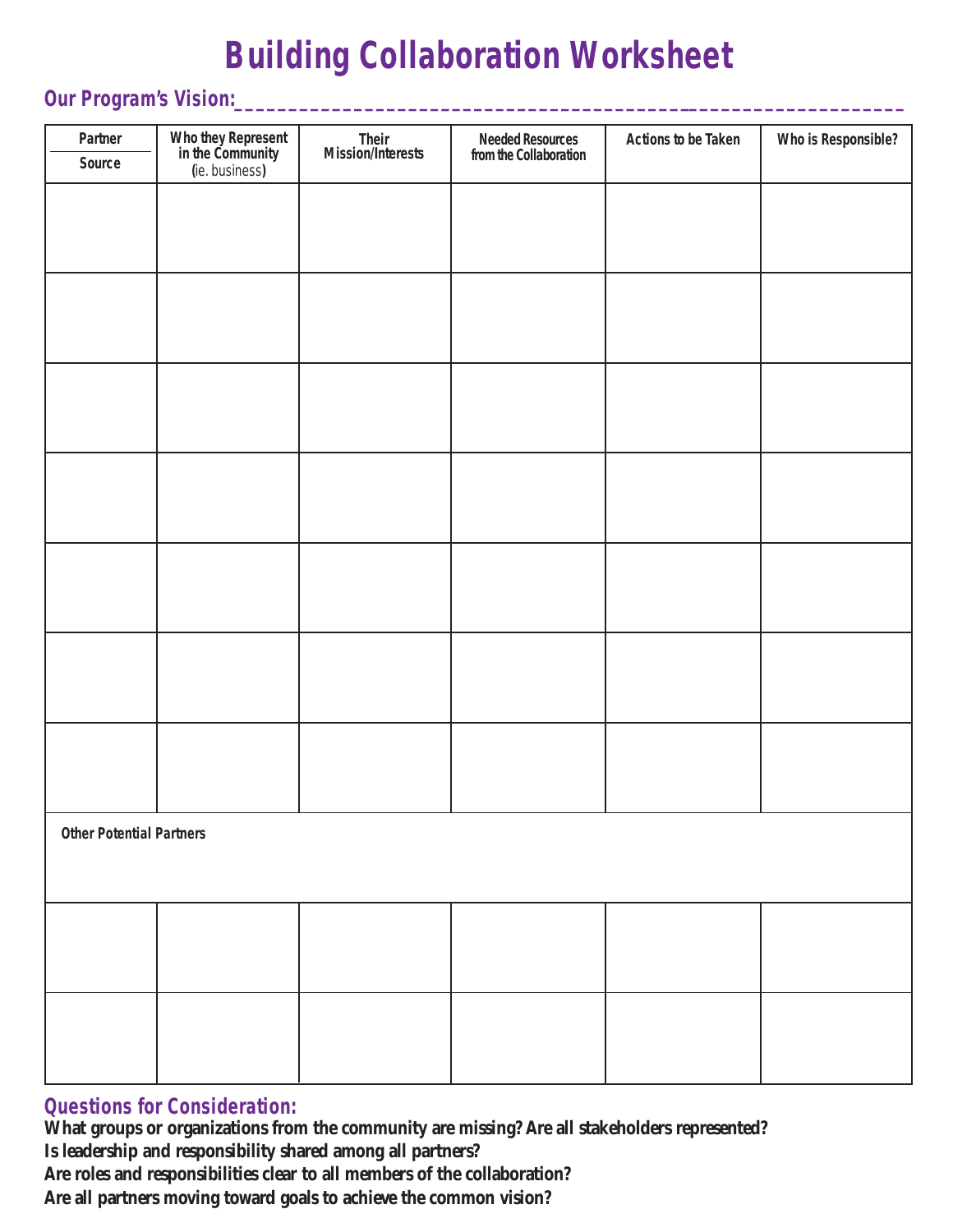### **Advocating for Support**

#### **ad•vo•ca•cy***: n.*

The act of pleading or arguing in favor of something, such as a cause, an idea, or a policy; active support.

#### **What Does Advocacy Mean?**

Advocacy is the process whereby people mobilize to communicate a specific message to a targeted group of people. In this case the targeted group of people are the decision makers who impact your program, whether they be your school principal, agency director, superintendent, mayor, state legislator or a Member of Congress. The sustainability of your afterschool program depends in part on the level of commitment that these decision makers make to support programs. Your voice will impact their level of commitment.

Bear in mind the difference between advocacy and lobbying. Anyone can advocate. Advocacy means educating and increasing the awareness of a certain issue or topic. Advocacy becomes lobbying when you request a specific action be taken on a specific piece of legislation. Government funding cannot be used to lobby. Those of you that work in programs that receive government grants can communicate the successes of your programs and hopes for continued support, but may not use your government funding to lobby elected officials. It's also a good idea to check with your organization or agency to be sure your efforts respect any existing policies related to advocacy.

#### **The Power of Your Voice**

Right now school principals, superintendents, city agencies and county officials are making decisions about dedicating funds to afterschool. Local, state and federal elected officials are being asked to sustain afterschool programs by appropriating money through school, city, state and federal budgets. You know firsthand the profound impact afterschool has on the lives of children, their families and your community. Because you have a story to tell about afterschool, you can be the most effective advocate for sustaining your afterschool program.

#### **What Is Your Message?**

The future of our nation's children lies in how we care for them and prepare them for the future. Your message to decision makers must convey that in today's society, afterschool programs keep kids safe, help working families and improve academic achievement. In essence, afterschool efforts support the "whole" child.

Your goal is to convince your decision makers and elected officials that it is in the best interest of the people they serve that they support afterschool programs financially. Indeed, for the past several years, national afterschool polling shows that 80 percent of American voters believe afterschool programs are a necessity for all children.

To deliver a clear message you need to say specifically what you want them to do. Examples of specific requests could include: pushing for more local, state or federal funding for afterschool; signing a pledge to support afterschool; or hosting a meeting of decision makers to create a plan for supporting afterschool. Decision makers need to hear this message not just from you, but also from parents, youth, community partners and other program supporters.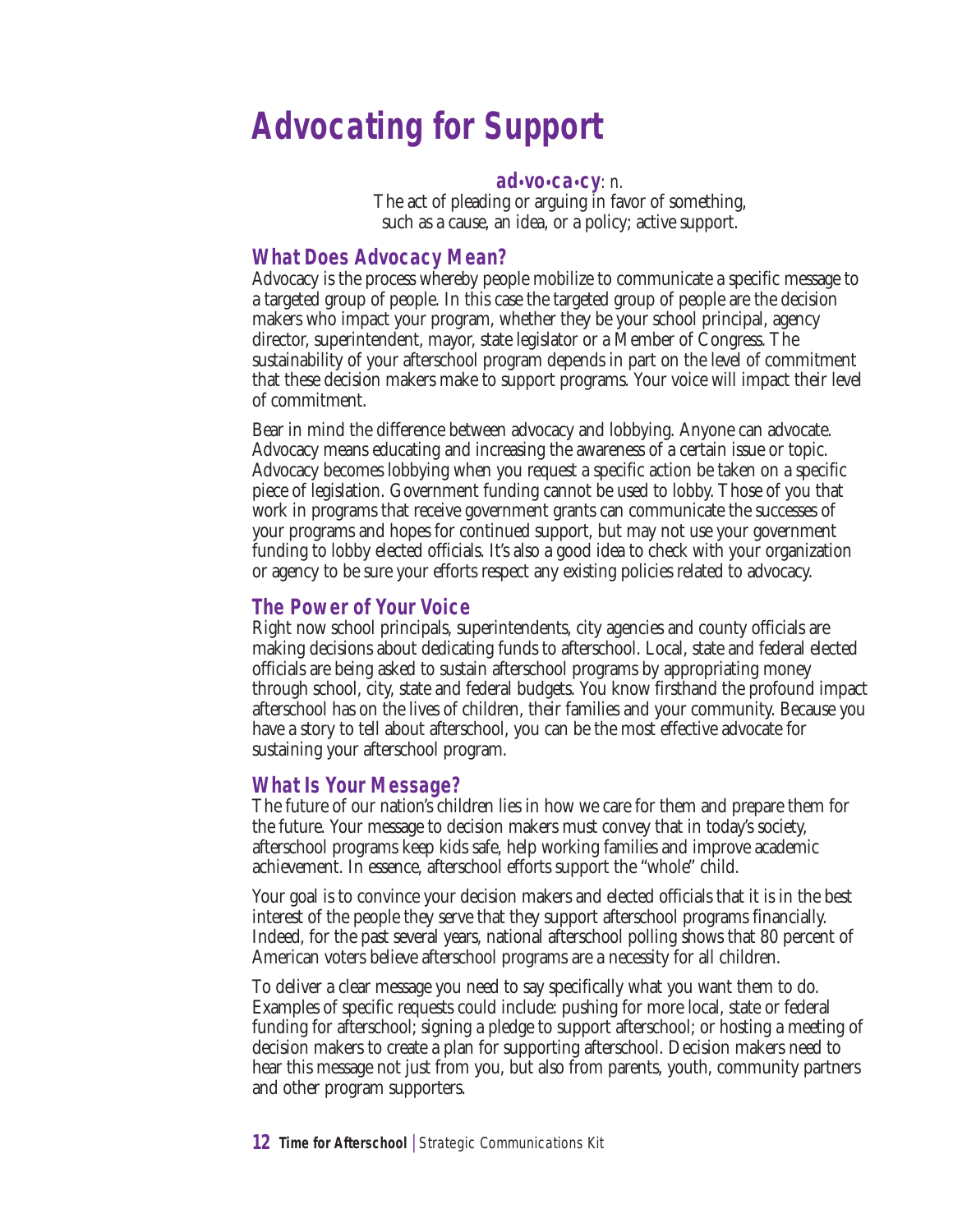#### **How to Deliver Your Message**

There are many ways to be an advocate for afterschool. All types of advocacy efforts, from organizing rallies and lobby days to creating petitions or speaking at city council meetings, are needed to help sustain your program. Use the continuum of advocacy efforts below to identify what activities seem most appropriate for your program.

**NOTES**

#### **Continuum of Advocacy Efforts**

- $\blacktriangleright$  sign a petition
- sign up/click on a website
- send a postcard
- send an email, fax or handwritten letter
- make a phone call
- $\blacktriangleright$  attend a hearing or town hall meeting
- speak out at a hearing or town hall meeting
- write a letter to the editor
- participate in an awareness event (teach-in, marathon, *Lights On Afterschool!*)
- meet with a policy maker/decision maker at their office
- $\blacktriangleright$  invite a policy maker/decision maker to your site
- $\blacktriangleright$  attend a lobby day
- participate in a press conference or briefing
- $\blacktriangleright$  participate in a mass rally, sit-in, picket line
- organize any of the above
- make afterschool an election issue for candidates running for office
- serve as an appointed or elected official

#### **Do Your Homework**

Once you decide what type of advocacy is best for you and your program, think through who, what and how you plan to deliver your message to decision makers and elected officials.

*Create a list of your supporters/stakeholders*. Include contact information for program staff, parents, grandparents, business supporters and other private financial supporters.

*Add allies to your team*. Your community includes an array of groups that may have a vested interest in your afterschool advocacy efforts. These allies may already be connected to decision makers and elected officials. For example, business allies (such as the chamber of commerce) and law enforcement allies work with elected officials on a regular basis. Contact these groups and bring them on board if they are not already among your partners.

*Gather needed information*. What group of decision makers are you targeting? A principal, school board, city council, county commission, state legislature or U.S. Congress representatives? How do you offer incentives to possible stakeholders? Gather information on their backgrounds from websites, newspapers or from the elected officials' staff. Look for connections to afterschool and other education-related issues.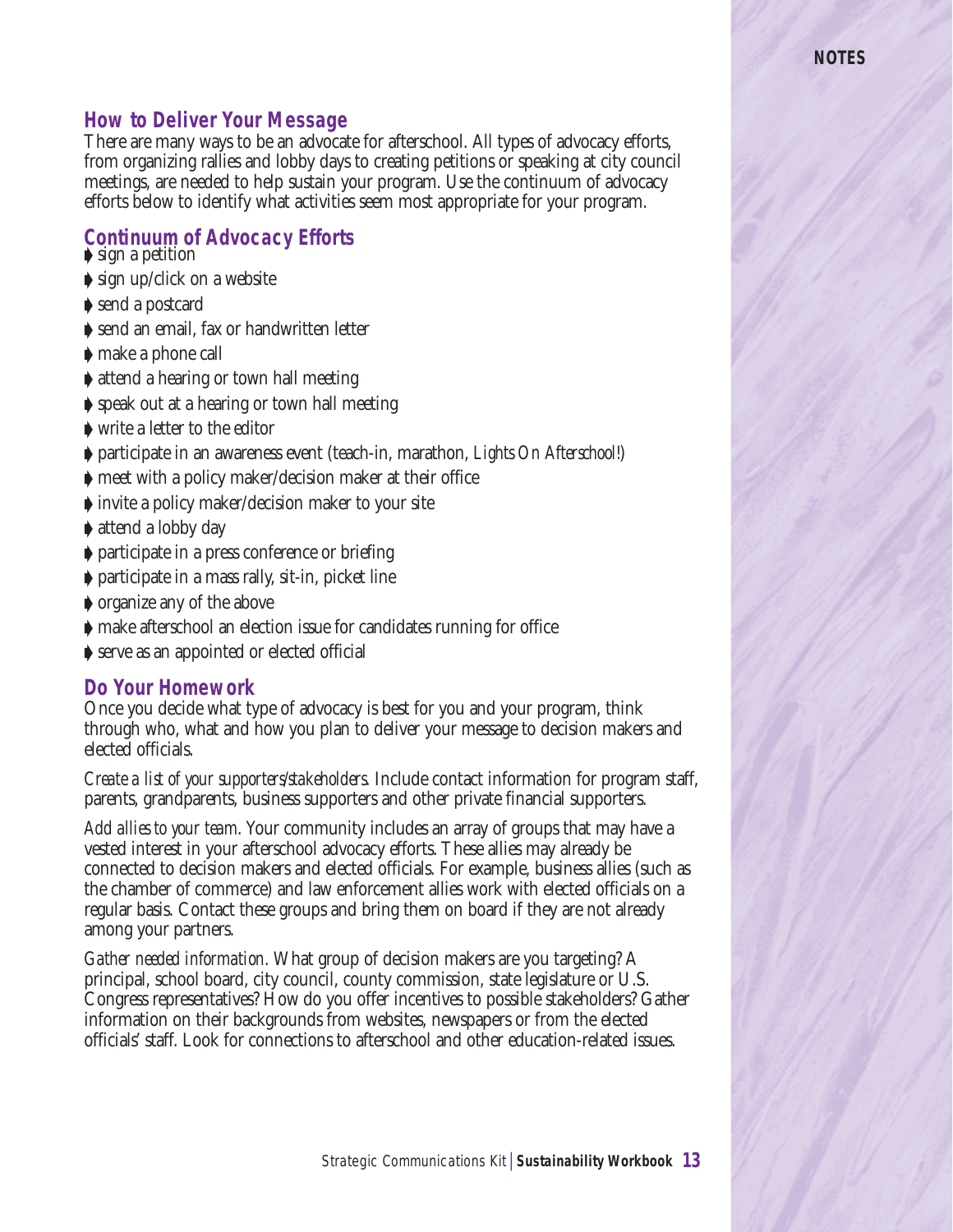#### **Take Action**

Now that you have organized your supporters and identified the decision makers and elected officials you want to target, it's time to take action. Remember, elected officials work to represent your interests each and every day. So, let them know regularly and consistently that afterschool is important to you and your community. It is your responsibility to get the message out. It is the duty of elected officials to respond. That is why we call them public servants. Keep in mind that school principals, school board members and city agency representatives are also public servants. Reach out and let them know that your community cares about afterschool.

**Contact Decision Makers:** Send an email, a fax, a personal letter or call decision makers and elected officials to let them know that sustaining afterschool is a priority in your community. Use the "Contact Congress" box or one of the Sample Letters to Policy Makers at www.afterschoolalliance.org under the "Program Tools" section, to contact your U.S. Senators, Representatives, and the President about the value of afterschool in your community. These letters can be easily adapted for decision makers such as principals and city officials, as well as your state and local policy makers.

**Ask Others to Contact Decision Makers:** Keep in mind that the more voices decision makers hear, the greater your power. Organize friends,

#### **Advocacy Principles**

**Consider yourself an expert information source.** Elected officials have limited time, staff and many competing issues to deal with every day. They cannot be as well informed as those actually implementing or witnessing the programs. You can fill their information gap and be their "expert."

**Remember who works for who.** Elected officials work for you. You should be courteous but not intimidated.

**Know who is on your side.** This is your strength. Elected officials will want to know this.

**Know who is not on your side.** Elected officials will want to know who stands against your issue. Anticipate the opposition's arguments and provide answers and rebuttals.

**Make the elected official aware of any personal connections you may have.** If you have friends, relatives, or colleagues in common with an elected official let them know. This is how we connect with one another.

**Admit you don't know something.** It gives you a reason to follow-up with officials after you have researched an answer.

**Be specific.** Tell officials what you want. Ask them directly. Expect a direct answer in response.

**Value elected officials' staff.** Often officials do not have time to meet with every interested voter or organization and thus rely heavily on their staff to do so and report back to them. Building strong relationships with staff can be key to successful advocacy.

**Follow-up.** Elected officials should be held accountable for any statements they make to you. Find out if the official took action. Then thank them for any action they took and make your next request.

colleagues, community partners and youth to contact elected officials and decision makers. Afterschool benefits the entire community, from parents to youth to community members, so all of their voices need to be heard. Coordinate a phone tree or circulate a petition to garner more resources for afterschool or organize a letterwriting party using the Simple Tips for Organizing a Group to Write Letters on the website, www.afterschoolalliance.org.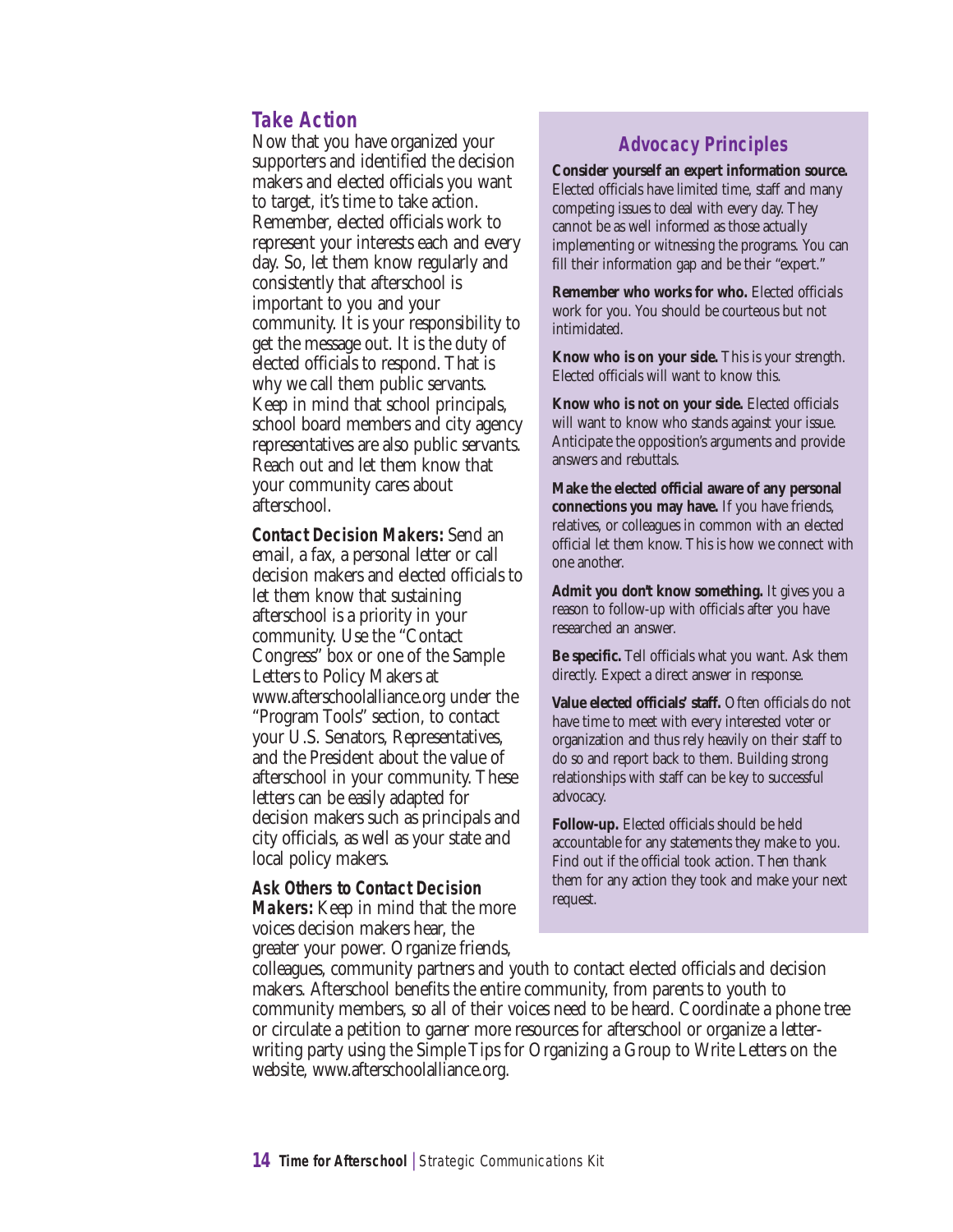#### **NOTES**

**Build Relationships with Decision**

**Makers:** Ask decision makers and elected officials to visit your program or schedule a time to meet with them or their staff to let them know afterschool is important to you. Show them, either at your program or through photos, letters and evaluations, how successful your program is. Use the Meeting Tips and Sample Invitation to Policy Makers on the www.afterschoolalliance.org website to help plan, invite and conduct a meeting with decision makers and elected officials.

**Get Decision Makers' Attention:** Do something out of the ordinary to capture decision makers' and your elected officials' attention and interest. Have the youth in your program draw postcards and write notes to them about what afterschool means to them. Keep copies of the youths' notes and use them in your local advocacy

#### **Lessons Learned from the Field**

*Below are some excerpts from a focus group with 21st Century Community Learning Center afterschool program directors about their sustainability efforts (please see pages 34 and 35)*:

"Building public will is essential – not just applying for funding. . . Several families voted (for) the last school levy specifically because our program was included.

"Always keep the community, the partners, the school board and the principals informed about the activities and the successes of the program. Tell them about the little things that make a difference. Invite them to visit the program. Show them the (community) needs with facts. Have a creative approach."

"We captured the imagination of our school board president and she's been a valuable advocate. She went to a local company and asked for a donation to our program – and we received \$10,000 from the company."

and outreach efforts, such as accompanying a proposal to a potential funder. Ask decision makers and elected officials to be a "Program Director for a Day" so they can experience first-hand the benefits your program brings to its youth and community and the need to support afterschool. Organize a rally for afterschool at their office and use it as a field trip to teach youth about civic engagement. Invite decision makers to visit your program to read a book to afterschool students.

**Participate in Public Awareness Events:** Be sure to get involved in public awareness events that help bring the limelight to afterschool – both nationally and locally. Host an event for the fall *Lights On Afterschool!* nationwide rally (see www.afterschoolalliance.org) or the spring literacy event Read Across America (see www.nea.org/readacross) or any other event that helps draw attention to afterschool. Invite decision makers and the media to attend and show them firsthand the value of your program. Create a summary of the event and send it to decision makers, the media and potential funders to keep them informed of the community's strong support for your program.

**Thank Your Decision Makers:** Be sure to acknowledge your decision makers for their support and commitment to afterschool. Have youth in your program create thank you cards, ask parents to sign an oversized banner thanking decision makers or submit an op-ed to publicly recognize decision makers for their work on afterschool. Think about honoring decision-makers for their past participation in your efforts.

The Afterschool Alliance is committed to helping you stay informed of the latest federal policy related to afterschool. Bookmark the "Policy News" page at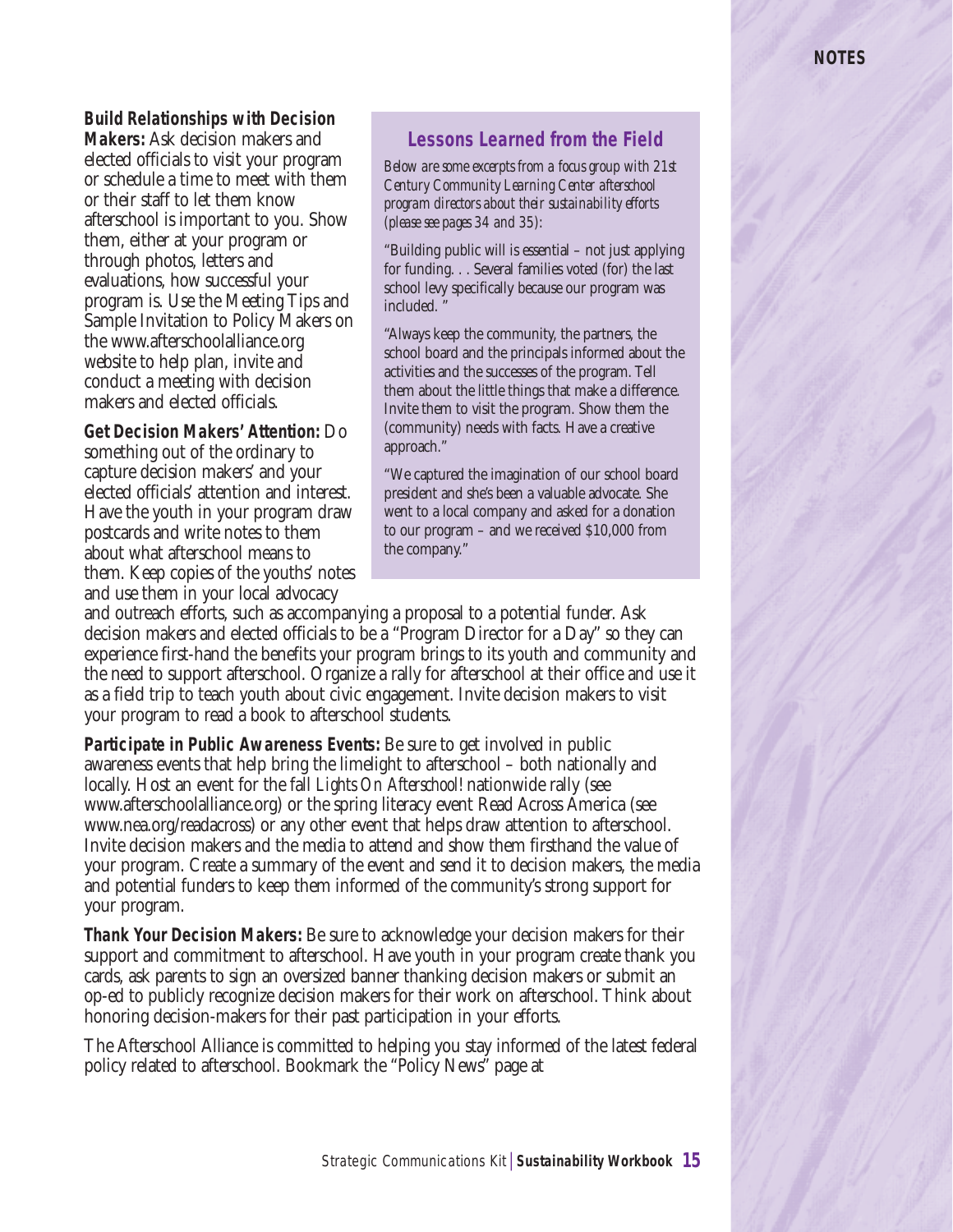www.afterschoolalliance.org and check it for regular updates. Other links that help keep you informed are:

- Project Vote Smart, *www.vote-smart.org*
- U.S. House of Representatives, *www.house.gov*
- U.S. Senate, *www.senate.gov*

#### **What to do next?**

Use the worksheet, "Advocating for Support Worksheet" on the following page, to identify how you can strengthen your program's advocacy efforts.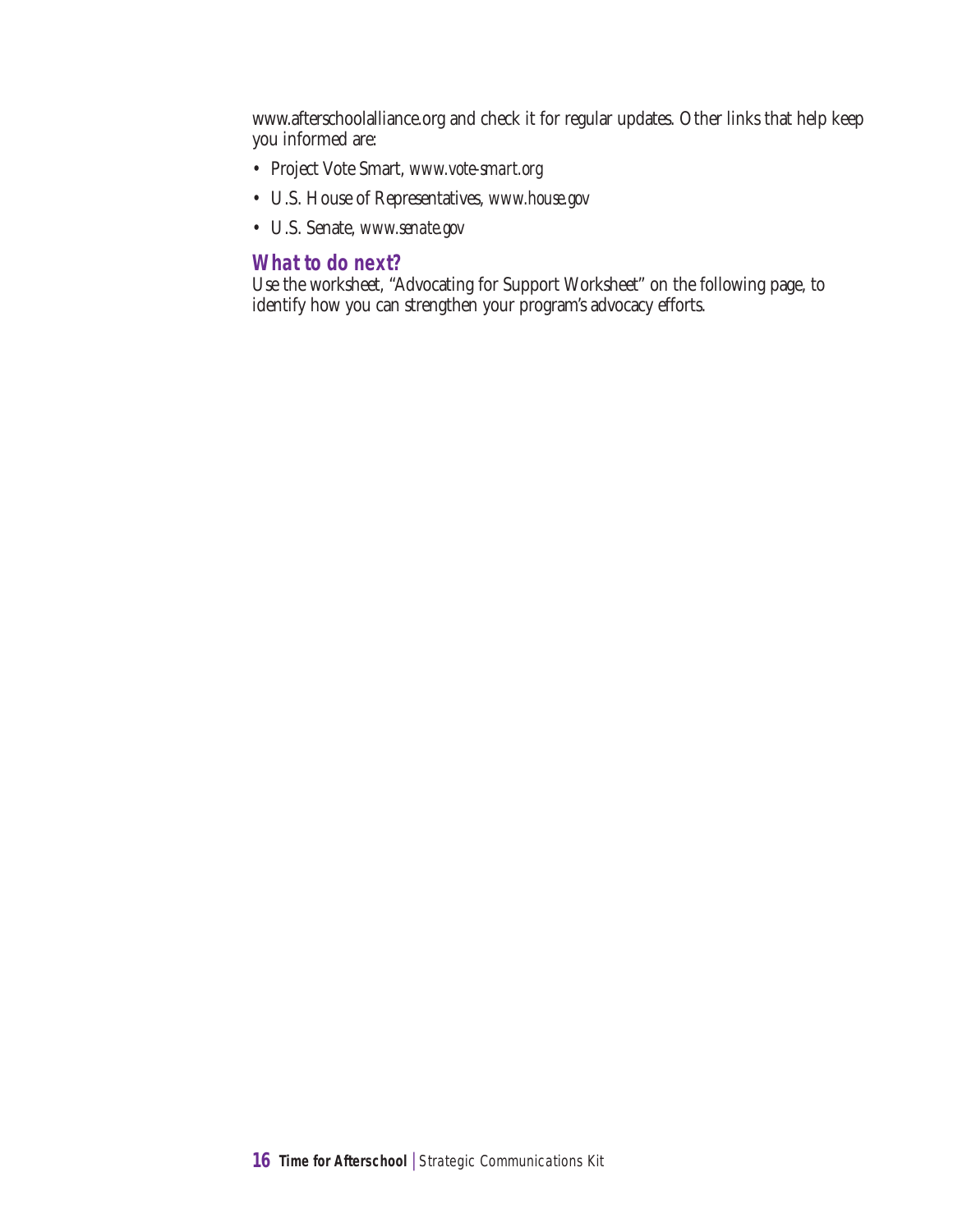# **Advocating for Support Worksheet**

| What is the number one message your project wants to communicate to decision-<br>makers to obtain their support? |                 |       |
|------------------------------------------------------------------------------------------------------------------|-----------------|-------|
|                                                                                                                  |                 |       |
|                                                                                                                  |                 |       |
|                                                                                                                  |                 |       |
| Name the decision-makers that your program will contact:                                                         |                 |       |
|                                                                                                                  |                 |       |
|                                                                                                                  |                 |       |
|                                                                                                                  |                 |       |
| What specific steps will be taken to gain their support?                                                         | Who will do it? | When? |
|                                                                                                                  |                 |       |
|                                                                                                                  |                 |       |
|                                                                                                                  |                 |       |
|                                                                                                                  |                 |       |
|                                                                                                                  |                 |       |
|                                                                                                                  |                 |       |
|                                                                                                                  |                 |       |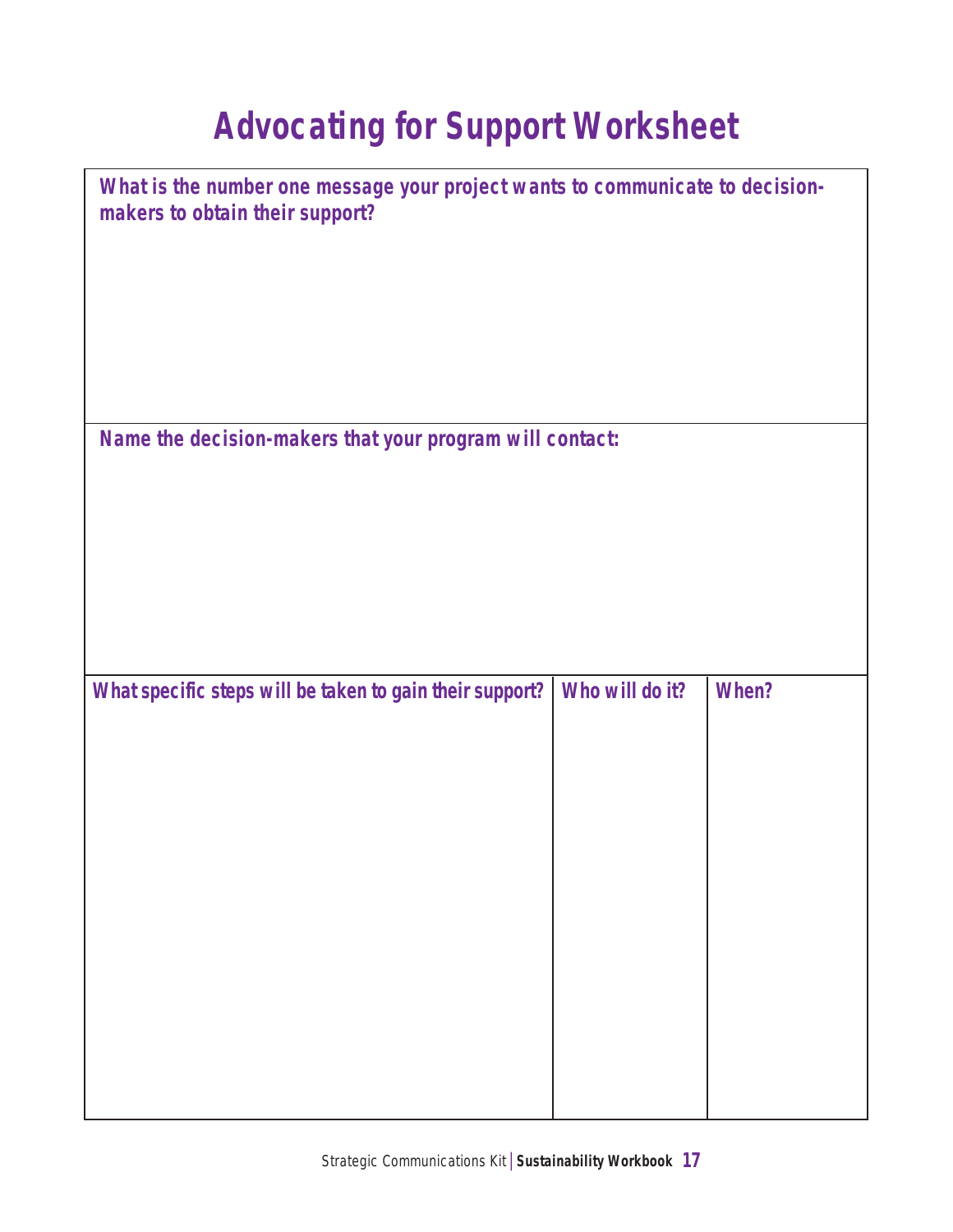## **Finding Funding**

Given grant time limits, public budget fluctuations, shifts in the economy and the myriad of other factors that can

influence afterschool funding, you will need diverse funding streams to sustain your program long term. Funding sources can be found at the federal, state and local levels and from both public and private sources. In-kind contributions such as staff time, transportation and use of facilities can also come from a broad array of sources.

Identify the funding streams that match your needs, then start asking for funds from as many sources as applicable. Possible funding sources, categorized by type of funding, are described below.

#### **Federal Funding**

More than 120 sources of federal funding have been identified as supporting afterschool. $<sup>1</sup>$  Each of these</sup> funding sources varies to some degree, from the agency awarding the grants to the length of the grants to the types of permissible activities. These federal funding sources can be broken into three main categories:

• *Entitlement programs:* These programs serve every individual that meets their eligibility criteria, meaning there is no competition for funds. For example, every child that meets the requirements of the National School Lunch Program can receive funding for an afternoon snack regardless of how many other programs access those funds. Entitlement programs can be administered directly by federal agencies or the federal funds can be administered through state agencies.

#### **Afterschool Funding At A Glance**

#### **Federal Funding To Apply for From Federal Agencies**

- Education GEAR UP, Bilingual Education, Mentoring, Partnerships in Character **Education**
- Justice Juvenile Mentoring Program (JUMP)
- Weed and Seed
- Housing and Urban Development Youthbuild

#### **Federal Funding To Apply for From State Agencies**

- Education Title I, 21st CCLC, Safe and Drug Free Schools
- Juvenile Justice Juvenile Justice and Delinquency
	- Prevention: Allocation to States
- Health and Human Services CCDF, TANF
- Agriculture USDA Snack Money

#### **State**

- State Education Agency
- State Department of Health and Human Services
- Community Education Office
- Governor's Commissions Related to Youth

#### **Local**

- School District
- City or County General Fund
- Youth Services Bureaus
- Parks and Recreation Departments
- Sheriff's Office

#### **Private**

- Foundations: National, State and Community
- **Corporations**
- Chamber of Commerce
- Police Athletic League
- Volunteer Center

#### **In-Kind Contributions**

- Staff Time from a Community Organization
- Evaluations Conducted by Universities
- Fundraising Consultation by a Business
- Special Events Ads by Local Media

*1 For more information on the more than 120 federal funding sources, see Finding Funding: A Guide to Federal Sources for Out-of-School Time and Community School Initiatives by Nancy D. Reder, The Finance Project, April 2000.*

**18 Time for Afterschool** | Strategic Communications Kit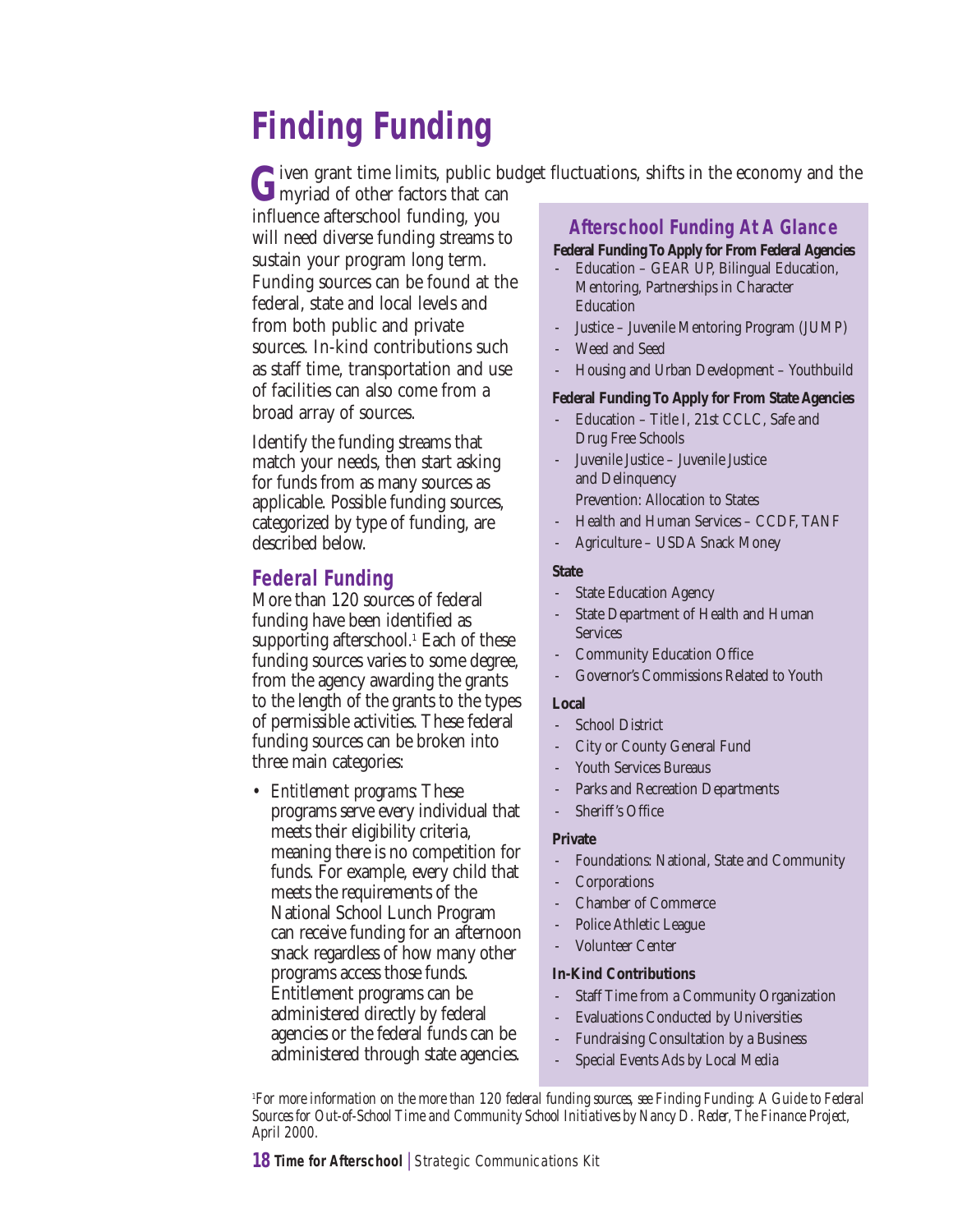• *Block or formula programs:* These programs provide a fixed amount of federal funds to states based on a formula that may be based on population, poverty rates, or other demographic information. For example, states receive allotments of federal Title I funding based on the state's number of schools with children from low-income families. The states then distribute Title I funds to eligible school districts. Unlike entitlements though, not every individual that meets the eligibility criteria is guaranteed funds under block or formula grants.

• *Discretionary programs:* These programs offer federal funds for a targeted type of program on a competitive basis and, depending on the program, can be administered by various state agencies. For example, community-based organizations can apply to

their state service commission for an AmeriCorps grant which would provide funds to run an afterschool program. Other discretionary programs can be administered directly through federal agencies.

#### **Federal Funding Sources To Apply for From Federal Agencies** Most of the federal funding sources administered directly by federal agencies are discretionary programs, or programs that offer funds for a targeted type of program on a competitive basis. For example, partnerships comprised of local agencies, such as schools and mental health agencies, can apply directly to the federal Departments of Education, Justice and Health and Human Services which jointly administer the Safe Schools/Healthy Students Initiative for a grant to promote healthy development and prevent violent behavior through afterschool activities. Keep in mind that afterschool programs can compete for many discretionary grants by framing program goals in terms of the particular grant's focus, from reducing violence (Safe Schools/Healthy Students Initiative grants) to increasing job skills (Youthbuild) to providing college readiness activities (GEAR UP).

**Federal Funding Sources To Apply for From State Agencies** There are also a number of federal funding sources that are administered

#### **Voices from the Field**

The Lighted Schools Program in Waco, Texas, uses a diverse blend of funding streams to sustain and grow its afterschool program. Initially created using foundation grants and a federal juvenile justice grant, the program now leverages its community partnerships to access several funding sources and garner in-kind support from many local entities.

Working with the Waco Independent School District, the program accessed a renewable grant from the Texas Education Agency. By instituting more regulations and standards, the program was able to access Child Care and Development Funds. A partnership with Baylor University helped bring in a Gear Up grant from the U.S. Department of Education. The program also uses federal funds from a 21st CCLC grant as well as reimbursement monies from the U.S. Department of Agriculture's Free and Reduced Price Meal Program.

The city of Waco contributes some of its Community Block Grant Funds and many community-based organizations and businesses contribute in-kind services.

With this diverse funding plan, the program can offer its programming free to more than 1,000 students at nine sites.

#### **FY 2001 Budget for Lighted Schools Program Federal**

| CCDF\$55,579         |               |
|----------------------|---------------|
| GEAR UP\$1,200,000   |               |
| 21st CCLC  \$676,726 |               |
| State  \$235,740     |               |
| City \$132,000       |               |
| In-kind \$557,000+   |               |
| <b>TOTAL</b>         | $$2,857,045+$ |

*Adapted from The Finance Project's profile on the Lighted Schools Program, available at www.financeproject.org/osthome.htm*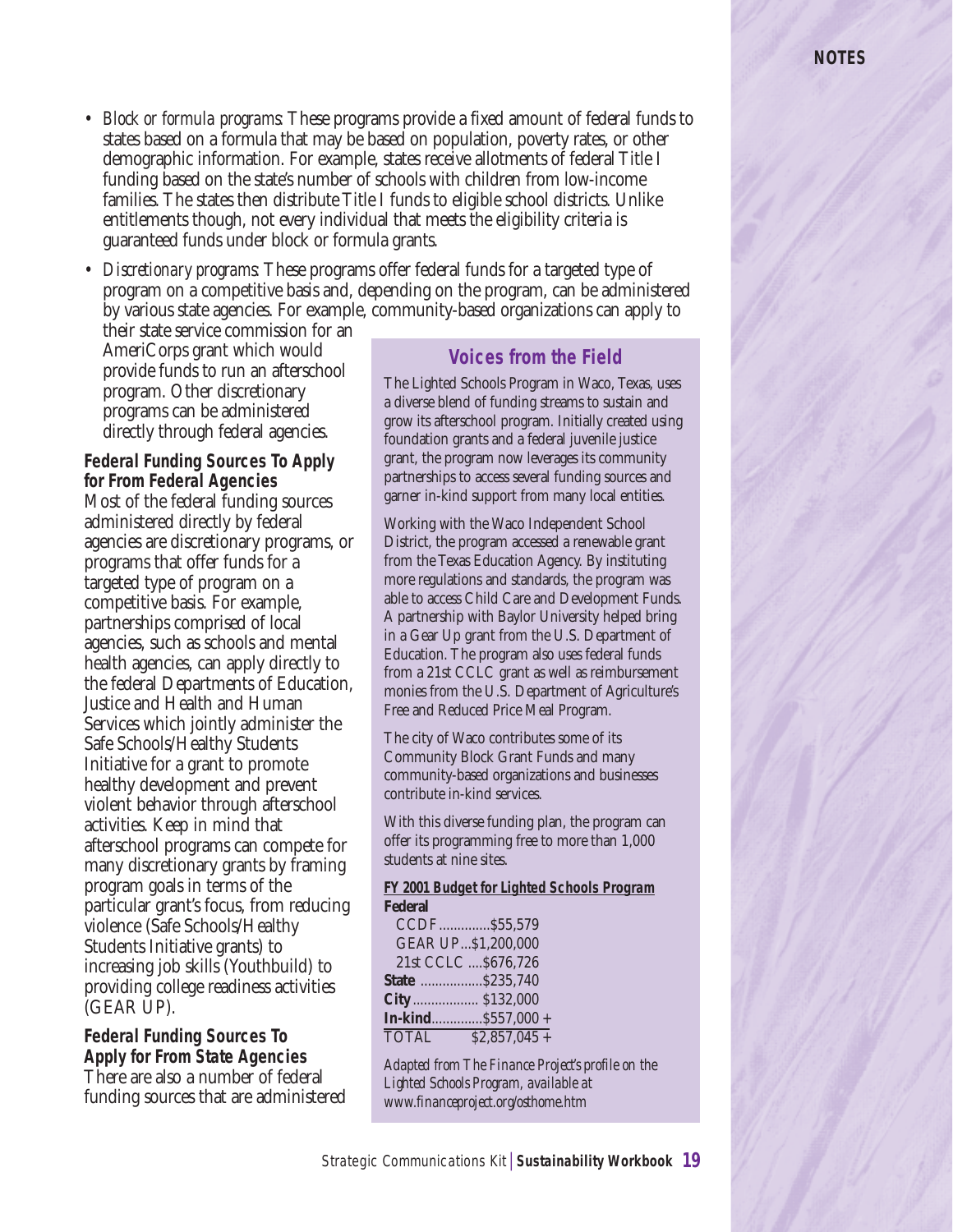by state agencies. Typically, federal agencies make grants or allocations to states when the amount of funds to be distributed is considerably large and it seems more effective to have states administer the funds using their existing mechanisms and infrastructures. These large federal funds administered by state agencies are typically entitlement and block grant programs, which often also require a state match. States usually have more discretion over these types of programs.

The most common entitlement program administered at the state level that supports afterschool is the National School Lunch Program, which is typically administered by state education agencies.

There are also many block or formula grants that provide valuable funding streams for afterschool. We will focus in detail on four that provide significant support for afterschool.

#### **21st Century Community Learning Centers (21st CCLC)**

- Funds for afterschool programs that serve primarily Title I students and offer programming that advances student academic achievement.
- Typically administered by your state education agency, such as your department of education.
- Funds awarded as direct support grants for three to five years.
- Eligible applicants (although dependent also on state-specific criteria) include schools, community-based organizations, public or private organizations.

#### **Child Care and Development Fund (CCDF), formerly Child Care and Development Block Grant**

- Funds to help low-income families with child care for children up to age 12.
- Typically administered by your state's social services agency.
- Funds can be accessed through subsidies or direct program support, depending on your state.
- Eligible applicants (although dependent also on state-specific criteria) include schools, community-based organizations, public or private organizations.
- Some states have child-care licensing requirements.

#### **Temporary Assistance to Needy Families (TANF)**

- Funds to help needy families with children; promotes job preparation and work; reduces out-of-wedlock pregnancies; and encourages formation of two-parent families.
- Typically administered by your state's social services agency.
- Up to 30% of TANF funds can be transferred to CCDF, increasing the state's ability to fund afterschool.
- States have a lot of flexibility in using TANF funds and many, such as Illinois, have successfully used them for afterschool.
- Eligible applicants vary by state-specific plans for using the funds.

#### **Title I (of the Elementary and Secondary Education Act of 1965)**

• Funds to provide support services for disadvantaged students.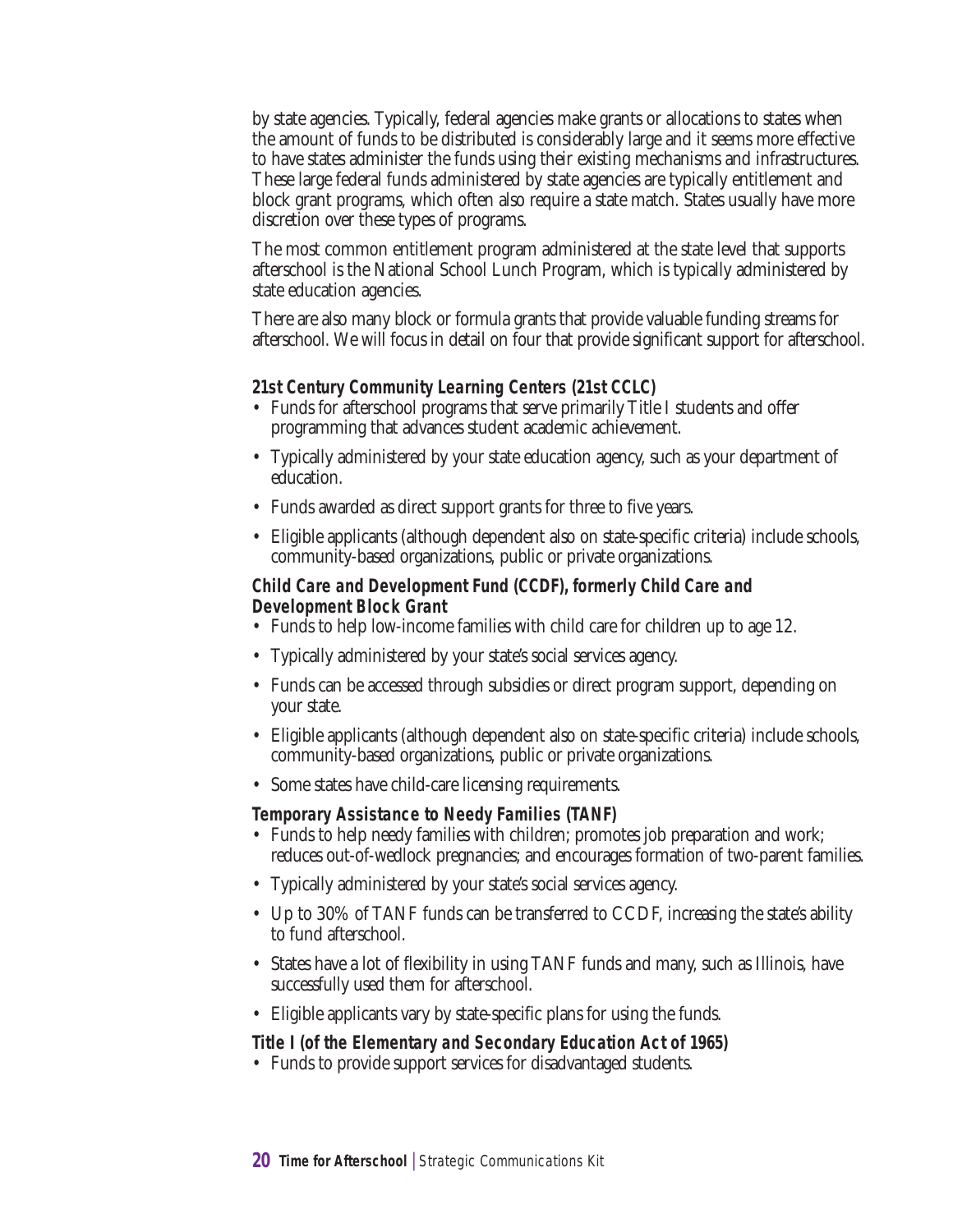- Typically administered by your state education agency, such as your department of education.
- These funds are used for a variety of programming, but can be used for afterschool a decision made at the individual school or district level.
- Eligible applicants include school districts and other local education agencies.

#### **State Funding To Apply for From State Agencies**

Recently, states have demonstrated a growing interest in afterschool and are increasingly investing in afterschool initiatives and programs, although the level of commitment varies from state to state. Some states have invested millions of dollars in afterschool, while others have yet to dedicate any funding specifically to afterschool. State programs also vary in goals, grant-length, eligibility and grant size.

States approach their investment in afterschool in different ways, with some directing general fund money to afterschool, others infusing afterschool initiatives into education reform efforts and still others using specific revenue sources to support new afterschool programs. For example, Indiana draws from its general fund to support the Indiana School Age Child Care Project Fund which provides \$524,000 worth of grants to 41 schools and nonprofits operating afterschool programs. Some states have successfully used tobacco settlement funds for afterschool, such as the Fund for Healthy Maine which provides funds for afterschool and other related programs for youth up to age 15. The state agency that administers afterschool initiatives also varies. Many states administer afterschool programs through their department of education, as in California's After School Learning & Safe Neighborhoods Partnership Program, but others rely on their juvenile justice department, as with North Carolina's Support Our Students program, or other state agencies such as health and human services.

To learn more about the funding available in your state, check out the following resources:

- National Governors Association at www.nga.org
- The Finance Project at www.financeproject.org/osthome.htm
- Contact the following agencies in your state: department of education, social services department and health or human services department
- Ask your state legislator where to find funding from the state

#### **Local Funding**

On the local level, there are a variety of common sources of public funding for afterschool. A county or city governing body may allocate general funds toward afterschool or may add afterschool programs into the budgets of local agencies, such as a park and recreation department. A local funding source can also be created by establishing a special dedicated revenue source generated from narrowly based taxes, licensing fees, user fees, or other special fees. For example, Washington state uses the revenues from a special tax on alcohol, tobacco and soda pop syrup to fund family support and other violence prevention activities. Next are some of the local sources and the people in your community you should contact to pursue funding: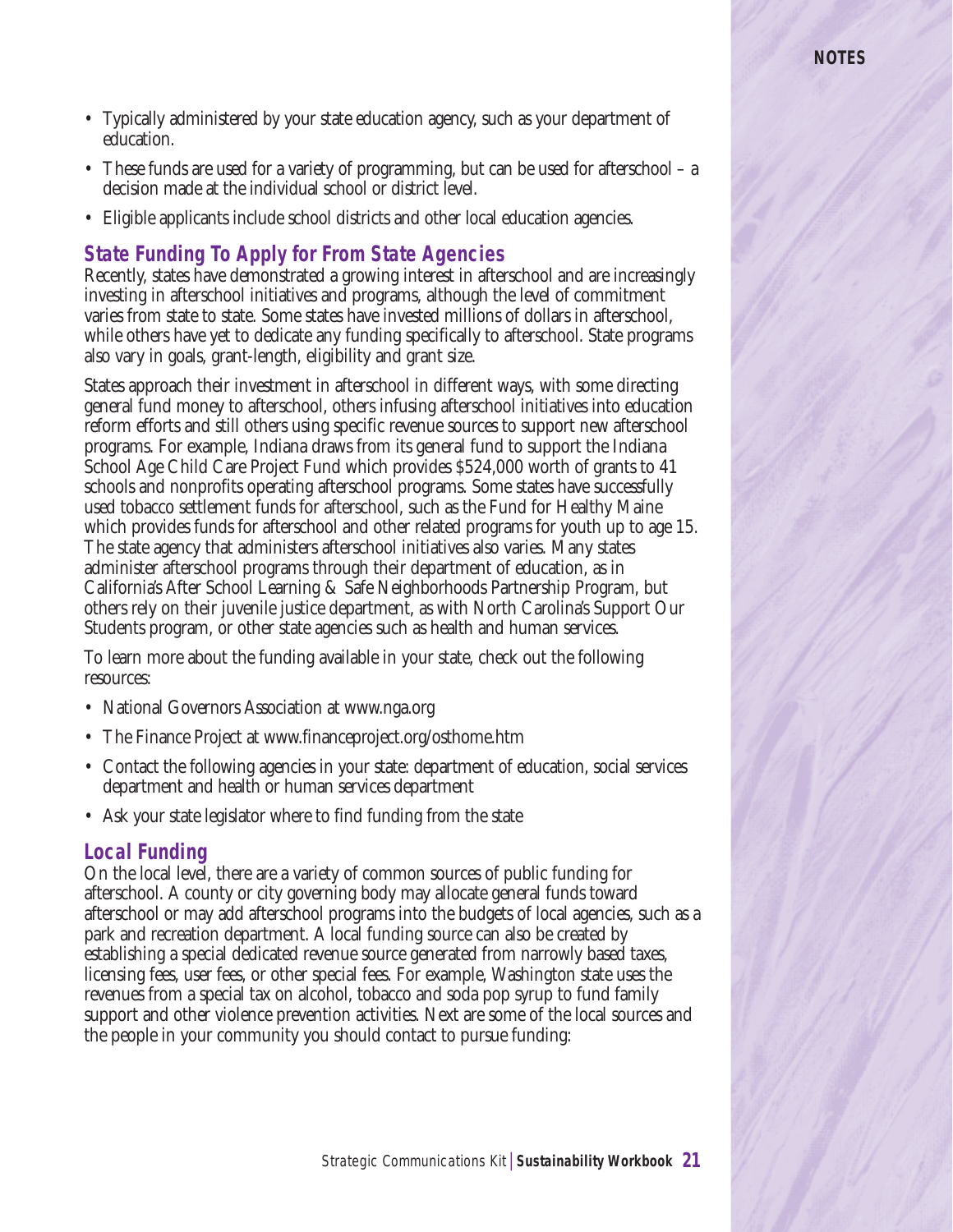| <b>Funding Sources</b>                                          | Who to Contact in Your Community                                                                    |
|-----------------------------------------------------------------|-----------------------------------------------------------------------------------------------------|
| School district or county office of<br>education                | School Principal, Superintendent, School<br><b>Board Members</b>                                    |
| County or city general funds                                    | Mayor, City Council, County Board of<br>Supervisors, City Manager                                   |
| County or city parks and recreation<br>departments              | Head of the Parks and Recreation<br>Department, Mayor, City Council, County<br>Board of Supervisors |
| County or city youth service bureaus                            | Head of the Youth Service Bureau, Mayor,<br>City Council, County Board of Supervisors               |
| County or city social services departments                      | Head of the Human Services Department,<br>Mayor, City Council, County Board of<br>Supervisors       |
| Dedicated revenue sources (such as a<br>garbage collection tax) | Mayor, City Council, County Board of<br>Supervisors, City Manager                                   |

#### **Private Funding**

You can pursue grants and donations from private sources such as local businesses, civic organizations, foundations, faith-based organizations, associations and other such groups or individuals. It might be easier to pursue funding for specific elements of your afterschool program that match the interests of the private funder. For example, a local business might be more interested in funding your program's technology classes because they understand the value of a highly skilled future labor force. Similarly, a local chapter of the League of Women Voters might fund a weekly civic engagement seminar for middle school girls to match their organizational mission. This approach will also work well with foundations, which often have specific goals and needs they are trying to address. For more information about foundations, visit the Foundation Center website at www.fdncenter.org. Overall, for the best results in pursuing private funding, try to frame the outcomes of your afterschool program in terms that resonate with private funders. The following websites provide a great deal of information on private funding sources and proposal writing:

- www.afterschool.ed.gov
- www.financeproject.org
- fdncenter.org
- www.cof.org

#### **In-Kind Contributions**

In-kind contributions can play a major role in your program's funding plan, providing much needed resources (from supplies to staff time to facilities). One way to identify potential in-kind contributions is to map your community's assets and then examine how they can apply to your program's needs. In-kind contributions can come in the form of donated supplies from local stationary stores, grant writing services from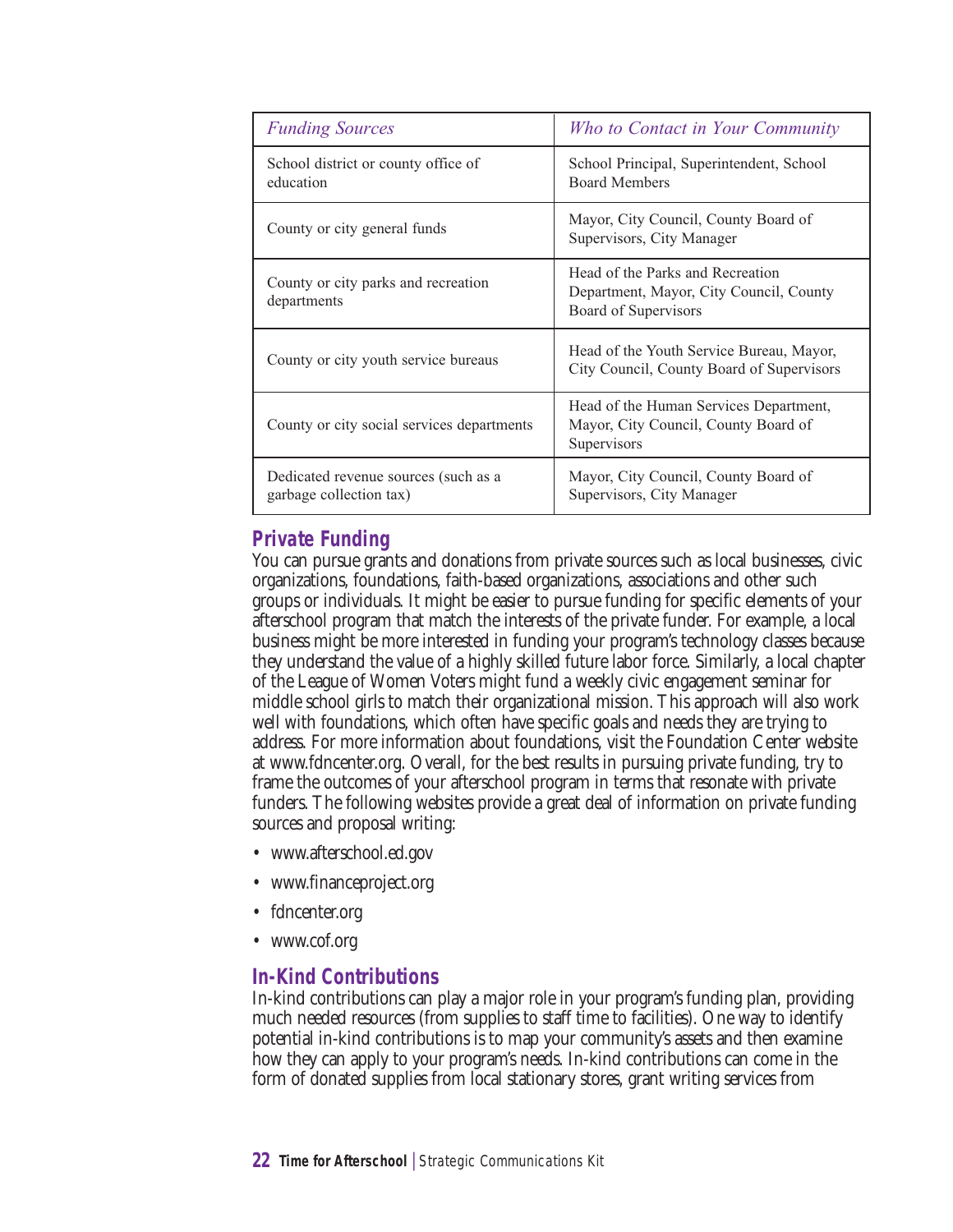nonprofits, evaluations conducted by universities and a variety of other ways. Be creative in your approach to involving other organizations in your program – there are frequently untapped resources and support among organizations that share your vision and goals. For example, health care agencies are often overlooked as partners in afterschool despite their interest in keeping youth safe and unharmed during the hours after school. Such agencies can contribute public relations services, staff time for presentations, supplies and many other resources. Not only will such inkind contributions decrease your program's direct expenditures, but they can be considered as matching funds for programs and grants that require a local contribution.

Piecing together various funding sources to sustain your program can be similar to putting together a jigsaw puzzle. There are plenty of pieces – the challenge is finding a place to start and building out from there. The diagram on the following page illustrates one way to think about how these pieces, or funding streams, can be put together in a way that may make the process less puzzling.

#### **What do we do next?:**

Use the worksheet following the diagram on the next page to identify how you can strengthen your program's efforts to find new funding sources.

#### **Tips from the Field**

- Receiving new sources of funding before a program's initial grant expires increases programs' confidence in sustainability. Given the time required to identify, write, submit and be notified of grants, as well as unforeseen shifts in public budgets and other such changes, you should pursue additional sources of funding in the early stages of your initial grant cycle. Additionally, to ensure the continuance of your program beyond your initial grant, you should aim to have been awarded at least one additional source of funding half way through your initial grant cycle.
- Use tried and true avenues of funding. School districts have expertise, and often personnel dedicated solely to grant writing, in tapping federal and state education funds. Communitybased organizations are adept at securing grants in line with their organizational missions. City agencies know how to navigate their budgetary processes and shift or maintain funding for different priorities. Maximize your community partners' individual strengths in securing resources.
- Capitalize on your program's history and achievements when pursuing funding. Be sure to emphasize your program's or community partners' history in providing high quality afterschool programs, even if your current programs are different than they were in the past. Even for a new program, demonstrating your community partners' long-term commitment to afterschool can bring credentials to your program's request for support.
- Sharing successes and funding advice among other program providers is a valuable tool for sustainability.

*-Based on studies of the sustainability efforts of early 21st Century Community Learning Center afterschool programs (please see pages 34 and 35).*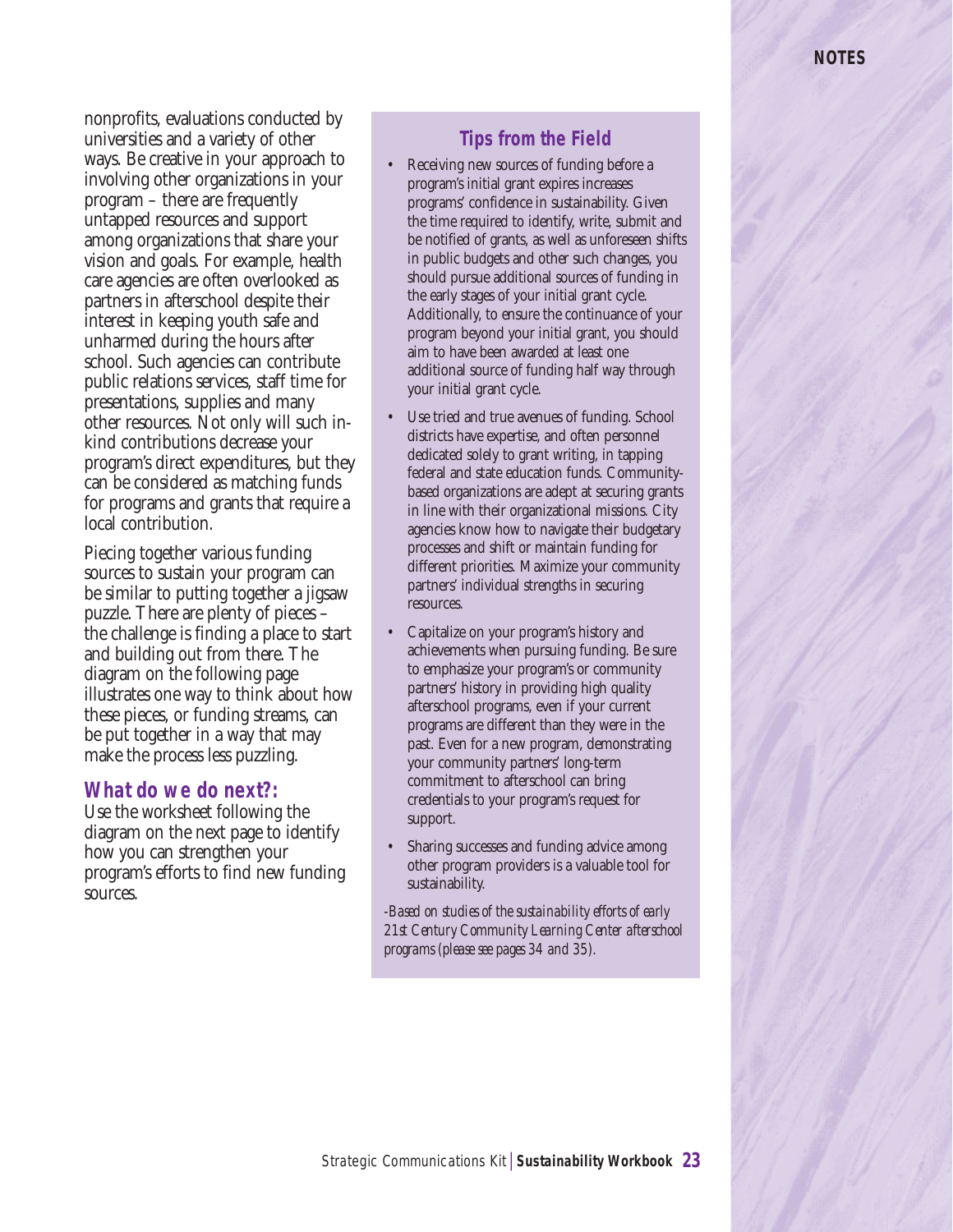# **Starting to Piece Together Funding**

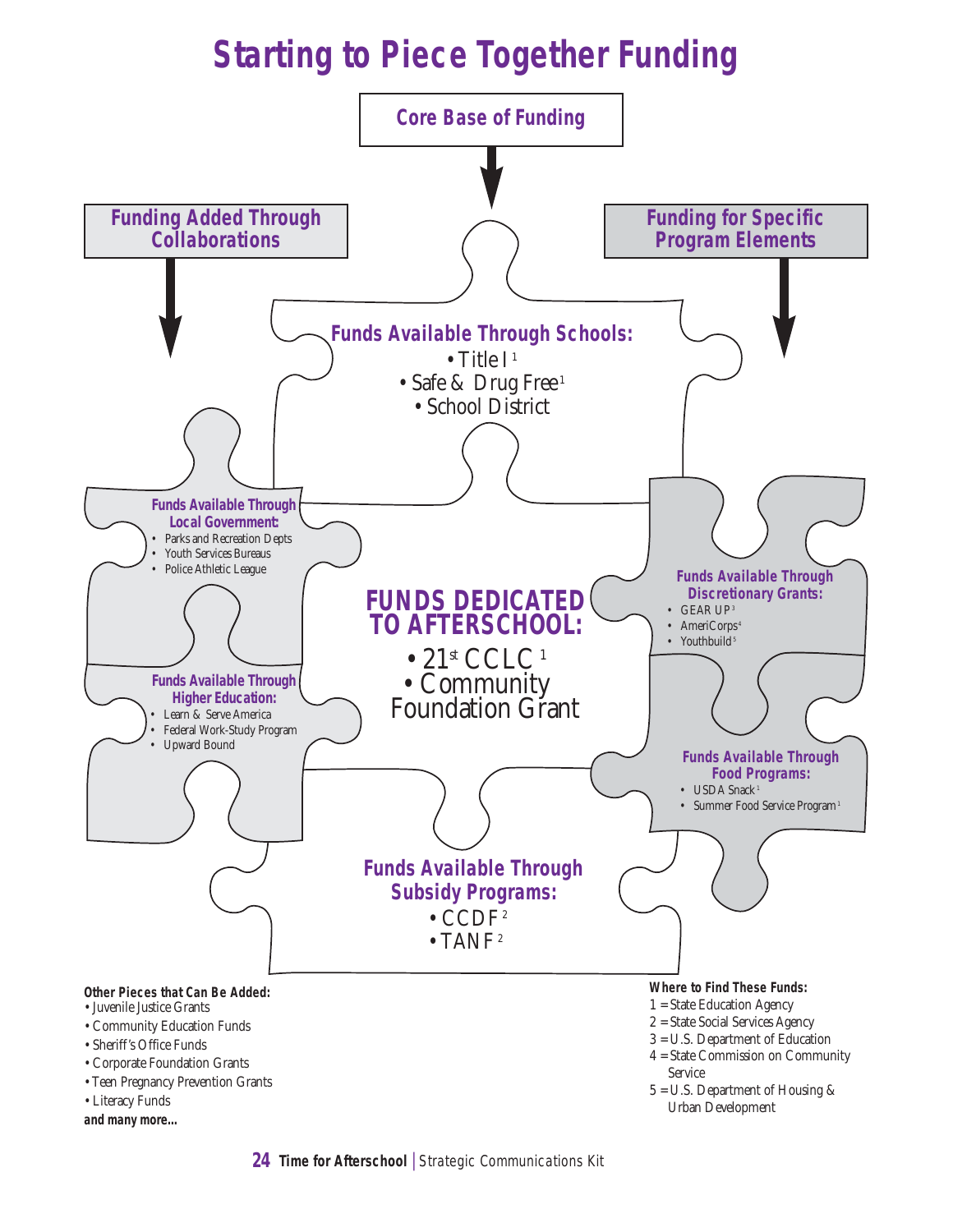### **Finding Funding Worksheet**

**One of the steps to finding funding to sustain your afterschool program is to identify and pursue a diverse blend of funding sources. Use this worksheet to brainstorm the various sources of funding that you use or could use to sustain your program.**

| Federal | <b>State</b> | Local | Private | In-Kind |
|---------|--------------|-------|---------|---------|
|         |              |       |         |         |
|         |              |       |         |         |
|         |              |       |         |         |
|         |              |       |         |         |
|         |              |       |         |         |
|         |              |       |         |         |
|         |              |       |         |         |
|         |              |       |         |         |
|         |              |       |         |         |
|         |              |       |         |         |
|         |              |       |         |         |
|         |              |       |         |         |
|         |              |       |         |         |
|         |              |       |         |         |
|         |              |       |         |         |
|         |              |       |         |         |
|         |              |       |         |         |
|         |              |       |         |         |
|         |              |       |         |         |
|         |              |       |         |         |
|         |              |       |         |         |
|         |              |       |         |         |
|         |              |       |         |         |
|         |              |       |         |         |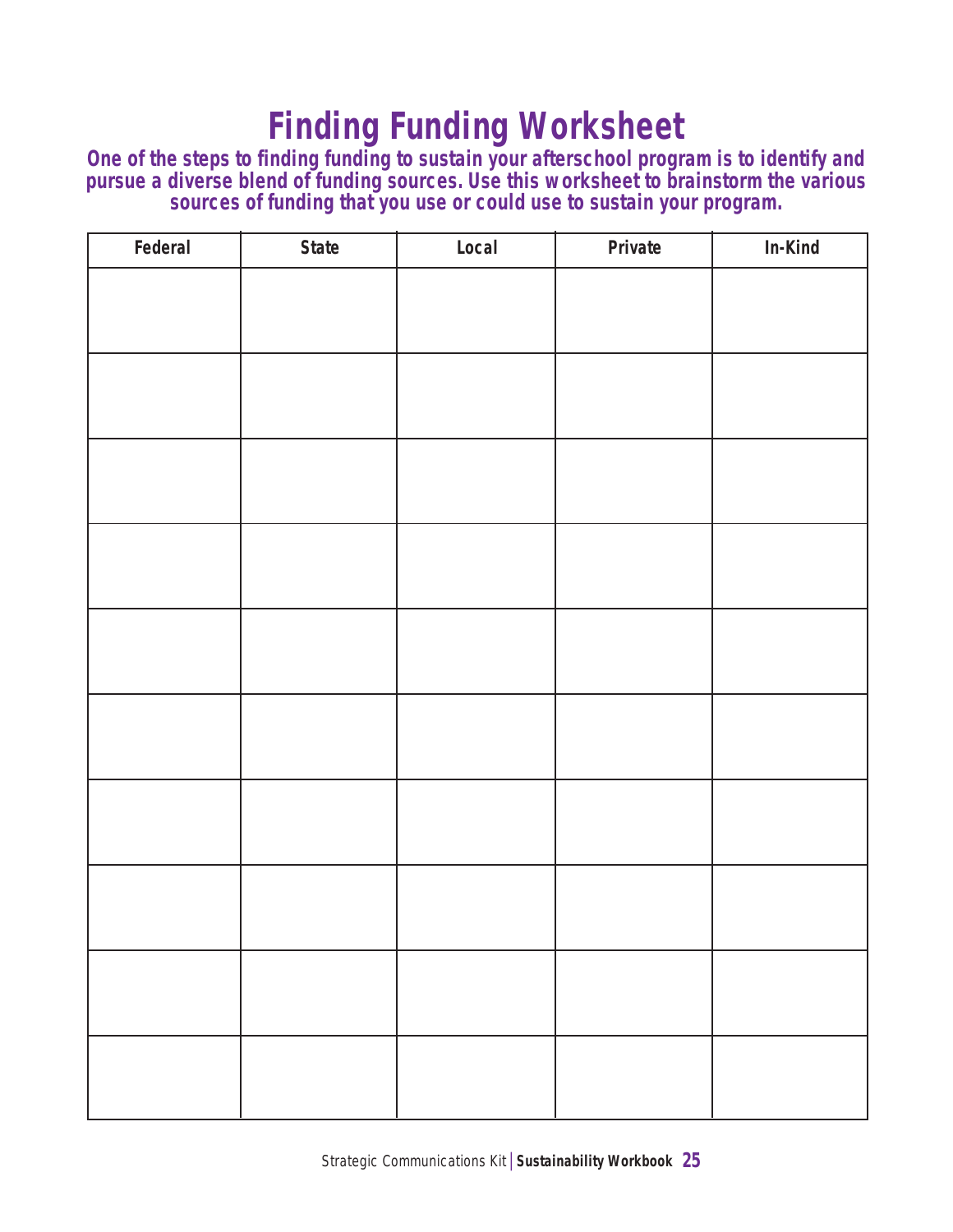### **Designing a Sustainability Plan**

**B**ecause afterschool programs are unique and exist in changing environments,<br>there is no one formula or answer to the sustainability challenge. However, creating a written sustainability plan will provide a road map to guide your program's community partners as they work on sustainability efforts. The process of creating a written sustainability plan can also strengthen community partners' buy-in and understanding of the efforts needed to keep your program operating and improving. You can use the plan to market your program to potential investors, and as a guide for ongoing management of the program and its sustainability.

Research shows that creating a sustainability plan will increase your success. Studies of the sustainability efforts of early 21st Century Community Learning Center afterschool programs found:

- The most influential factor that resulted in continued funding was that programs pursued additional funding before their initial grant expired.
- The majority of programs (73%) that had a sustainability plan were significantly more confident about sustaining their program than programs without a plan.

This section will help you start the process of creating a sustainability plan by asking you to brainstorm and analyze your sustainability needs and efforts. At the end of this section, you will find a template for a formal sustainability plan which can be an invaluable tool for your program and community partners as you continue to work on sustainability.

The tables included in this section and the sustainability plan template are available online in a downloadable format on the Afterschool Alliance website. You can use the individual tables in your brainstorming process and then cut and paste your answers into your sustainability plan. Documenting your efforts in this way will allow you to circulate your plan to community partners, supporters and potential investors, as well as provide you with a tangible document to help you monitor progress on sustainability efforts. To download the tables and plan, visit the "Program Tools" section of www.afterschoolalliance.org.

#### **Laying the Groundwork**

Your first step must address the foundation of your sustainability efforts: your program's vision. Once you have that in place, you can begin to build your sustainability efforts around this common vision.

#### **Vision**

Your vision should be what unifies all of your program's sustainability efforts. Your vision should serve as the focal point that brings your program staff, parents, participants, community partners and supporters together. The ability to convey your vision clearly to others is essential for maintaining and attracting support.

Fill in the table below to start building the vision component of your sustainability plan. It may be helpful to refer to the worksheet on your vision that you completed in the first section of this workbook. You may also want to refer to the National Center for Community Education's online, interactive Vision Course at www.nccenet.org/21st\_century/index.htm.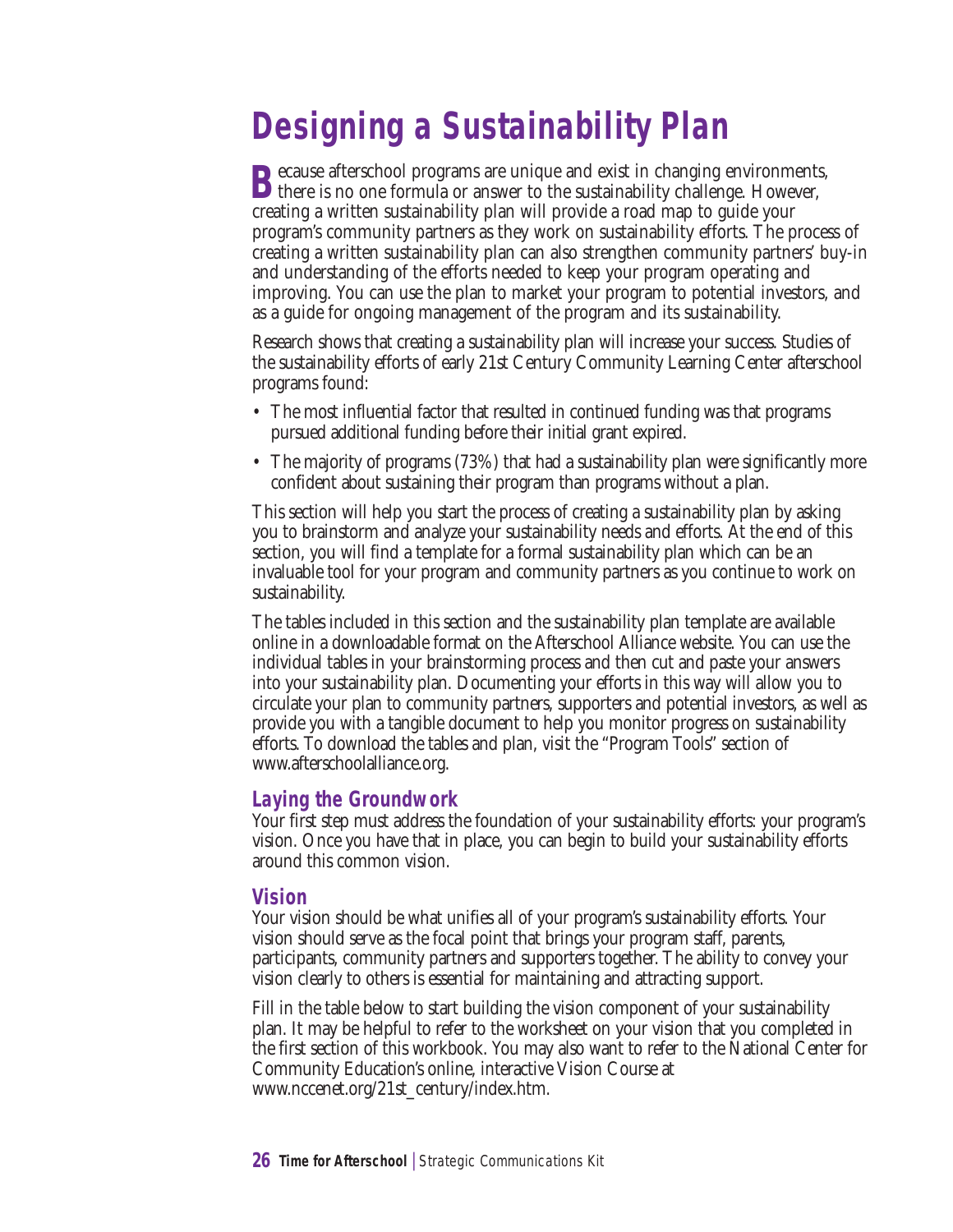| <b>Table 1: VISION</b>                      |  |  |  |  |
|---------------------------------------------|--|--|--|--|
| Our program's vision statement:             |  |  |  |  |
|                                             |  |  |  |  |
|                                             |  |  |  |  |
|                                             |  |  |  |  |
| Steps already in place:                     |  |  |  |  |
|                                             |  |  |  |  |
|                                             |  |  |  |  |
|                                             |  |  |  |  |
|                                             |  |  |  |  |
| Steps to be taken toward<br>sustainability: |  |  |  |  |
|                                             |  |  |  |  |
|                                             |  |  |  |  |
|                                             |  |  |  |  |
|                                             |  |  |  |  |

#### **Building Collaboration**

Collaboration is a key ingredient for sustainability. Community partners each possess unique skills and resources to contribute to your program and to expand its base of support. Collaboration also increases the number of people concerned with your program's sustainability and offers more avenues or access to potential funding sources. To enhance your sustainability efforts through collaboration, you need to:

- Identify your program's key partners who will help achieve your vision;
- Consider the best way to involve your partners and make the most of the resources they have to offer. Some partners may be more involved than others. (For example, some partners may provide valuable advice and information in the formation of your sustainability plan, while others may offer staff time to draft funding proposals while others might arrange for meetings with potential investors.); and
- Create and implement outreach and communications efforts to keep your partners informed of developments, challenges and successes.

Fill in the table on the next page to start building the collaboration component of your sustainability plan. It may be helpful to refer to the worksheet on collaboration you completed in the second section of this workbook.

#### **Advocating for Support**

Advocates for your program can be parents, business leaders, community-based organizations, public agency representatives and youth from your community who are willing to speak up and take action on behalf of your program. Some of your advocates may have more influence and power than others, so be sure to assess and maximize the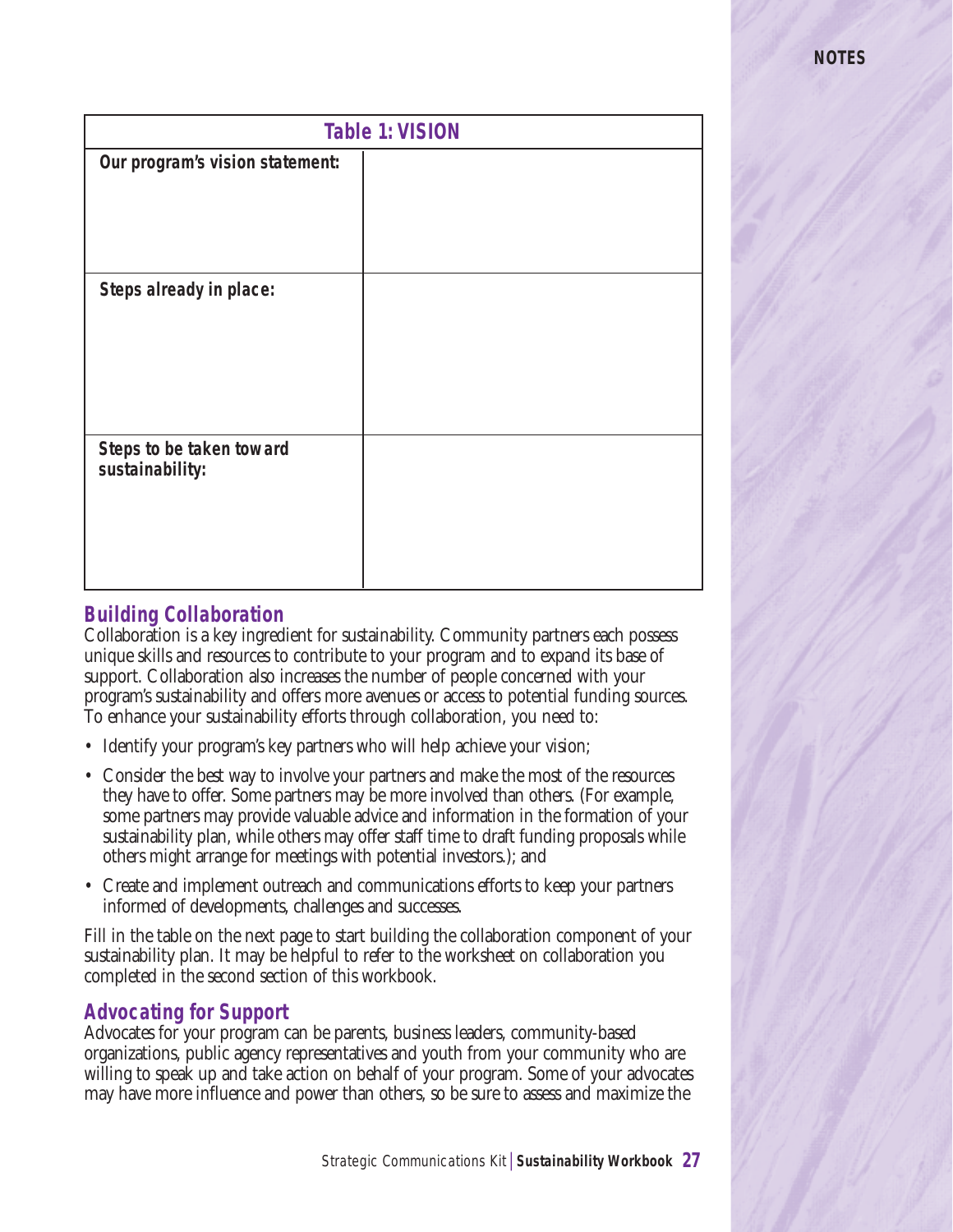|                                                                               | <b>Table 2: BUILDING COLLABORATION</b> |
|-------------------------------------------------------------------------------|----------------------------------------|
| Our program's key partners:                                                   |                                        |
| Resources our partners bring:                                                 |                                        |
| Roles and responsibilities<br>for sustainability for each<br>key partner are: |                                        |
| How we will keep our<br>partners informed:                                    |                                        |

connections and power they each have to offer. Advocates play an integral role in building public awareness, garnering public and private resources and fostering relationships with decision makers that can prove beneficial to your program. When creating your sustainability plan, consider the following strategies in regards to advocacy:

- Clarifying what your program's supporters need to advocate for;
- Identifying who your program's advocates are and determining which ones have influential connections that can be tapped; and
- Determining which decision makers your supporters need to contact and the best approaches for them to do so.

Fill in the table on the next page to start building the advocacy component of your sustainability plan. It may be helpful to refer to the worksheet on advocacy you completed in the third section of this workbook.

#### **Finding Funding**

According to the Finance Project, finding funding involves "clearly identifying what you need to sustain your work, and then systematically analyzing the feasibility of a range of public and private financing options based on your resource needs, the size and scope of your program, and the community partners who are engaged." Diversified funding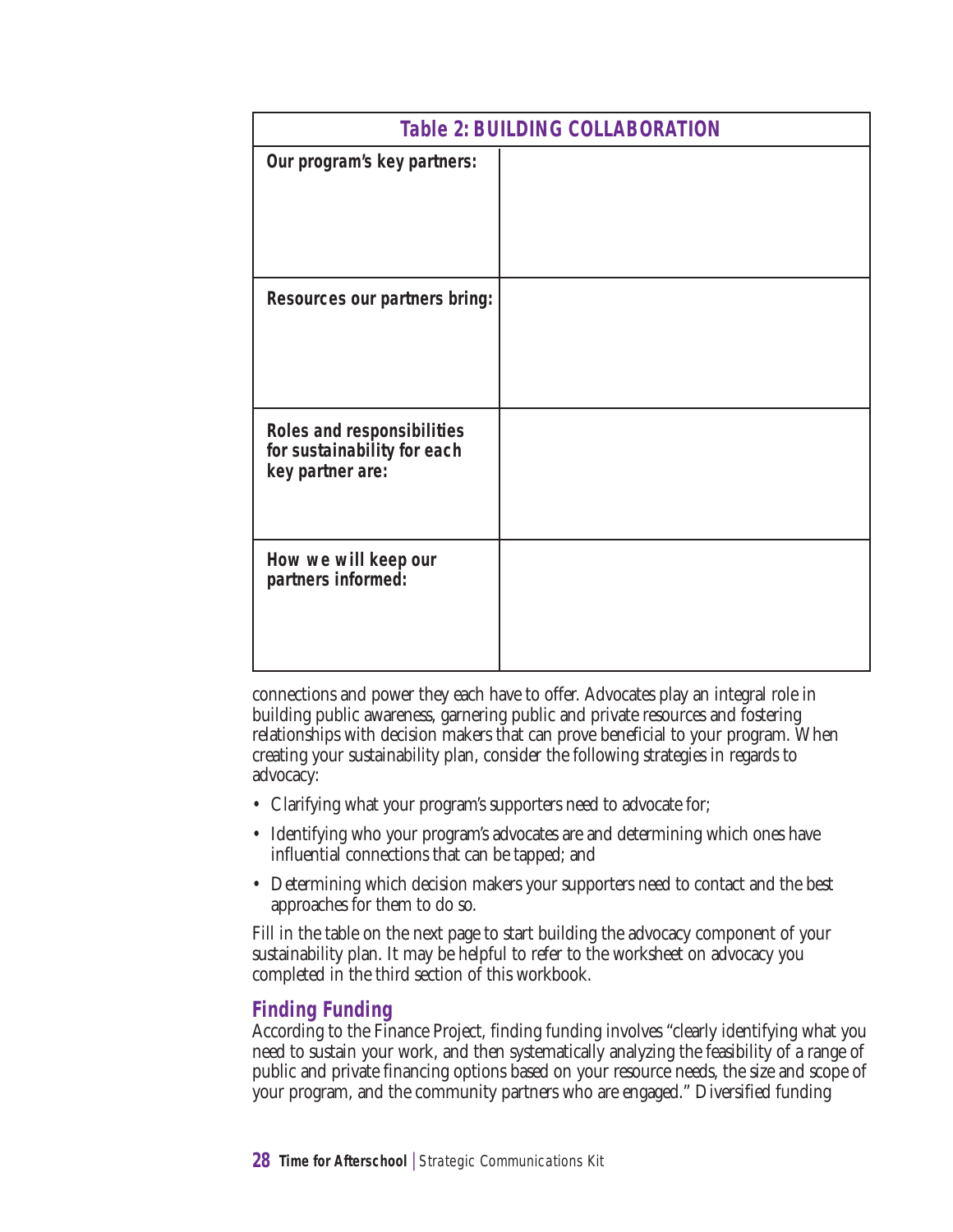| <b>Table 3: ADVOCATING FOR SUPPORT</b>                                                                               |          |                 |  |  |
|----------------------------------------------------------------------------------------------------------------------|----------|-----------------|--|--|
| Our program's<br>supporters need to<br>advocate for:                                                                 |          |                 |  |  |
| <b>Advocates for our</b><br>program are (parents,<br>staff, community<br>partners, youth, decision<br>makers, etc.): |          |                 |  |  |
| <b>Supporters with potential</b><br>influential connections<br>and how they can be<br>tapped:                        |          |                 |  |  |
| Our program's supporters<br>need to target these<br>decision makers using<br>these tactics:                          | Targets: | <b>Tactics:</b> |  |  |

streams can provide your program security from shifts in funding priorities or changes in policy. When creating your sustainability plan, consider the following strategies in regards to finding funding:

- Maximizing your existing resources (funding and in-kind) and staying aware of any relevant time limits when those resources might expire;
- Assigning responsibility to identify and pursue other funding opportunities; and
- Creating new funding sources by strategically using your community partners.

Fill in the table on the next page to start building the funding component of your sustainability plan. It may be helpful to refer to the worksheet on finding funding you completed in the fourth section of this workbook.

#### **Sustainability Long-Range and Action Plan**

Now that you have gathered all the information around the topics of collaboration, advocacy and funding, it is time to develop a complete Sustainability Plan, including long-range (4-5 years) and action plans (short-range, immediate tasks).

Your long-range Sustainability Plan should include your vision statement; the goals and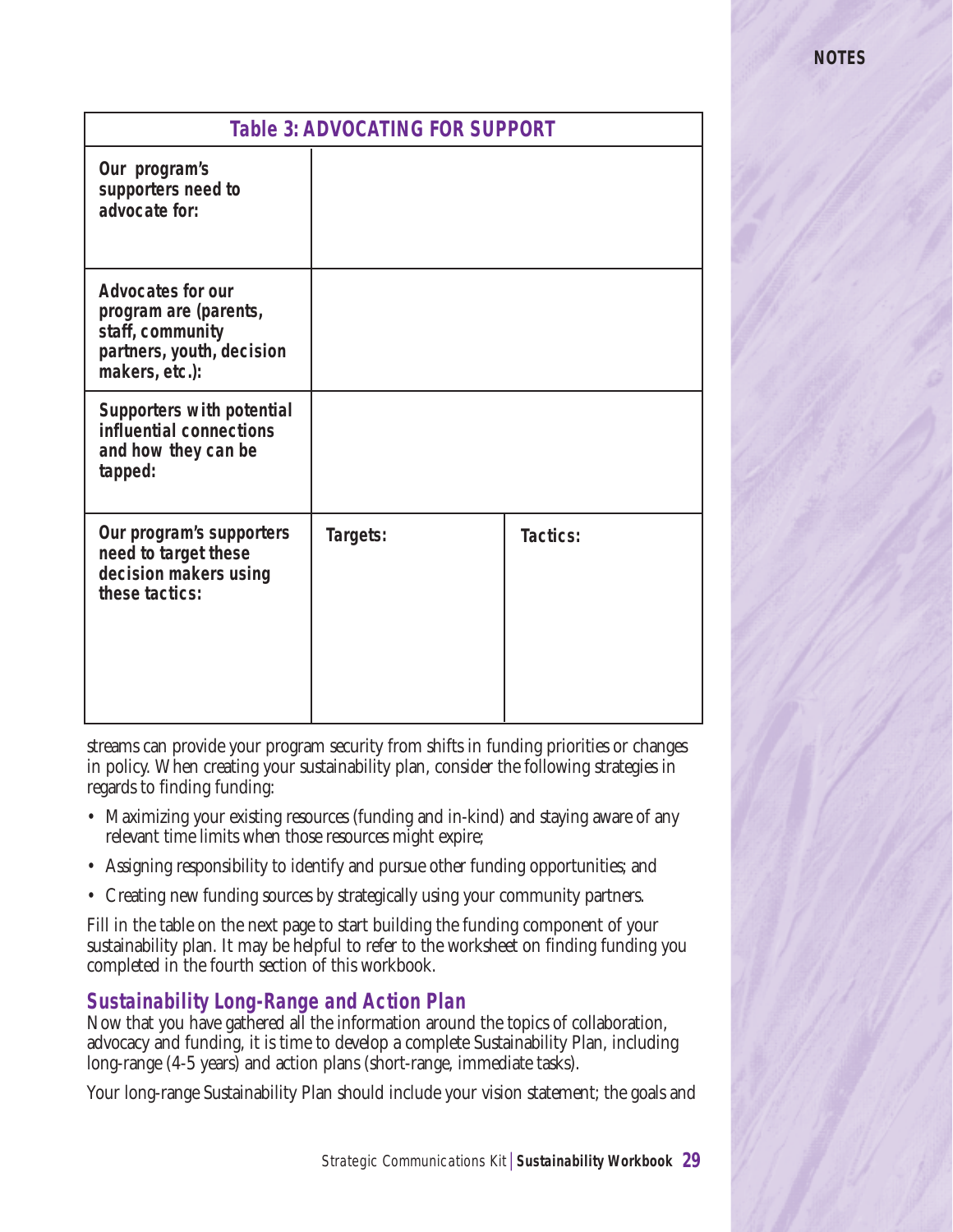# **Template for a Formal Sustainability Plan**

| <b>Table 4: FINDING FUNDING</b>                                                                                                |                          |          |          |  |
|--------------------------------------------------------------------------------------------------------------------------------|--------------------------|----------|----------|--|
| Our program's existing<br>resources and any<br>relevant time limits:                                                           |                          |          |          |  |
| <b>Potential new funding</b><br>sources to find out more<br>about and who is<br>responsible for gathering<br>such information: | Federal/State/<br>Local: | Private: | In-Kind: |  |
| Partners who can help<br>generate new funding<br>sources:                                                                      |                          |          |          |  |
| Partners with access to<br>public funds:                                                                                       |                          |          |          |  |
| Partners with access to<br>private funds:                                                                                      |                          |          |          |  |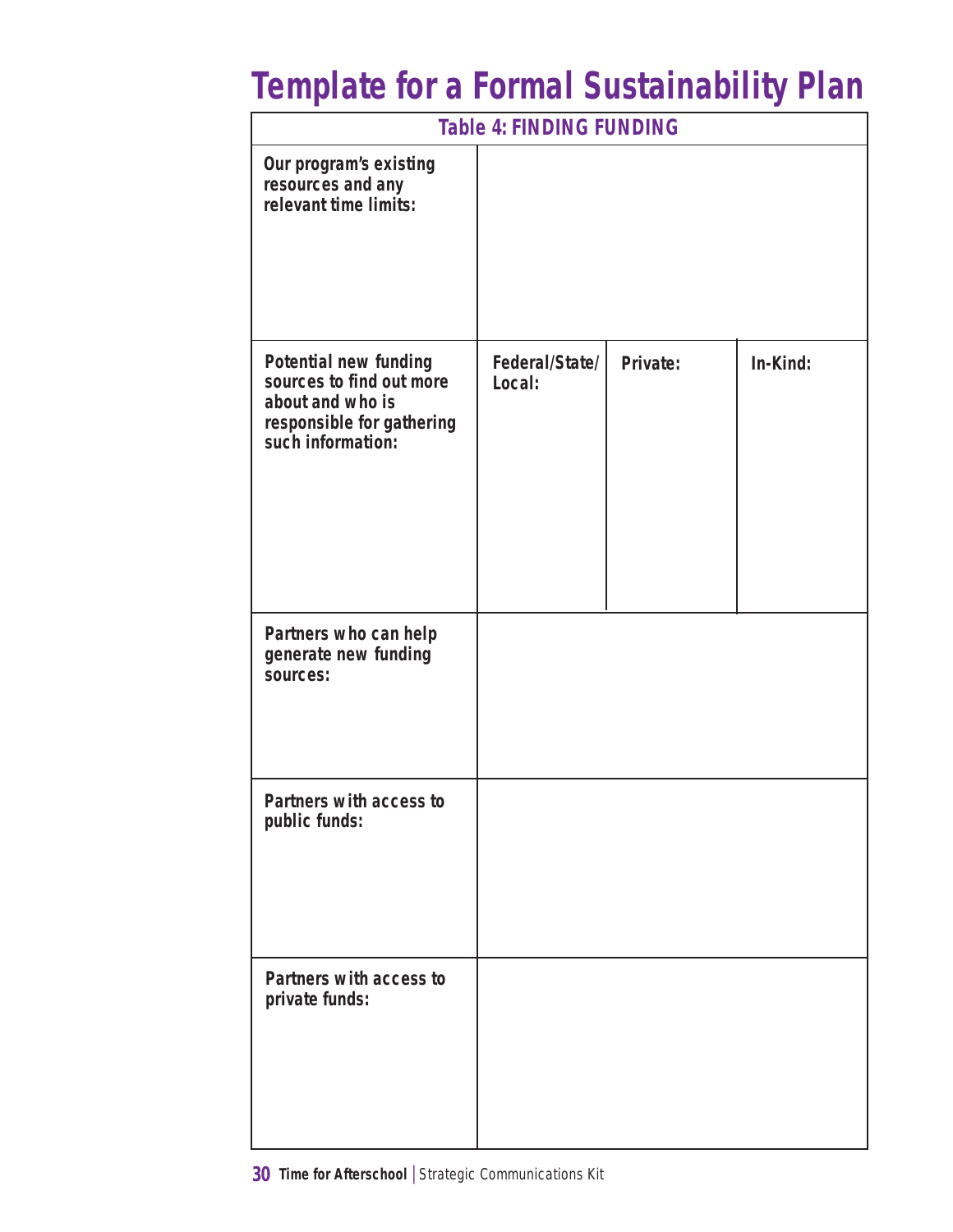objectives should be developed to cover a period of 5 years. Some goals and/or objectives included in the first year may terminate upon completion and open up new and/or enhanced goals and objectives to be added during the following years.

Once the long-range plan has been developed, an action plan should be built around the goals and objectives of the first-year plan. Your action plan should include: the vision statement; goals; objectives; steps/actions/activities; timelines; action responsibility.

Both the Long Range Plan Grid and the Action Plan Grid (on the next two pages) are included on paper and disc in the 21st CCLC Visioning Planning Process Workbook previously distributed by the National Center for Community Education to all 21st CCLC afterschool programs. We suggest you use the disc for developing and completing your Sustainability Long-Range and Action Plans.

Similar grids and plans are available on the National Center for Community Education's Training website, www.nccenet.org.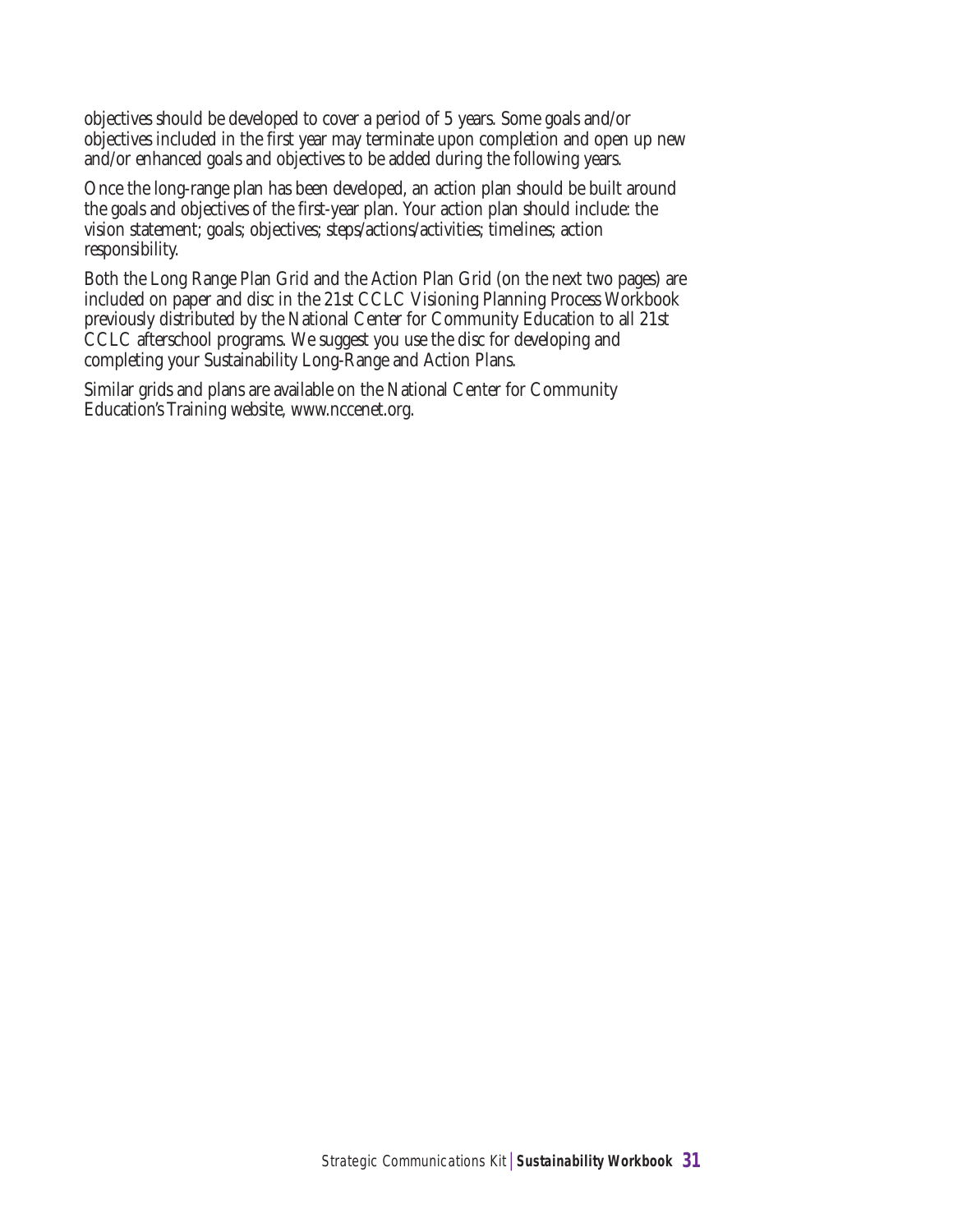### **Long-Range Plan Grid**

<u> 1980 - Jan Barbarat, martin a</u>

| Goals | <b>Objectives</b> | <b>Dates</b> |
|-------|-------------------|--------------|
|       |                   |              |
|       |                   |              |
|       |                   |              |
|       |                   |              |
|       |                   |              |
|       |                   |              |
|       |                   |              |
|       |                   |              |
|       |                   |              |
|       |                   |              |
|       |                   |              |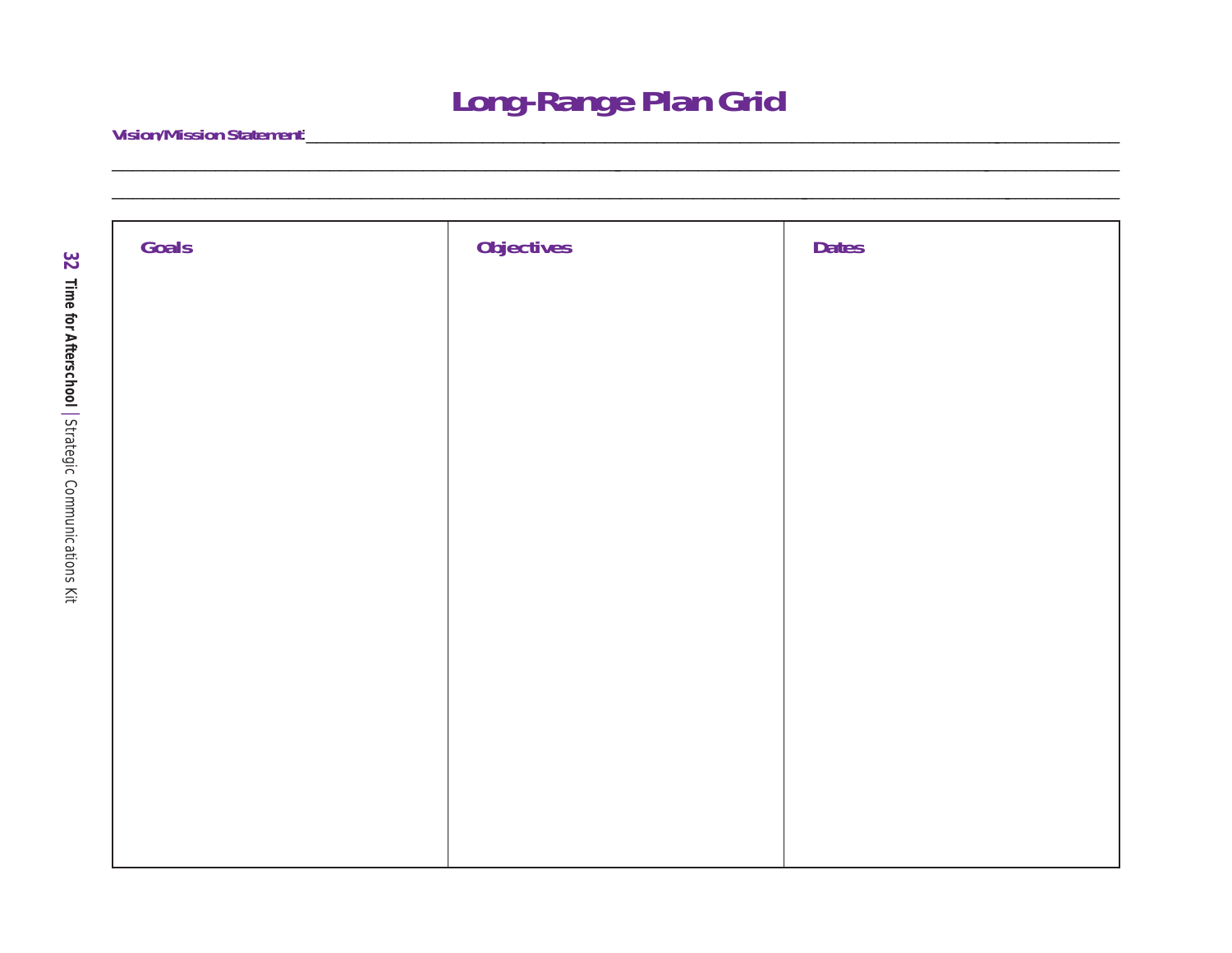### **Action Plan Grid**

\_\_\_\_\_\_\_\_\_\_\_\_\_\_\_\_\_\_\_\_\_\_\_\_\_\_\_\_\_\_\_\_\_\_\_\_\_\_\_\_\_\_\_\_\_\_\_\_\_\_\_\_\_\_\_\_\_\_\_\_\_\_\_\_\_\_\_\_\_\_\_\_\_\_\_\_\_\_\_\_\_\_\_\_\_\_\_\_\_\_\_\_\_\_\_\_\_\_ \_\_\_\_\_\_\_\_\_\_\_\_\_\_\_\_\_\_\_\_\_\_\_\_\_\_\_\_\_\_\_\_\_\_\_\_\_\_\_\_\_\_\_\_\_\_\_\_\_\_\_\_\_\_\_\_\_\_\_\_\_\_\_\_\_\_\_\_\_\_\_\_\_\_\_\_\_\_\_\_\_\_\_\_\_\_\_\_\_\_\_\_\_\_\_\_\_\_

| Goals | <b>Objectives</b> | <b>Steps/Actions</b> | <b>Timelines</b> | <b>Responsibility</b> |
|-------|-------------------|----------------------|------------------|-----------------------|
|       |                   |                      |                  |                       |
|       |                   |                      |                  |                       |
|       |                   |                      |                  |                       |
|       |                   |                      |                  |                       |
|       |                   |                      |                  |                       |
|       |                   |                      |                  |                       |
|       |                   |                      |                  |                       |
|       |                   |                      |                  |                       |
|       |                   |                      |                  |                       |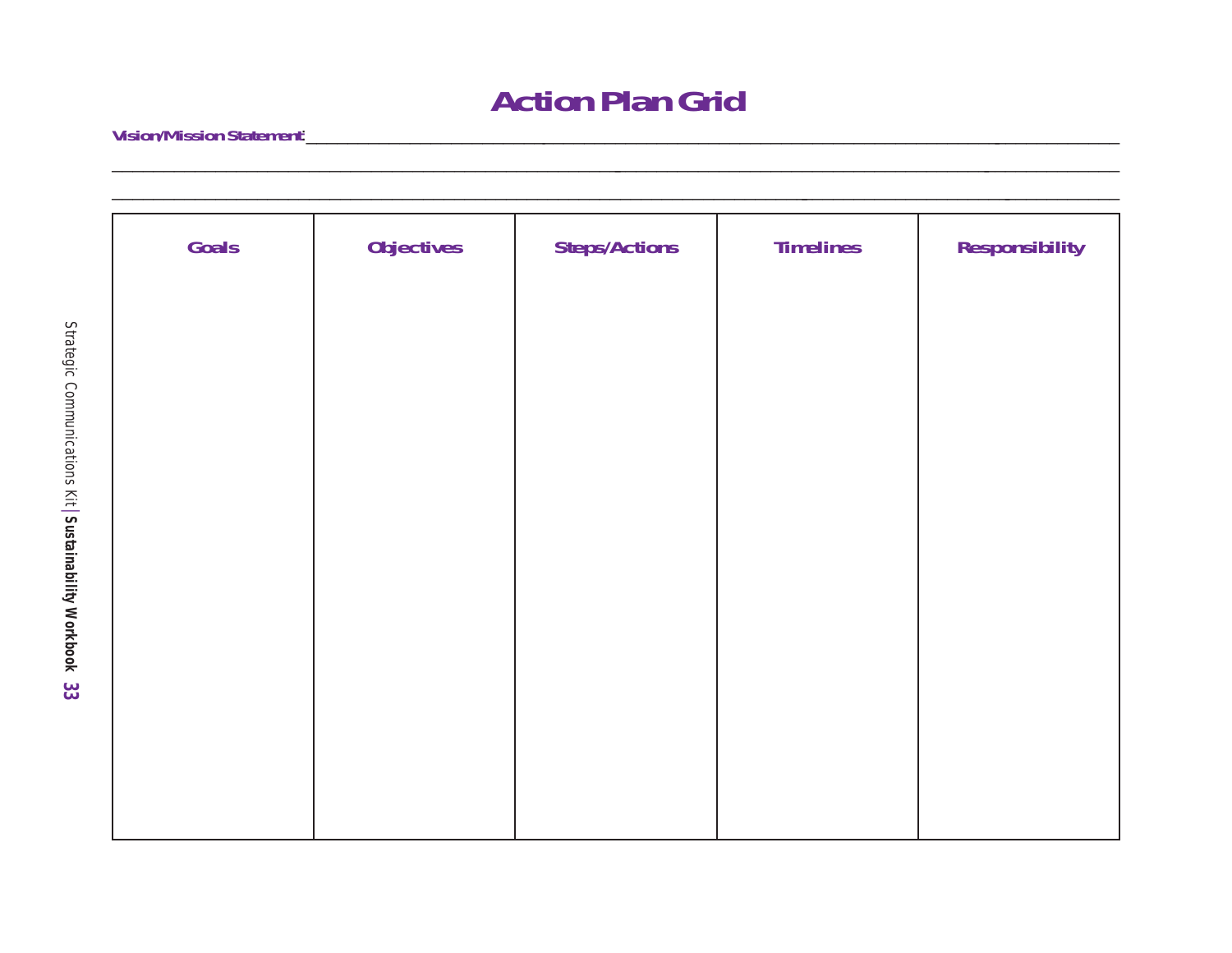### **Research on Sustainability of Afterschool Programs**

**O**ne group of programs that have recently faced the sustainability challenge are the 21st Century Community Learning Centers (21st CCLC) programs that first received funding from the U.S. Department of Education in June 1998. Established by Congress, the 21st CCLC program was created to award grants to rural and inner-city public schools, or consortia of such schools, to enable them to plan, implement, or expand comprehensive afterschool programs in cooperation with community partners. This competitive grant program grew quickly and by its fourth year was awarding 1,587 grants totaling \$846 million to 1,587 communities and 6,800 schools in all 50 states and several territories and serving 1.2 million children and 400,000 adults.

Since those first 21st CCLC grants were awarded, the Afterschool Alliance and National Center for Community Education have learned some valuable lessons about sustainability through a series of studies on the early 21st CCLC grantees.

An initial study in 2000, a follow-up study in 2001 and a recently completed study in 2002 revealed the following tips for successfully sustaining an afterschool program:

**Create a sustainability plan for your program in its initial stages.** As you are establishing or expanding your program, addressing how it will be sustained in the long-term needs to be a part of your planning from the very beginning. Planning for sustainability should not be an after-thought or an add-on to your program planning.

**Create a working group to address sustainability in a consistent and ongoing manner.** Sustaining a program should not fall on any one person or any one organization's shoulders, and is not a one-time effort. Ask program partners to share responsibility for sustaining the program.

**Pursue other funding sources before your initial grant expires.** Given the time required to identify, write, submit and be notified of grants, as well as unforeseen shifts in public budgets and other such changes, you should pursue additional sources of funding in the early stages of your initial grant cycle. Additionally, to ensure the continuance of your program beyond your initial grant, you should aim to have been awarded at least one additional source of funding half way through your initial grant cycle.

**Capitalize on your program's history and achievements when pursuing funding.** Be sure to emphasize your program's or your community partners' history in providing high-quality afterschool programs, even if your current programs are different than they were in the past. Even for a new program, demonstrating your community partners' long-term commitment to afterschool can bring credentials to your program's request for support.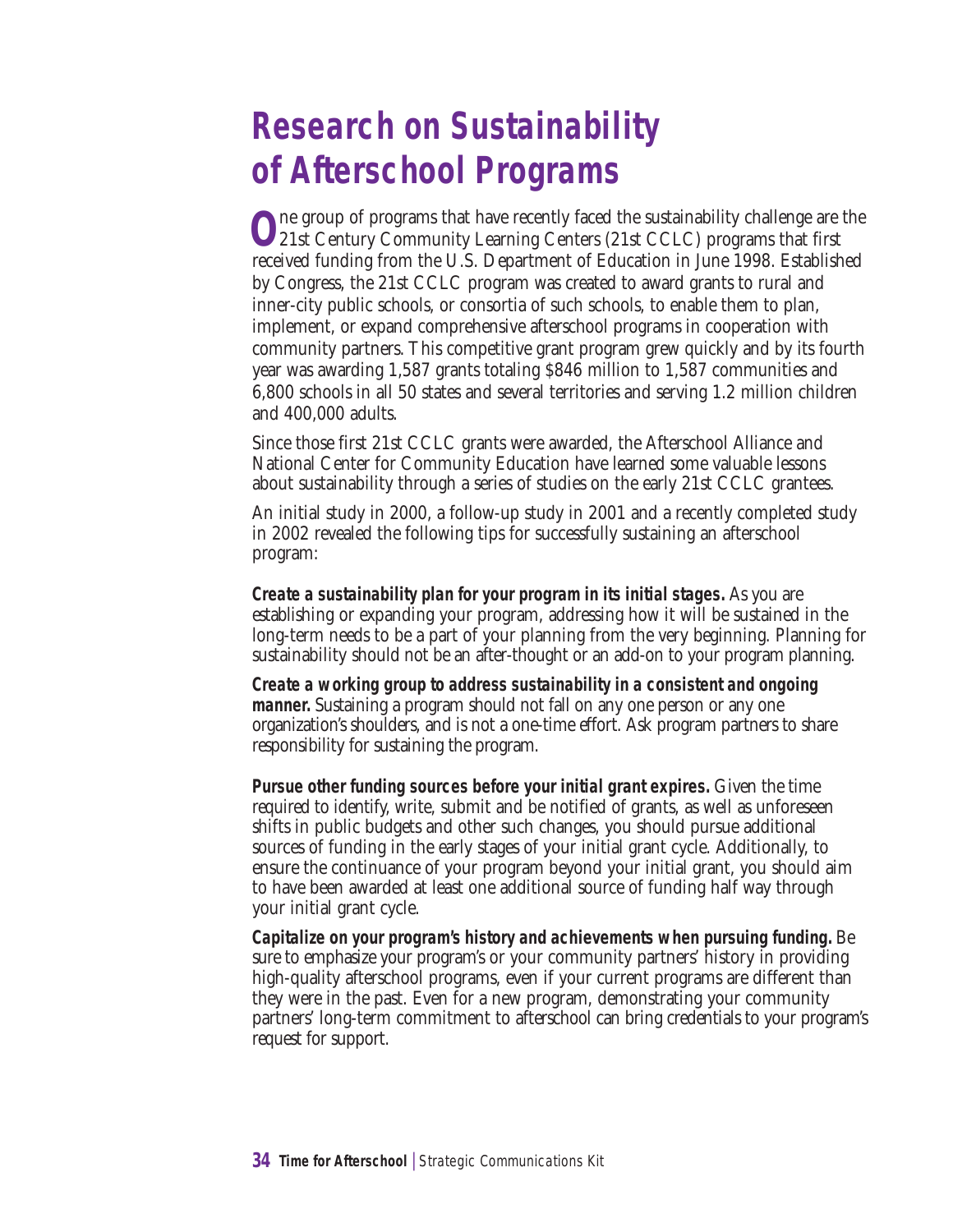#### **NOTES**

**Use tried and true avenues of funding.** School-based programs should look first to tap education funding streams, such as Title I, reading initiatives, school district budgets and state assistance to schools. School districts have expertise, and often personnel dedicated solely to grant writing and in tapping federal and state education funds. Community-based organizations are adept at securing grants in line with their organizational missions. City agencies know how to navigate their budgetary processes and shift or maintain funding for different priorities. Maximize your program partners' individual strengths in securing resources.

**Engage your program's community partners in actively pursuing other funding for the program.** A wide variety of community partners may increase your program's access to various funding sources. For example, if your program's fiscal agent is a school, a nonprofit community partner may be eligible for funding not available to schools or other public entities.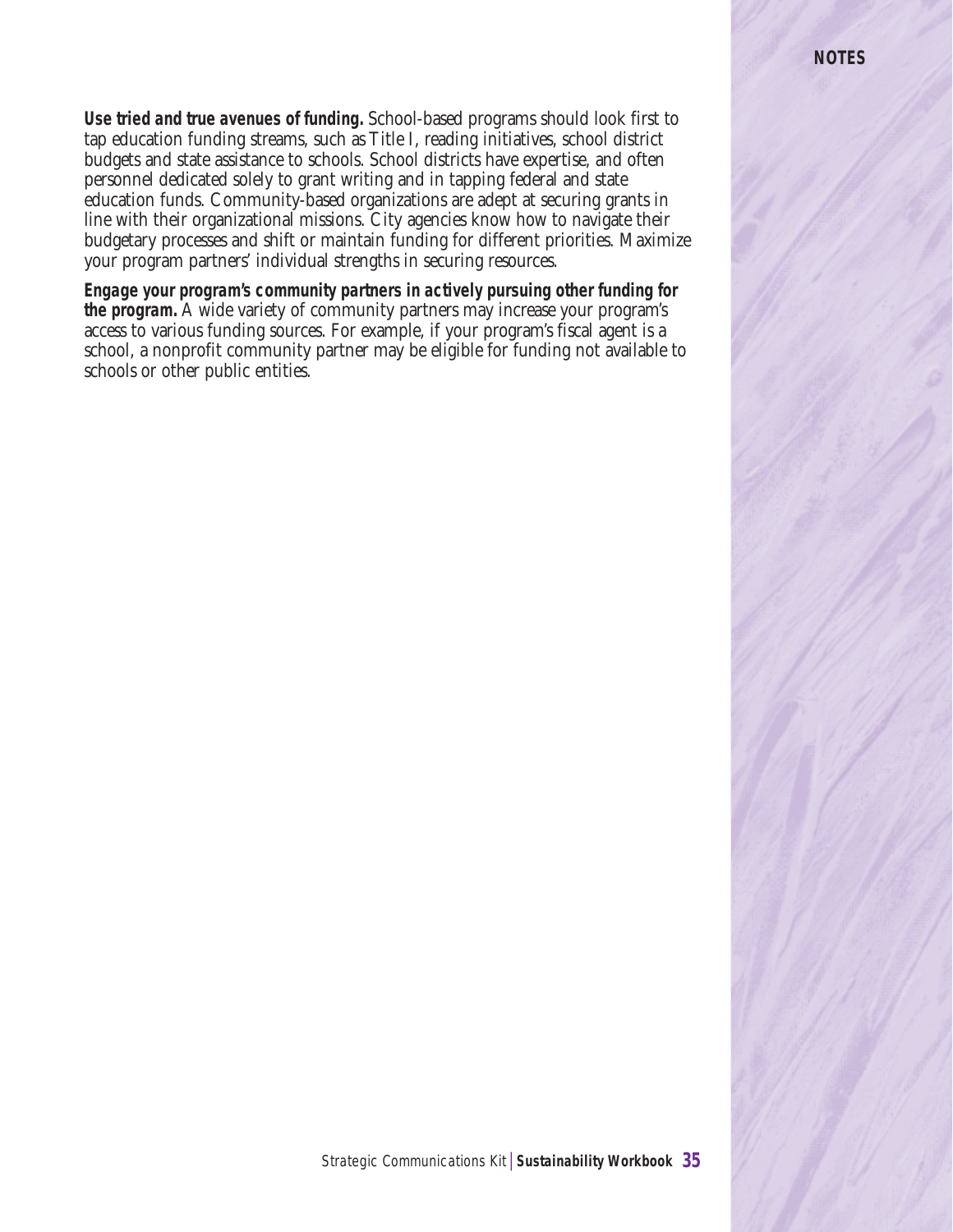### **Case Study: Communication, Networking Lead to Sustainability in Modesto**

John Ervin began the efforts to sustain his afterschool program in Modesto, California, by inviting a lot of different people to lunch.

"One of the first things we did was to meet with community members to find out what they wanted and needed and to let them know about our program. We set up an advisory board and created a visioning process which includes a very specific work plan," said Ervin.

Initially, even the school district saw the afterschool program as a "stepchild." But Ervin used the same technique, meeting anytime, anywhere with teachers, administrators and community members to invite input and make them aware of the potential of afterschool programs to serve the community. Together, they even found ways to seamlessly blend afterschool with the school day.

According to Ervin, "We wanted to let everybody know what we were and what we hoped to do."

What the Modesto City Schools District does, with two 21st Century Community Learning Centers (21st CCLC) grants, is provide approximately 1,000 middle school children with afterschool and Saturday programs designed to reinforce academic efforts. The program is designed to connect parents and other residents with adult education and a myriad of human services.

"The first year of the program you have to focus on building a quality program." But at the same time, Ervin said, you have to tell the story and build connections that will ensure sustainability.

Ervin and his team did so by including immediate and long-term goals in the work plan. These goals were designed to keep Ervin and his team on message: Speak to parents, community-based organizations (CBOs) and other agencies about the program; send out promotional materials to CBOs for distribution to the community; continue to engage community groups and school faculty. The list contains a variety of ways to get the word out about available services and program successes – all designed to maximize every way possible to keep the program out in front of the community; encourage others to spread the word, and, most importantly, help bring in resources.

As Ervin puts it, "The more eyes and ears we have, the better."

Ervin acknowledges that he and his team are always looking for more sources for afterschool funding whether that means working with the Modesto Chamber of Commerce in their activities, the city, county or any other community group. A key partner is the West Modesto/King Kennedy Neighborhood Collaborative which brings many non-school districts into the sphere of afterschool program development.

A major asset in identifying resources for his program is Ervin's personal visibility.

"I serve on numerous community boards and committees, which brings me into contact with more people and helps get the word out about our afterschool program," he says.

Among others, Ervin sits on the Workforce Investment Board, the United Way Youth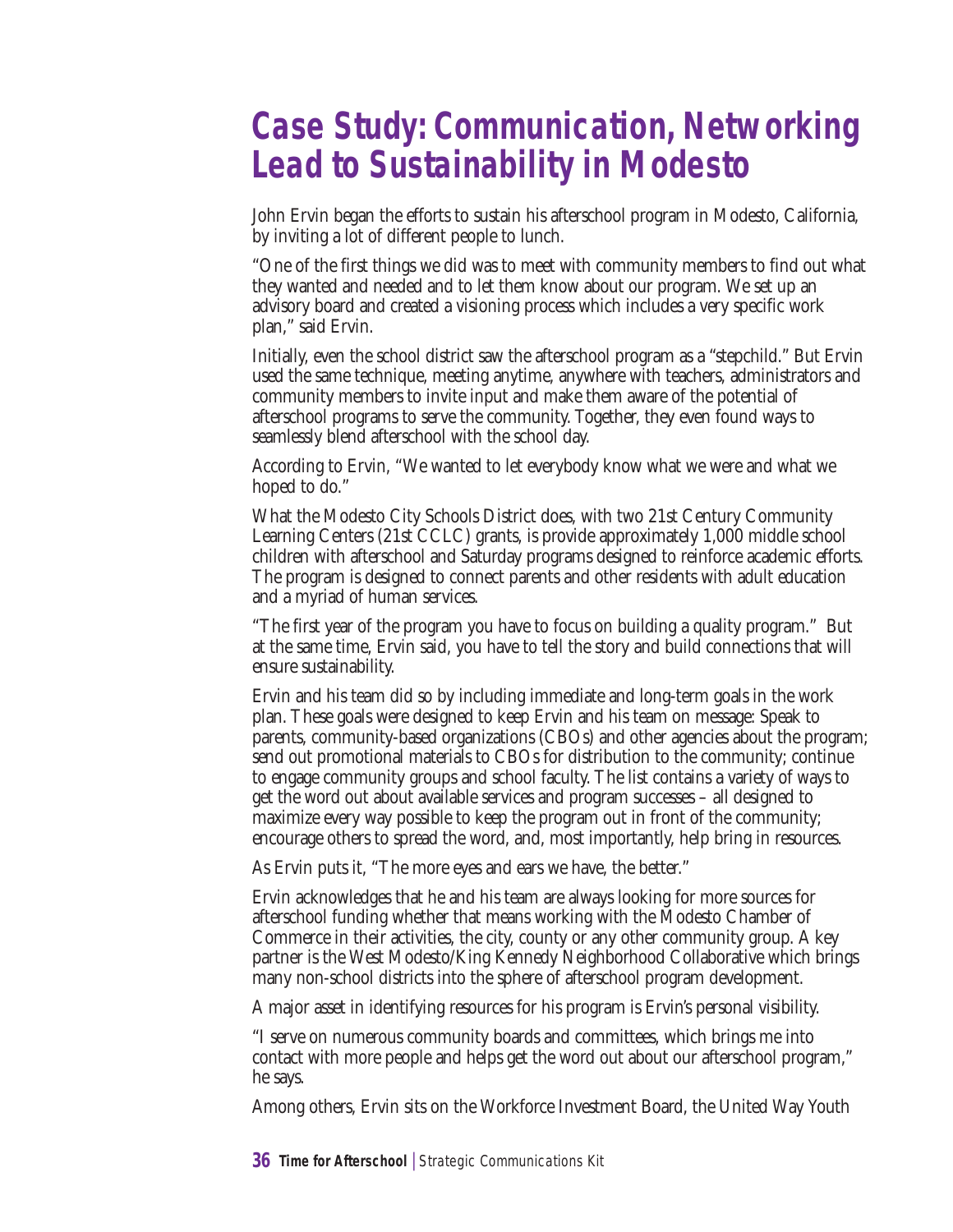#### **NOTES**

Impact Council and the Afterschool Learning Management Team, which is a countywide coalition for afterschool programs.

"Collaboration is an excellent way to network," he pointed out. With that in mind, he helped to found the Afterschool Learning Management Team which, in turn, has led him to a series of business partnerships.

"Using business and industry as partners helps anchor the afterschool program in the community."

Ervin also approached JCPenney. While the company's nonprofit JCPenney Afterschool Fund supports national efforts such as the Afterschool Alliance, Boys & Girls Clubs, the YMCA of the USA, Junior Achievement and 4-H, individual stores are not mandated to support local programs. Undaunted, Ervin went to representatives of his local store and developed an activity that is very popular with the children.

"Probably the biggest thing JCPenney does for us is the Fashion Club. Their staff people come out and work with the kids on cosmetics, hairstyles, and clothing. The program goes on all year and culminates in the spring with a fashion show. The kids model the spring lines from the store."

In addition to networking at the local level, Ervin volunteers his time working for and with the state board of education.

"We have a statewide afterschool technical assistance collaborative in California. "The collaborative, essentially, provides guidance and advice for the state board of education on the subject of afterschool programs."

As 21st CCLC funds become the responsibility of state boards of education, the statewide collaborative will be in an excellent position to help direct funding for programs.

"As part of the collaborative, I also learn about other funding sources."

And he puts that knowledge to good use back home. Recently his project received a \$370,000 state grant.

Similarly, his involvement in the community and his knowledge about city and county budgets has led to project funding. "Recently we asked for \$60,000 from the city and we got it. I'm a firm believer that those who scream the loudest get heard."

More than anything, tapping resources means knowing about what's out there.

"You need to familiarize yourself with different programs within your city or area to see what funding sources you may be able to tap into. Don't limit the search to education or afterschool-specific programs. Lots of dollars can cross over and commingle. For example, we get a lot of participation from the Stanislaus County Police and Sheriff's Department, with the Police Athletic League, and the sheriff's activities league. We got \$60,000 in prevention dollars from the county probation department. That money can be used for many things that will prevent kids from winding up in trouble with the law. One thing leads to another."

Ervin knows that within the school district itself, there can be undetected funding sources."Once the officials saw our successes, we were able to divert Title I and other monies to afterschool programs."

Again, understanding potential funding streams, knowing the budget, and working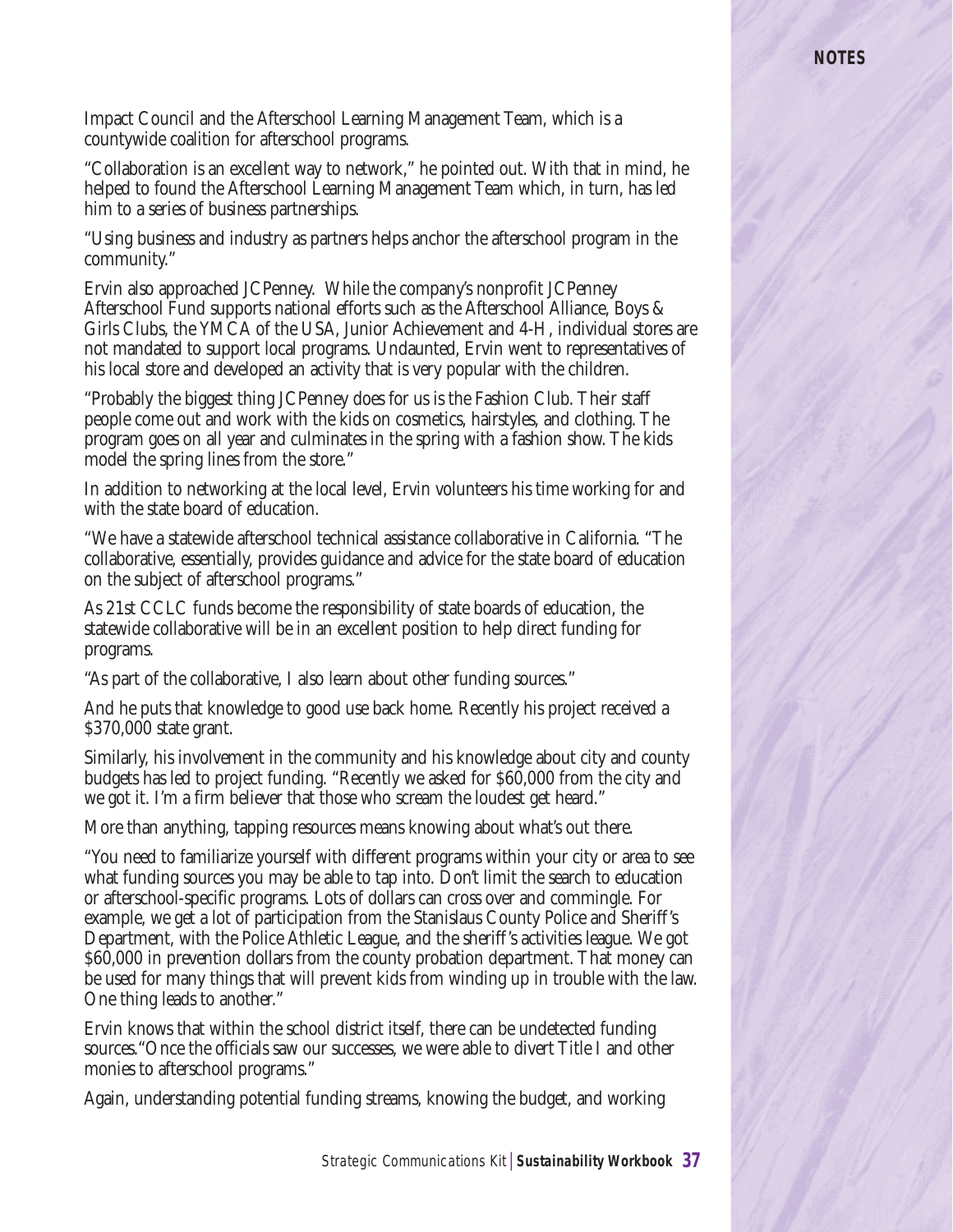with school budget officials who may not know every way funds can be maximized for afterschool, makes all the difference.

Ervin's willingness to spend nearly unlimited time on the effort has had significant payoffs. He works with fledgling afterschool groups, both individually and as a field trainer for the National Center for Community Education's Training Task Force.

"As a trainer, the first thing I tell people starting a program is that I was once sitting where they are sitting. We are doing some wonderful things now, but we didn't start off there. We evolved to this level. It was not an overnight process.

"It's important to identify the problems and the struggles," he said, citing one of his favorite bits of advice. "Success is measured by the obstacles you overcome, not by the ones you avoid.

"I think what separates a really successful program from a less successful one is passion and commitment to seeing it through. The only way afterschool programs can survive is if they become a vital part of the community, and the only way that will happen is if we do it. We can't wait on others. We have to be the advocates, the voices, for these kids."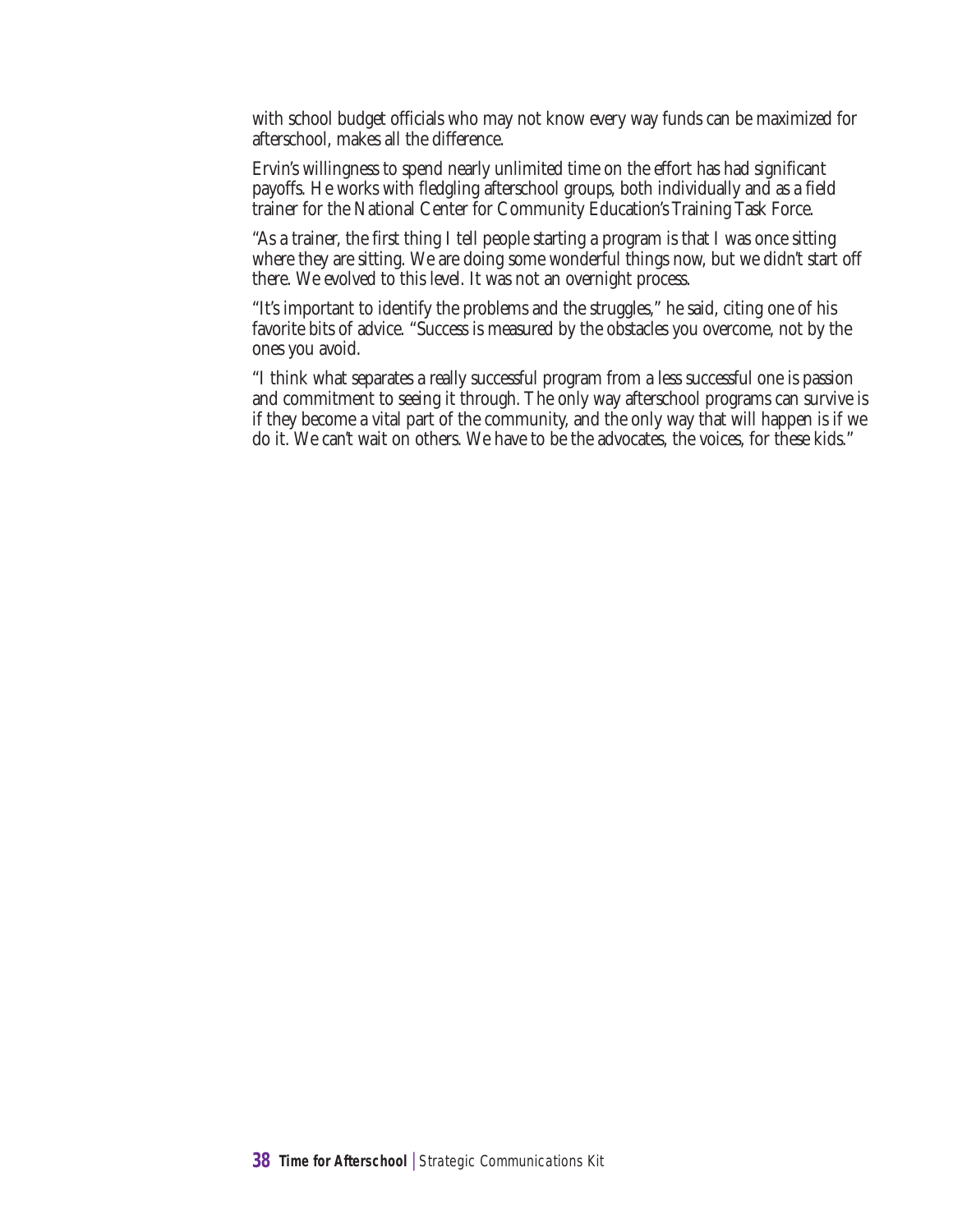### **Case Study: Collaboration and Connections Build Sustainability**

It all comes down to collaboration, according to Kaleidoscope Project Director Lynn Sobolov. And indeed, if there is a reason this Morgantown, West Virginia's, afterschool program is thriving, it is because it is a quality program and its leadership has invited collaboration at every turn.

The West Virginia State House got that message loud and clear in February when members attempted to recognize Sobolov for all of her efforts to build support for Kaleidoscope along with the Monongalia County's Afterschool for All Collaborative which she created. It typical style, Sobolov told lawmakers that the award should be "about all of those who have collaborated in the county" to make these efforts thrive.

Kaleidoscope afterschool and summer programs serve approximately 10 percent of Morgantown's school-age population. The program is a recipient of two 21st Century Community Learning Center grants (21st CCLC), including a \$1.8 million first cohort grant.

Sobolov has successfully received every grant she has pursued. She attributes much of her success to what she learned about collaboration at one of the National Center for Community Education's task force training sessions early in the grant cycle. "I came home and invited all the nonprofits in the area that have anything to do with afterschool to join a collaborative."

"Before we started the collaborative, there was a sense that groups would keep information 'close to the vest' because competitors might find out something and snap up limited resources." Over time that changed.

"We have learned that sustainability has to be built into a program," Sobolov said. "It is more than asking for money…it is making connections, building strong programs, generating trust, becoming visible. It's important to start that from the very beginning.

But first things first, she cautions.

"Don't become visible until you have something to sustain. In other words, spend the first year building a solid program. Earn the trust of the school and community. Once you've built a good reputation, be reliable and follow through on commitments. Be a good partner. People will want to work with your organization if you are approachable and easy to work with."

Sobolov did not pursue local funding the first year. Instead, she felt the need to invite the community to see first hand what had been achieved. "We hosted community dinners at which students, parents and counselors talked about what the program means to them. At the dinners we would strategically place people in round table groups so they could have productive discussions about afterschool."

Sobolov also knew that a program that meets the community's needs is more likely to win community support. So she undertook a survey to make sure the collaborative would do just that. "We wanted to find out what people wanted and needed," she said. That input has shaped her program in more ways than one.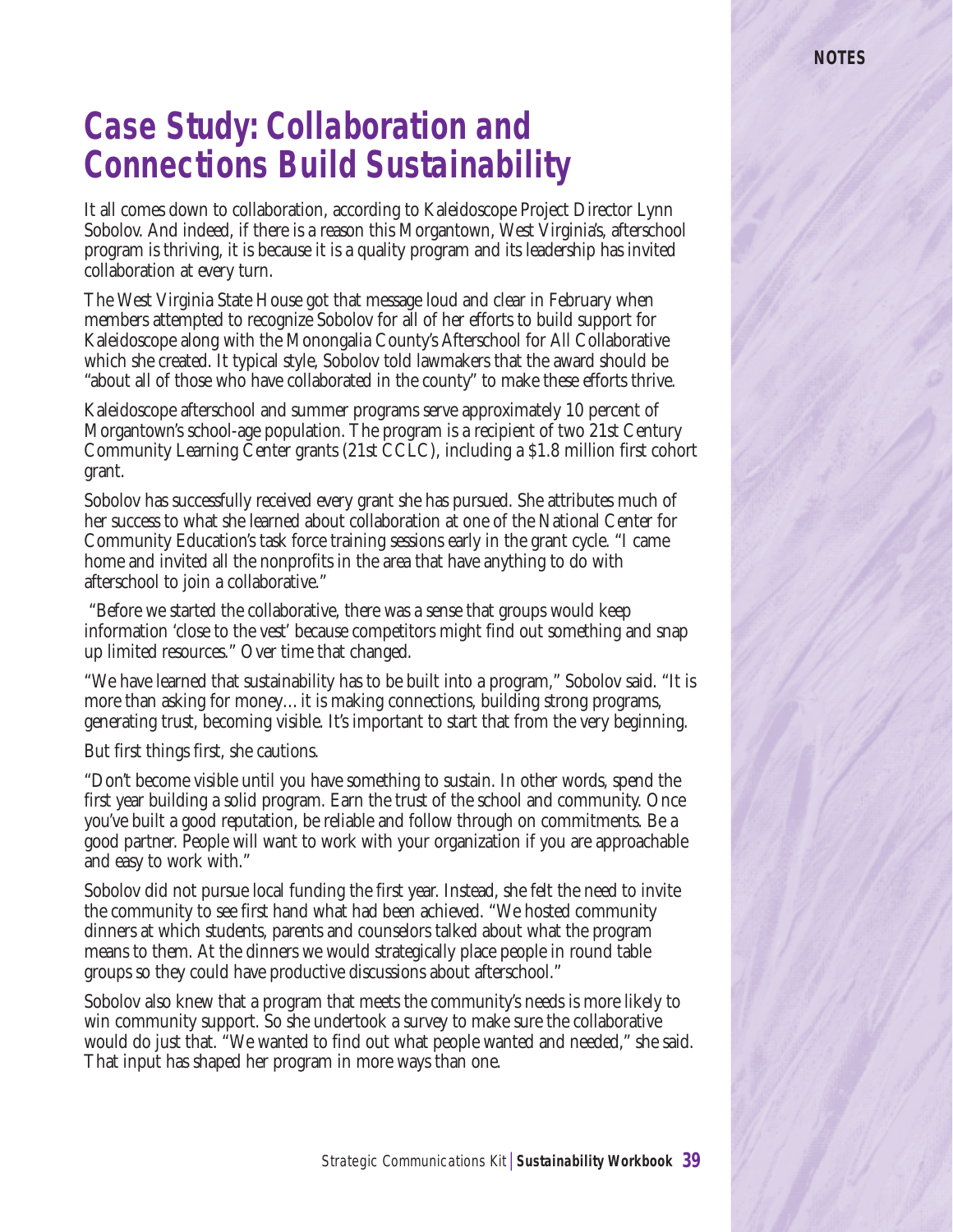The first step was to apply the survey results to a grant application. "I learned about school-university partnerships at one of the first task force training sessions. As a result, I applied for a grant from the Corporation for National Service through the University of Pennsylvania to create a Learning Trails Cooperative.

"They built a series of paths behind South Middle School. A self-paced nature study course was set up at various stations on the paths. The trails are also used as a practice course for the high school cross country team, as a safe passageway for children to walk to school and as an exercise venue for adults in the community because obesity showed up on the survey as a concern."

Another tactic Sobolov has used in gathering financial support is to collect information on where the parents work. "If we see a major employer, we get in touch with them and show them what we are doing for their employees. They may want to contribute to making life better for their employees."

Sobolov is a big believer in the adage, "Success breeds success." Because communication contributes to program success, she advises, "Don't keep your good news a secret."

Sobolov keeps the superintendent and school board informed about everything that goes on in Kaleidoscope. She sends them clips and makes certain they understand the importance of afterschool. Periodically she prepares packets of information to distribute to key people in the community. In addition she has cultivated a relationship with a local reporter that has resulted in a number of feature stories about Kaleidoscope activities.

Beyond ensuring that people know about her program, Sobolov understands the value of partnership.

"Get to know active community members and parents by serving on boards and going to public functions. Other people have connections that you don't have. Let them do the asking for help or money for you."

Having an extended family of advocates is critically important to informing policymakers about the importance of afterschool.

"Sometimes you need to lobby," she said. "We went to the state legislature as a collaborative to petition for a statewide Children's Day. We talked for 10 minutes on the floor of the state house and now the speaker is talking to everybody about the importance of afterschool."

Much of Kaleidoscope's sustainability success, she emphasizes, comes from the collaborative and deciding early on not to be reliant upon one funding source.

"In our community, people were just waiting for entrée into the school system when we came along," she said. "There are so many restrictions and requirements in public schools. In afterschool and summer programs, we have so much freedom and flexibility; we can do so many different things. Our hands are not tied so much.

"In Morgantown, we are fortunate that though we are a small community, we have a lot of resources because of the university. But if you think creatively, there are others whose talents you can tap."

Tapping talents after all, is what true collaboration is all about and Morgantown exemplifies it. The Afterschool for All Collaborative is hard at work ensuring that Morgantown has a program that is owned by a proud community. At the end of the day, it is this pride and goodwill that will sustain the program.

**40 Time for Afterschool | Strategic Communications Kit**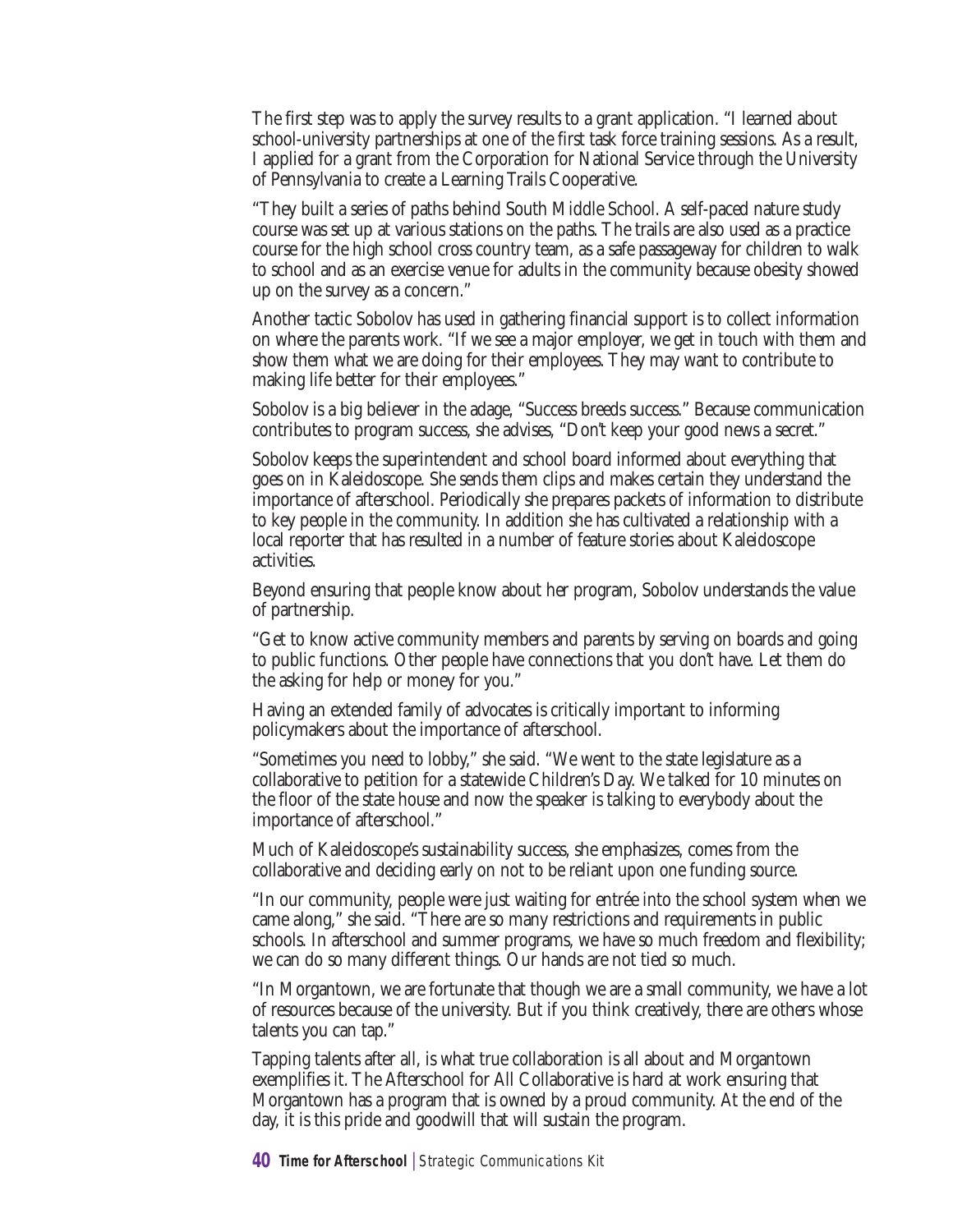#### **Diverse Funding Sources for Kaleidoscope Community Learning Centers (2001/2002)**

#### **Morgantown City Council Appropriation**: \$2,000

**WVU Diversity Award**: \$2,000

**Greater Morgantown Community Trust**: \$1,250 to begin an endowment fund

**TANF grant**: \$95,000

**Monongalia County Board of Education**: \$27,000

**WEPIC proposal**: \$30,000

**Monongalia County Excess Levy**: \$150,000 annually for five years

**Benedum Foundation**: \$30,000 with other partners

**Workforce Investment Board grant**: \$245,000 with other partners

**JCPenney Afterschool Ambassador award**: \$1,000 to the program of those selected to be National Afterschool Ambassadors

**Corporate donation (Mylan Pharmaceuticals)**: \$10,000

#### **NOTES**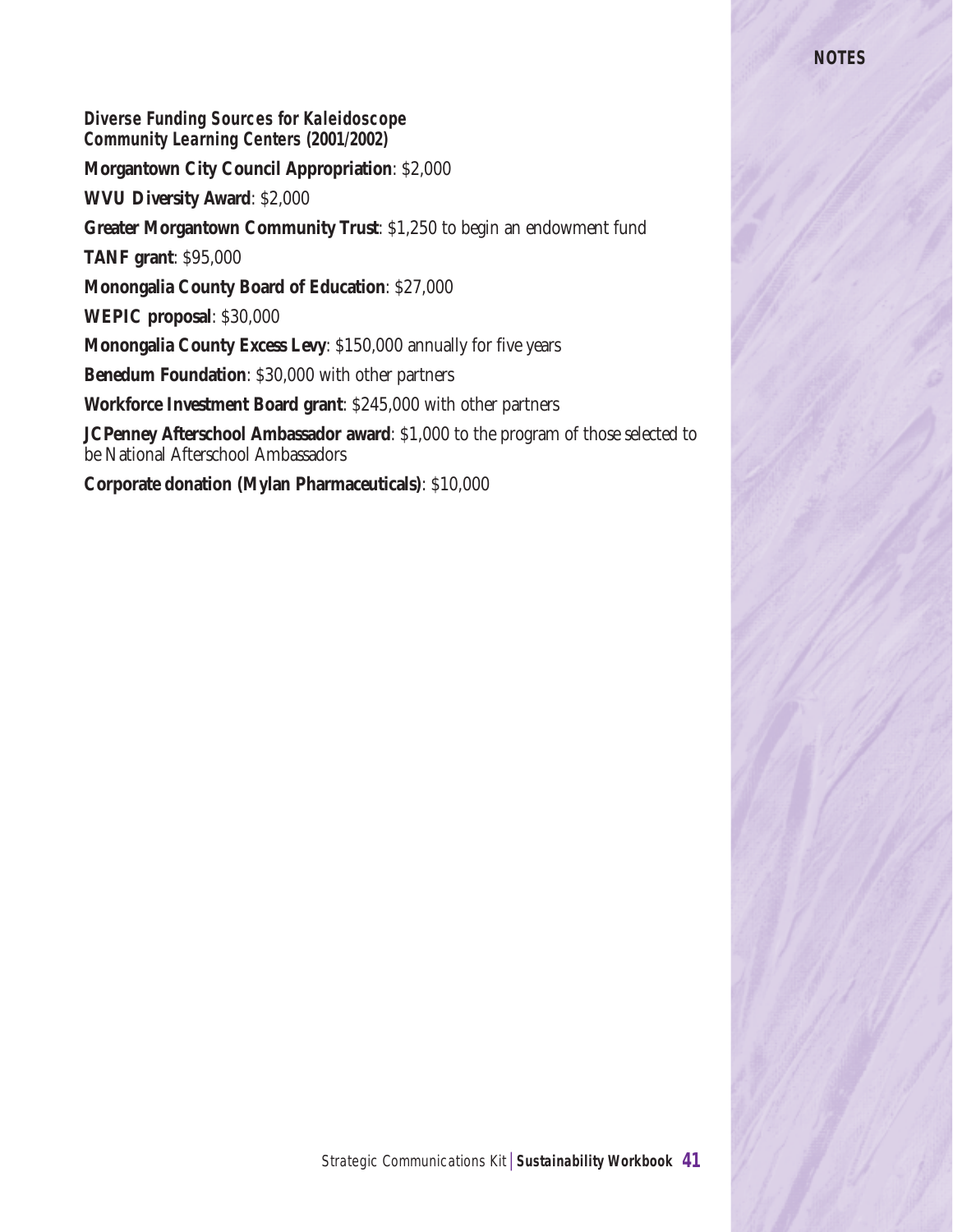### **RESOURCES for SUSTAINABILITY**

#### **Websites and Online Resources**

**General Sustainability Resource Sites** Afterschool Alliance: *http://www.afterschoolalliance.org* National Center for Community Education: *www.nccenet.org*

The Finance Project: *http://www.financeproject.org*

SustainAbility: *http://www.sustainabilityonline.com*

National Institute of Out-of-School Time: *http://www.niost.org*

National Association for the Education of Young Children: *http://www.naeyc.org*

National Governor's Association Center for Best Practices: *http://www.nga.org/center/*

Forum for Youth Investment: *http://www.forumforyouthinvestment.org*

#### **Collaboration Resource Sites**

National Assembly of Health and Human Service Organizations: *http://www.nassembly.org/nassembly*

Southwest Educational Development Laboratory: *http://sedl.org/pubs/fam95*

North Central Regional Education Lab: *http://www.ncrel.org/after/bellkit.htm*

U.S. Department of Education: *http://www.ed.gov/pubs/PromPract/prom1.html*

After School Learning and Safe Neighborhoods Partnerships: *http://www.gse.uci.edu/afterschool/ca/webres.html*

#### **Adovacy Resources Sites**

Public Education Network: *http://www.publiceducation.org/resources/advocacy.htm*

Fight Crime: Invest in Kids: *http://www.fightcrime.org/*

Children's Defense Fund: *http://www.cdfactioncouncil.org/*

Center for Youth Development and Policy Research: *http://cyd.aed.org/ydmobilization.html*

Project Vote Smart: *http://www.vote-smart.org/*

Speakout.com: *http://www.speakout.com*

**General Grant and Foundation Sites** Afterschool.gov: *http://www.afterschool.gov*

Catalog of Federal Domestic Assistance: *http://www.cfda.gov*

The Federal Register: *http://www.access.gpo.gov/nara*

National Institutes of Health Grant Guide: *http://grants.nih.gov/grants*

Foundation Center: *http://www.fdncenter.org*

NEA Foundation for the Improvement of Education: *http://www.nfie.org/grants.htm*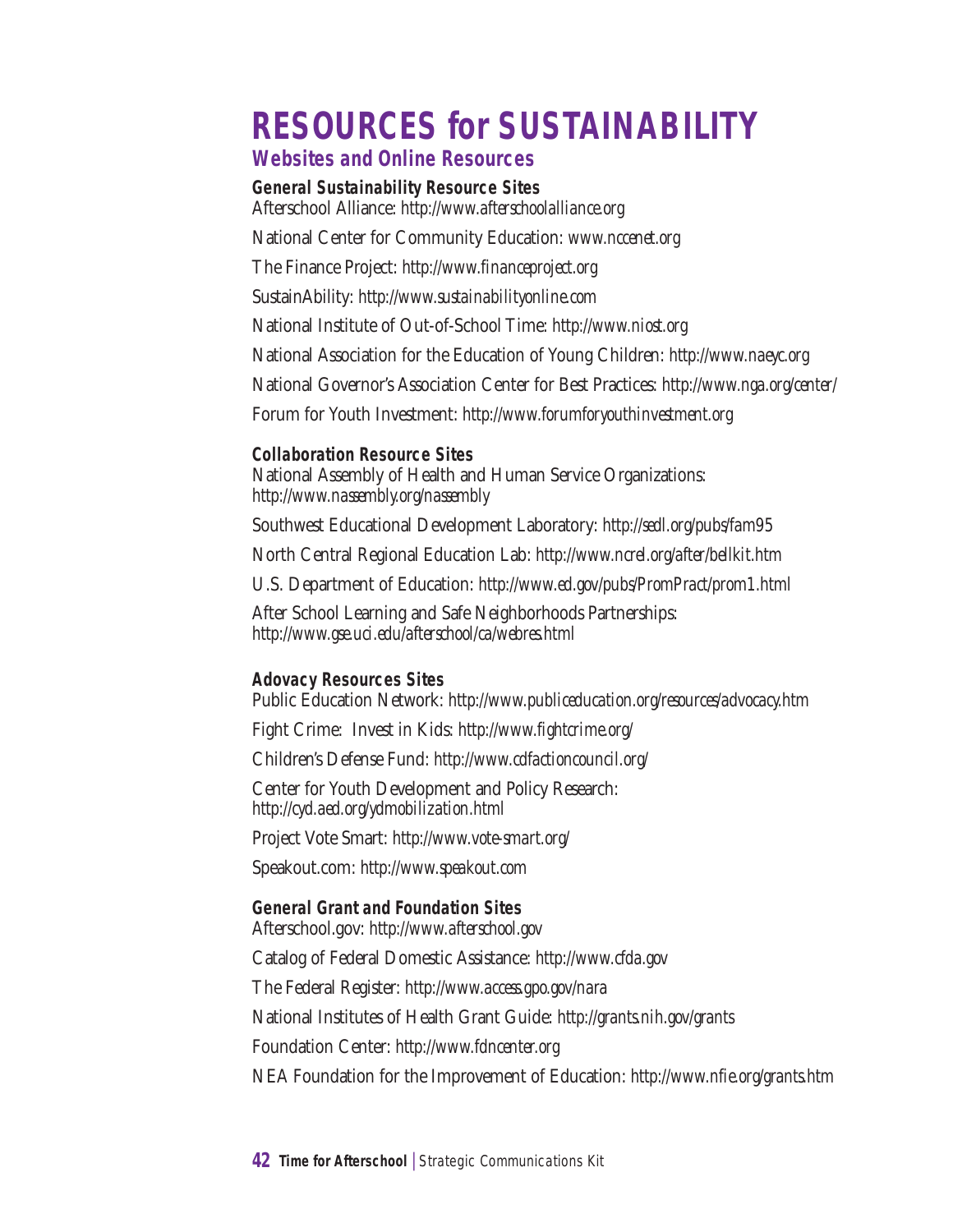#### **NOTES**

E-funding Solutions: *http://www.efundingsolutions.com* FEDIX Opportunity Alert: *http://content.sciencewise.com/fedix* Gifts-In-Kind International: *http://giftsinkind.org* Philanthropy News Digest: *http://fdncenter.org/pnd/current* Grantsmanship Center: *http://www.tgci.com* Nonprofit Times: *http://www.nptimes.com* School-Grants: *http://www.schoolgrants.org* Funding Watch: *http://www.tdh.state.tx.us/fic/fw.htm* Innonet Organization: *http://www.innonet.org* Guidestar (NPO database and resources): *http://www.guidestar.com*

#### **Government Agency Sites**

National Institutes of Health: *http://www.nih.gov* National Institute on Alcohol Abuse and Alcoholism: *http://www.niaaa.nih.gov* National Institute on Drug Abuse: *http://www.nida.nih.gov* National Institute of Mental Health: *http://www.nimh.nih.gov* Substance Abuse & Mental Health Services Administration: *http://www.samhsa.gov* Department of Education: *http://www.ed.gov* Department of Justice: *http://www.usdoj.gov/index.html* Department of Education Grants Information: *http://www.ed.gov/offices/OCFO/gcsindex.html* Department of Housing and Urban Development: *http://www.hud.gov* HUD Grants: *http://www.hud.gov/grants/index.cfm* HUD Community Planning and Development (CPD): *http://www.comcon.org* Department of Health and Human Services: *http://www.dhhs.gov* National Science Foundation: *http://www.nsf.gov/bfa/cpo/gpg/start.htm* National Endowment for the Arts: *http://www.arts.gov/guide* National Endowment for the Humanities: *http://www.ed.gov/pubs/AchGoal1/neh.html*

**Grantwriting and Proposal Development Resources** Foundation Center's Proposal Writing Short Course: *http://www.fdncenter.org* School Grants Sample Proposals: *http://www.schoolgrants.org/proposal\_samples.htm* Grant Proposal.com: *http://www.grantproposal.com/inquiry.html* American Association of Grant Professionals: *http://www.grantprofessionals.org* Chronicle of Philanthropy: *http://www.philanthropy.com*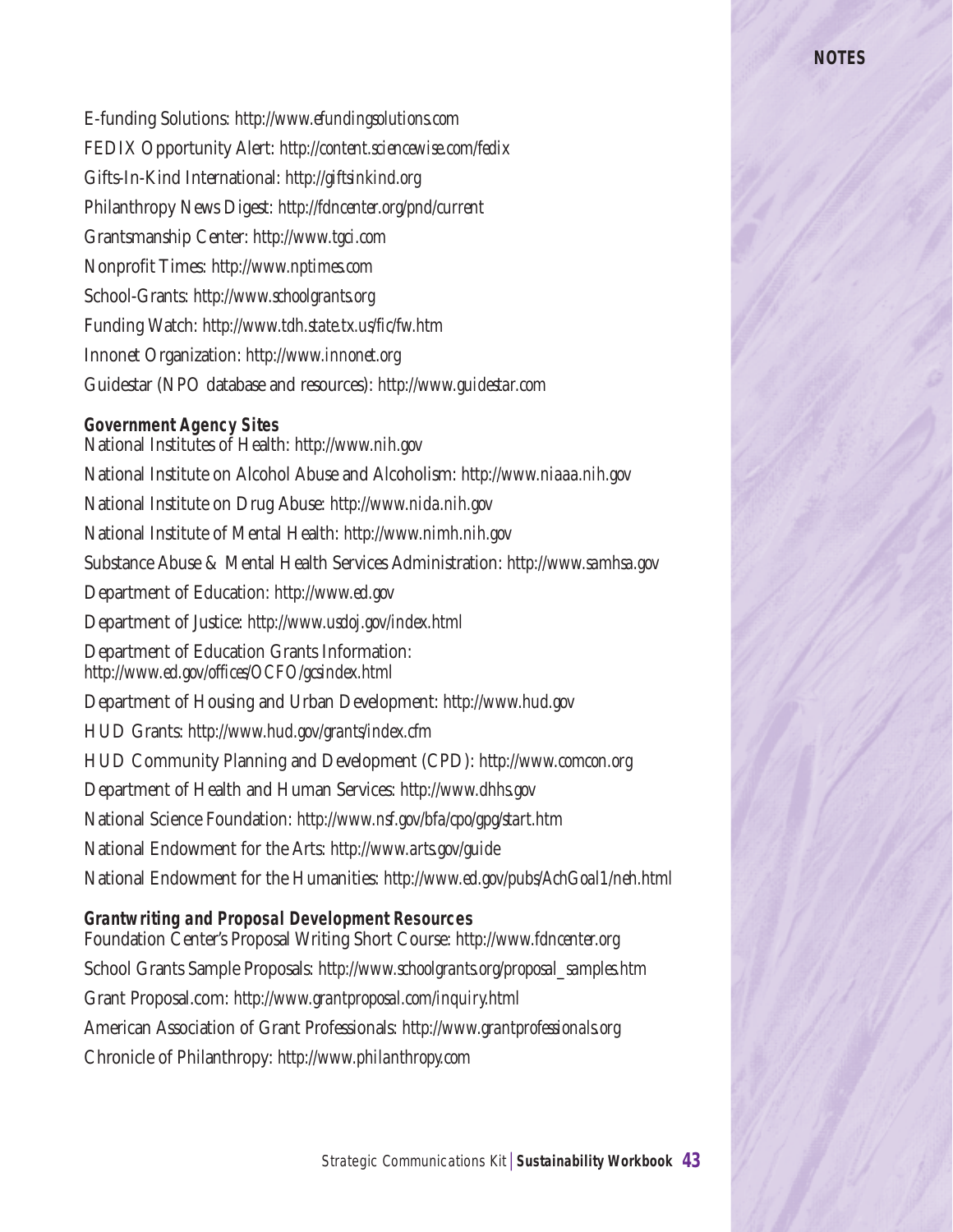**Information Sources** Search the Census Bureau: *http://www.census.gov/main/www/srchtool.html* County Population Estimates: *http://eire.census.gov/poptest/data/counties.php*

**E-Mail List Serves**

Bring-Home-The-Bacon: *http://www.schoolgrants.org/bacon\_list.htm*

Planned Giving Design Center: *http://www.pgdc.net/broc*

NSACA: *http://nsaca.org/links.htm*

Connect For Kids: *http://www.handsnet.org*

RFP Bulletin: *http://fdncenter.org/pnd/rfp*

Science Wise Alert: *http://content.sciencewise.com/fedix*

**-Much of the above information was provided courtesy of Harris County Department of Education in Texas' CASE Newsletter, June 2001**

#### **Funding Publications**

**Publications by The Finance Project** for more information visit www.financeproject.org or call (202) 628-4200:

**Title I Supplemental Education Services and Afterschool Programs:** "Opportunities and Challenges" by Margaret Flynn (August 2002)

**Using Title I to Support Out-of-School Time and Community School Initiatives** by Sharon Deich, Victoria Wegener and Elisabeth Wright (January 2002) This strategy brief presents an overview of the Title I program, emphasizing its use for extended learning through out-of-school time and community school initiatives. It highlights three strategies that community leaders, program developers and school officials can employ to access these funds to support out-of-school time and community school initiatives.

**Financing Transportation Services to Support Out-of-School Time and Community School Initiatives** by Barbara Hanson Langford and Michele Gilbert (November 2001) This strategy brief is intended to give policy makers, community leaders and program developers a better understanding of the funding sources and financing strategies that can be used to support transportation services for out-of-school time and community school initiatives. It presents general principles for financing transportation services and provides an overview of relevant funding sources.

**Using CCDF to Finance Out-of-School Time and Community School Initiatives** by Sharon Deich with Erika Bryant and Elisabeth Wright (August 2001) This strategy brief highlights several strategies for using CCDF funds and discusses considerations for each strategy. It provides examples of innovative approaches that policy makers, community leaders, and program developers can employ to support out-of-school time and community school initiatives.

**State Legislative Investments in School-Age Children and Youth** by Barbara Hanson Langford (June 2001) This paper highlights trends in state investments in schoolage children and youth. Part I of this paper examines the landscape of state legislative action regarding supports and services for school-age children and youth.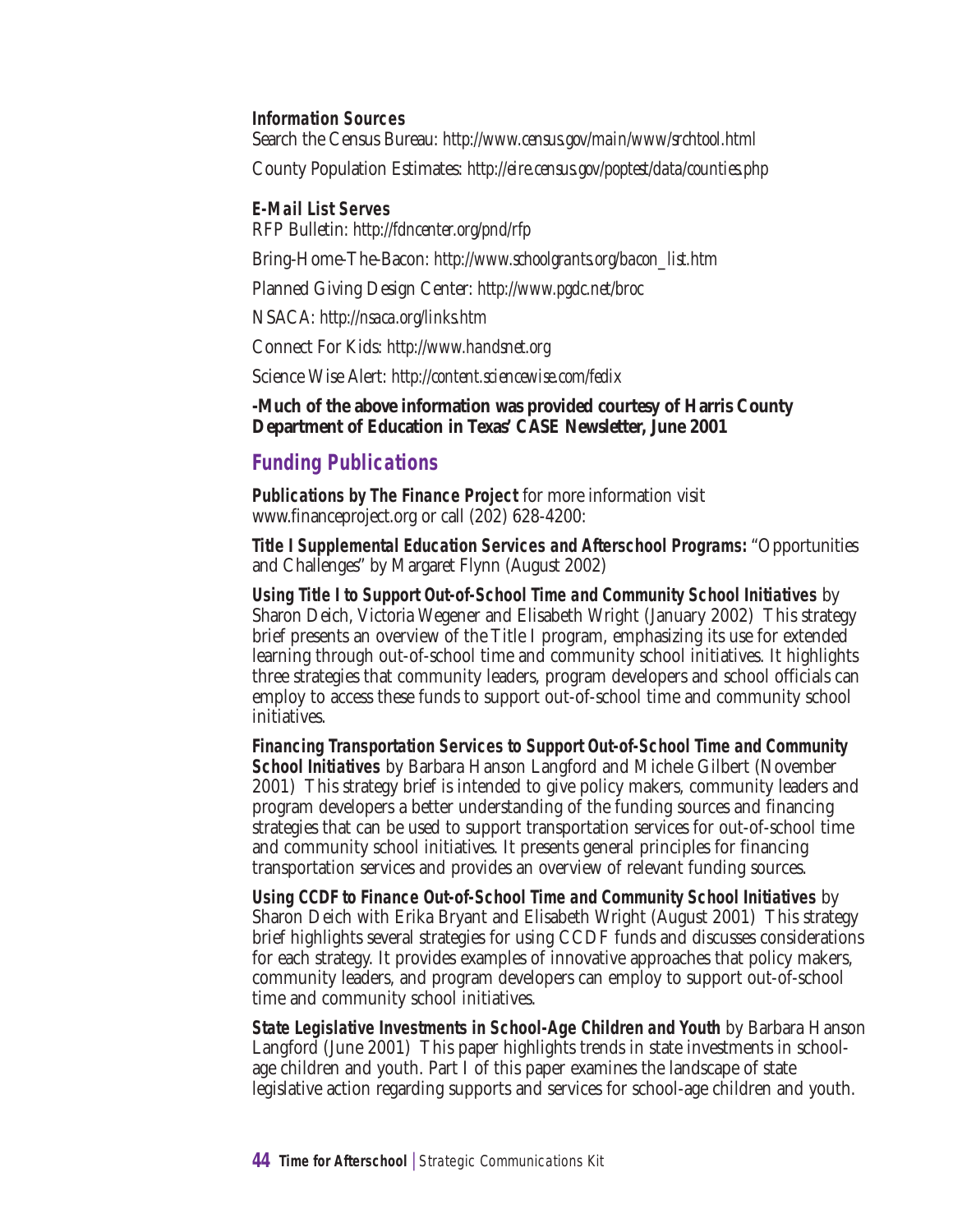#### **NOTES**

Part II provides a state-by-state catalogue of statutes that provide support for schoolage children and youth.

**A Guide to Public-Private Partnerships for Out-of-School Time and Community School Initiatives** by Sharon Deich (January 2001) This guide is designed to provide policy makers, program leaders, system-building advocates, and others with practical information on creating and maintaining public-private partnerships. It draws from the experiences and wisdom of successful partnership leaders at the national, state, and local levels to provide resources for existing and future partnerships.

**Adapting to Changing Conditions: Accessing Tobacco Settlement Revenues for Outof-School Time and Community School Initiatives** by Carol Cohen and Victoria Wegener (December 2000) This strategy brief highlights policy decisions that each state must make to manage and allocate tobacco settlement funds, describes strategies for accessing these funds for out-of-school time and community school programs and services, and highlights examples of how states are allocating tobacco settlement dollars to support school-age children and youth.

**Maximizing Medicaid Funding to Support Health and Mental Health Services for School-Age Children and Youth** by Andrew Bundy with Victoria Wegener (October 2000) This strategy brief presents background information and general considerations when accessing Medicaid funding. The brief describes four strategies for maximizing Medicaid funding, highlights examples of the strategies in practice, and discusses considerations for implementing each strategy.

**Strengthening Partnerships: Community School Assessment Checklist** by Barbara Hanson Langford (September 2000) Designed in partnership with the Coalition for Community Schools, this tool contains a series of checklists to assist school and community leaders in creating and/or strengthening community school partnerships.

**Cost Worksheet for Out-of-School Time and Community School Initiatives** by Martin J. Blank and Barbara Hanson Langford (September 2000) This worksheet is intended to help site leaders identify the range of costs that out-of-school time and community school initiatives incur, and develop cost estimates for continuing and/or expanding their work.

**Financing Facility Improvements for Out-of-School Time and Community School Programs** by Margaret Flynn and Amy Kershaw (August 2000) This strategy brief provides policy makers, community leaders and program developers with general principles and strategies to finance both large and small facility improvement projects and presents examples from innovative programs that have successfully implemented these strategies.

**Financing After-School Programs** by Robert Halpern, Carol Cohen, and Sharon Deich (May 2000) This paper provides an overview of afterschool programs, the costs associated with building and maintaining afterschool programs, and the variety of funding sources that are available to support both direct services and infrastructure for afterschool programs.

**Finding Funding: A Guide to Federal Sources for Out-of-School Time and Community School Initiatives** by Nancy D. Reder (April 2000) This guide to federal funding sources is designed to help policy makers, program leaders, system-building advocates and others take advantage of federal funding options. It identifies and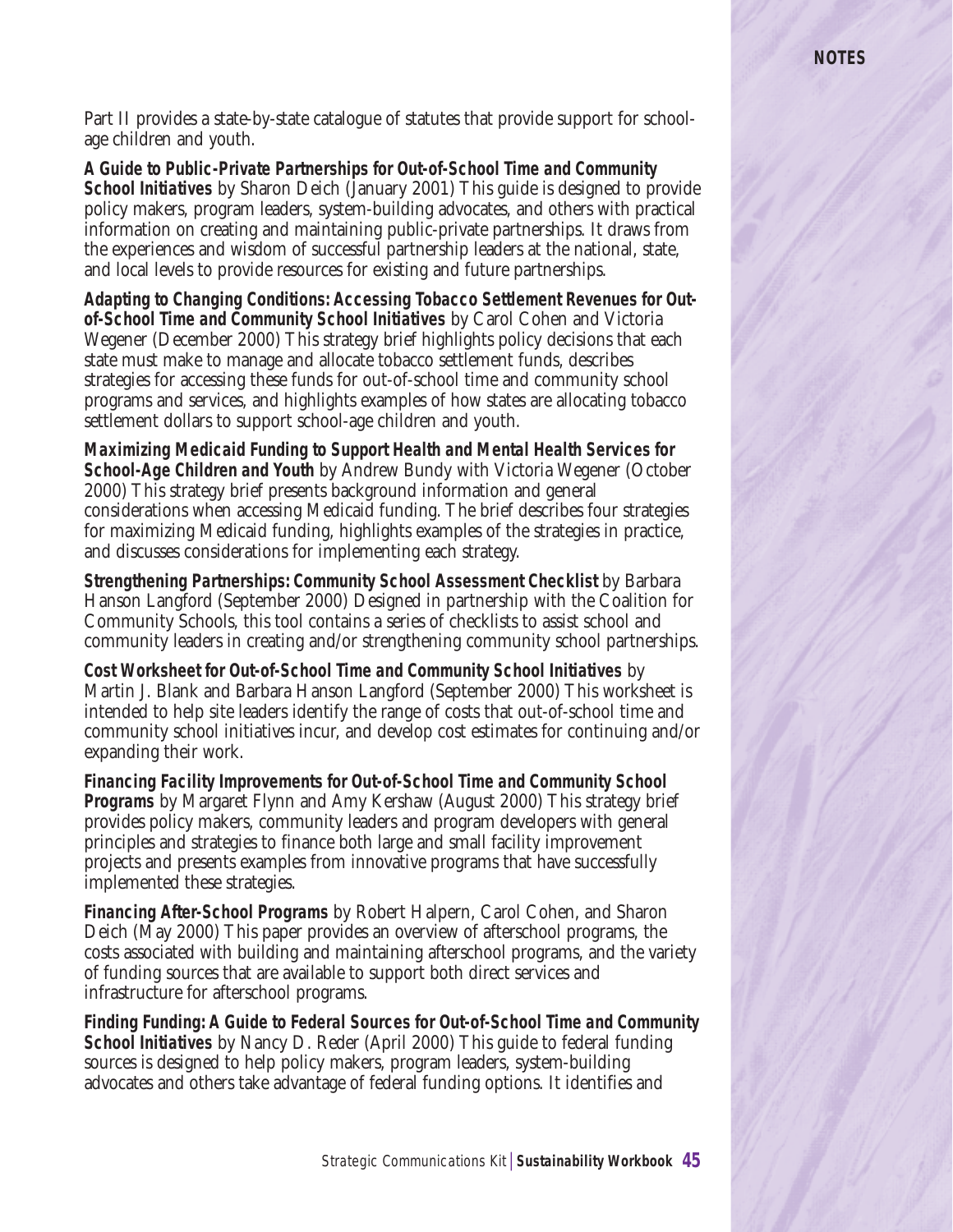summarizes over 120 federal programs that have the potential to support out-ofschool time and community school initiatives, provides information on the structure and amount of federal funding available from these sources, and presents strategies for maximizing federal revenues and using these revenues to create more flexible funding.

**Maximizing Federal Food and Nutrition Funds for Out-of-School Time and Community School Initiatives** by Barbara Hanson Langford (February 2000) This brief provides an overview of the major sources of federal food and nutrition funds that can support out-of-school time and community school programs and highlights a number of strategies that community leaders and program developers can employ to maximize the use of federal food and nutrition funds in their communities.

**Using TANF to Finance Out-of-School Time and Community School Initiatives** by Margaret Flynn (October 1999) This strategy brief examines ways to utilize TANF funds for out-of-school time programs and services and highlights examples of innovative approaches to using TANF funds.

**Creating Dedicated Local Revenue Sources for Out-of-School Time Initiatives** by Barbara Hanson Langford (September 1999) This strategy brief suggests general principles to guide the selection of strategies to create dedicated revenue sources for out-of-school time initiatives. It highlights six strategies to create dedicated revenue sources for out-of-school time programs and services that policy makers can implement at the state, city, and county levels and discusses considerations for the use of each strategy.

**Publications by the Center for Law and Social Policy** for more information visit www.clasp.org or call (202) 906-8000:

**Beyond Welfare: New Opportunities to Use TANF to Help Low-Income Working Families** by Mark H. Greenberg (July 1999).

**Tapping TANF: When and How Welfare Funds Can Support Reproductive Health or Teen Parent Initiatives** by Marie Cohen (April 1999).

**Tapping TANF for Youth: When and How TANF Funds Can Support Youth Development, Education and Employment Initiatives** by Marie Cohen (Forthcoming).

**The Final TANF Regulations: A Preliminary Analysis** by Mark H. Greenberg and Steve Savner (April 1999).

#### **Other Publications:**

**Building a Full-Service School: A Step by Step Guide** by Carol Calfee, Frank Wittwer and Mimi Meredith. San Francisco, C.A.: Jossey-Bass Publishers (1998).

**Funding Sources for Community Education and Schools** by Susan Burk. Fairfax, Va.: National Community Education Association (1999).

**Helping Families Achieve Self-Sufficiency: A Guide on Funding Services for Children and Families Through the TANF Program.** U.S. Department of Health and Human Services, Administration for Children and Families, Office of Family Assistance (1999).

**Reinvesting Welfare Savings: Aiding Needy Families and Strengthening State Welfare Reform.** Center on Budget and Policy Priorities (March 1999).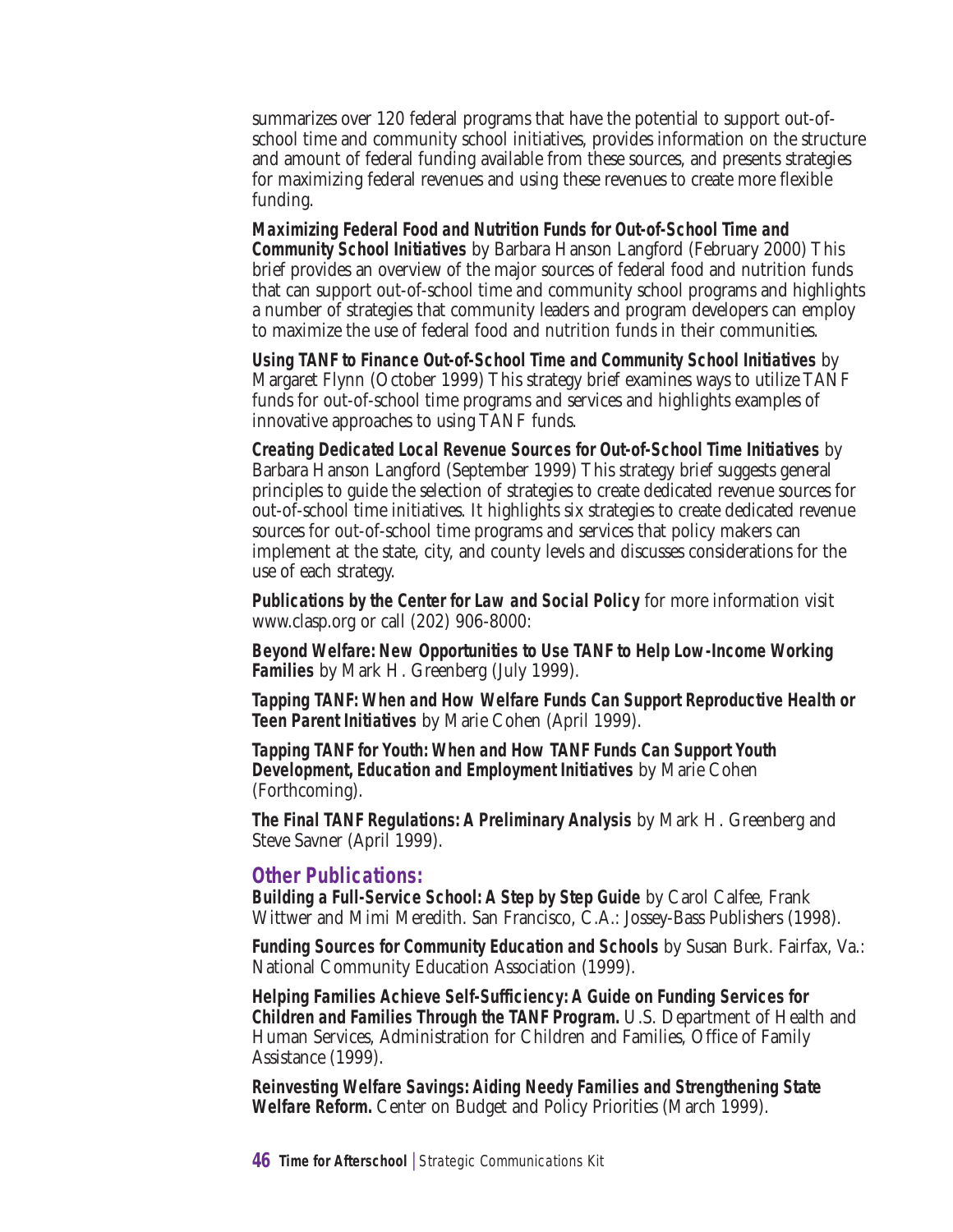#### **NOTES**

**School-Age Care: Federal Funding Opportunities** by Helen Blank and Kim Wade. Washington, D.C.: Children's Defense Fund (March 1999).

**Temporary Assistance for Needy Families (TANF) Program: Second Annual Report to Congress.** U.S. Department of Health and Human Services, Administration for Children and Families, Office of Planning, Research and Evaluation (August 1999).

**Welfare Balances in the States: Unspent TANF Funds in the Middle of the Federal Fiscal Year 1999** by Ed Lazere and Lana Kim. Washington, D.C.: Center on Budget and Policy Priorities (July 1999).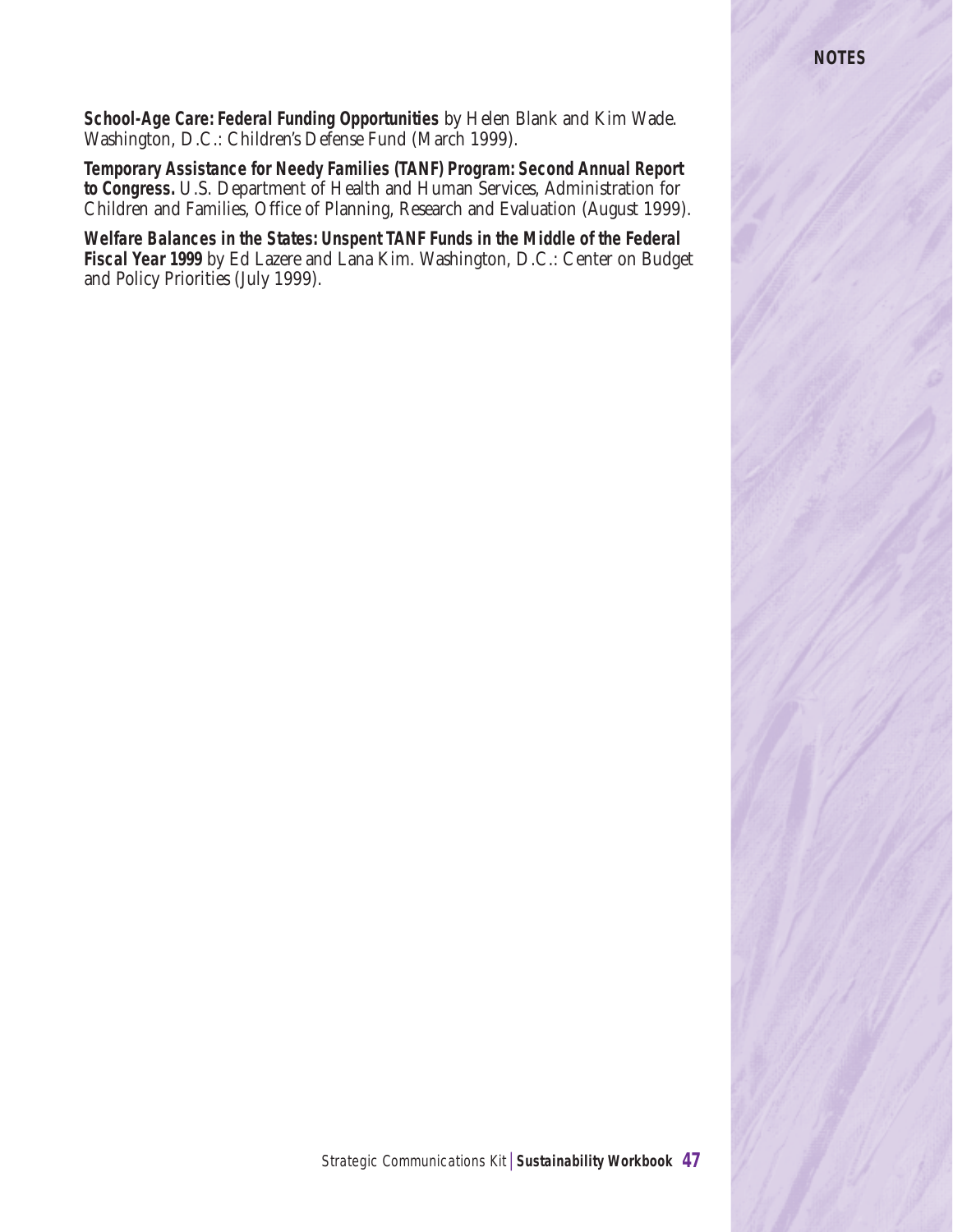#### **Sustainability Workbook Evaluation Form**

Your feedback is important! Please take a couple of minutes to fill out this evaluation form and **fax it back to the Afterschool Alliance (810) 239-3473.**

| 1. Using the following four-point evaluation scale, please rate the overall usefulness of<br>this sustainability booklet. (circle one) |                                                                            |  |         |                                                                               |            |                 |
|----------------------------------------------------------------------------------------------------------------------------------------|----------------------------------------------------------------------------|--|---------|-------------------------------------------------------------------------------|------------|-----------------|
|                                                                                                                                        |                                                                            |  |         | $1 = Poor$ $2 = Fair$ $3 = Good$ $4 = Excellent$                              |            |                 |
|                                                                                                                                        | 2. Which section of this booklet was the most useful? (circle one)         |  |         |                                                                               |            |                 |
|                                                                                                                                        | Overview<br><b>Building Collaboration</b><br><b>Advocating for Support</b> |  |         | <b>Finding Funding</b><br>Designing a Sustainability Plan<br><b>Resources</b> |            |                 |
|                                                                                                                                        | 3. Did you learn something new from this booklet?                          |  |         |                                                                               | <b>YES</b> | NO.             |
|                                                                                                                                        |                                                                            |  |         |                                                                               |            |                 |
|                                                                                                                                        |                                                                            |  |         |                                                                               |            |                 |
|                                                                                                                                        | 4. Was there something this booklet failed to address?                     |  |         |                                                                               | <b>YES</b> | NO <sub>1</sub> |
|                                                                                                                                        |                                                                            |  |         |                                                                               |            |                 |
|                                                                                                                                        |                                                                            |  |         |                                                                               |            |                 |
|                                                                                                                                        | 5. Does your program currently have a sustainability plan?                 |  |         |                                                                               | <b>YES</b> | NO <sub>1</sub> |
| 6. Have you ever visited the Afterschool Alliance's website,<br>www.afterschoolalliance.org?                                           |                                                                            |  |         |                                                                               | <b>YES</b> | NO.             |
| 7. Do you plan on checking out the sustainability information on<br>www.afterschoolalliance.org that was described in this workbook?   |                                                                            |  |         |                                                                               | <b>YES</b> | N <sub>O</sub>  |
|                                                                                                                                        | <b>Optional Information:</b>                                               |  |         |                                                                               |            |                 |
|                                                                                                                                        |                                                                            |  | Name:   |                                                                               |            |                 |
|                                                                                                                                        |                                                                            |  |         | Organization:                                                                 |            |                 |
|                                                                                                                                        |                                                                            |  | Street: |                                                                               |            |                 |
|                                                                                                                                        |                                                                            |  |         |                                                                               |            |                 |
|                                                                                                                                        |                                                                            |  |         |                                                                               |            |                 |
| <b>PLEASE FAX BACK TO (810) 239-3473</b>                                                                                               |                                                                            |  |         |                                                                               |            |                 |